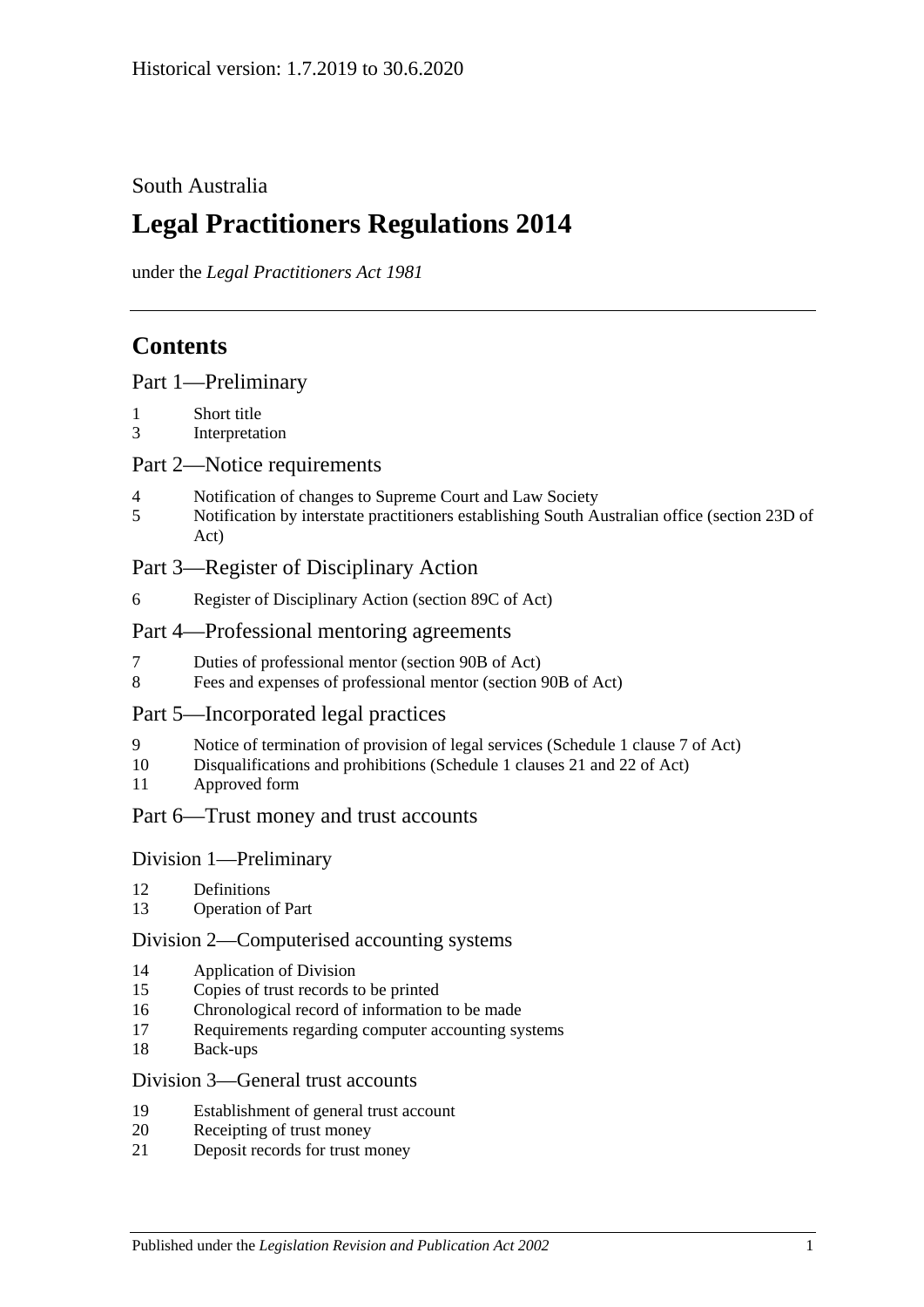- [Direction for non-deposit of trust money in general trust account \(Schedule](#page-11-1) 2 clause 12 of [Act\)](#page-11-1)
- [Written record to be kept of verbal direction to disburse trust money](#page-11-2)
- [Payment by cheque](#page-11-3)
- [Payment by electronic funds transfer](#page-13-0)
- [Recording transactions in trust account cash books](#page-14-0)
- [Trust account receipts cash book](#page-14-1)
- [Trust account payments cash book](#page-15-0)<br>29 Recording transactions in trust leds
- [Recording transactions in trust ledger accounts](#page-16-0)
- [Journal transfers](#page-17-0)
- [Reconciliation of trust records](#page-18-0)
- [Trust ledger account in name of law practice or legal practitioner associate](#page-18-1)
- [Notification requirements regarding general trust accounts](#page-19-0)

#### Division [4—Controlled money](#page-20-0)

- [Maintenance of controlled money accounts \(Schedule](#page-20-1) 2 clause 15 of Act)
- [Receipt of controlled money](#page-20-2)
- [Deposit of controlled money \(Schedule](#page-21-0) 2 clause 15 of Act)
- [Withdrawal of controlled money must be authorised](#page-21-1)
- [Register of controlled money](#page-22-0)

Division [5—Transit money](#page-23-0)

[Information to be recorded about transit money \(Schedule](#page-23-1) 2 clause 17 of Act)

## Division [6—Trust money generally](#page-23-2)

- [Trust account statements](#page-23-3)
- [Trust account statements for sophisticated clients](#page-24-0)
- [Register of investments](#page-24-1)<br>43 Trust money subject to s
- [Trust money subject to specific powers \(Schedule 2 clause 18 of Act\)](#page-25-0)
- [Register of powers and estates in relation to trust money](#page-25-1)
- [Withdrawing trust money for legal costs \(Schedule](#page-26-0) 2 clause 22 of Act)
- [Keeping of trust records \(Schedule](#page-27-0) 2 clause 25 of Act)
- [Keeping other records and information](#page-27-1)
- [Statements regarding receipt or holding of trust money](#page-27-2)

#### Division [7—External examinations](#page-28-0)

- [Appointment of external examiner \(Schedule](#page-28-1) 2 clause 34 of Act)
- [No requirement for external examinations for transit money](#page-28-2)
- [Carrying out examination \(Schedule](#page-29-0) 2 clause 38 of Act)<br>52 External examiner's report (Schedule 2 clause 39 of Act)
- [External examiner's report \(Schedule](#page-29-1) 2 clause 39 of Act)
- [Conditions on approval of ADIs \(Schedule](#page-30-0) 2 clause 41 of Act)
- [Information to be provided to Society \(Schedule](#page-31-0) 2 clause 48 of Act)

#### Division [8—Miscellaneous](#page-31-1)

- [Law practice closing down, closing office or ceasing to receive or hold trust money](#page-31-2)
- [Exemptions](#page-32-0)
- [Transitional provision—retention of accounts and records kept under revoked regulations](#page-32-1)

#### Part [7—Costs disclosure and assessment](#page-32-2)

- [Substantial connection with this State \(Schedule](#page-32-3) 3 of Act)
- [Disclosure of costs to clients—form \(Schedule](#page-33-0) 3 clause 10 of Act)
- [Exceptions to requirement for disclosure \(Schedule](#page-33-1) 3 clause 13 of Act)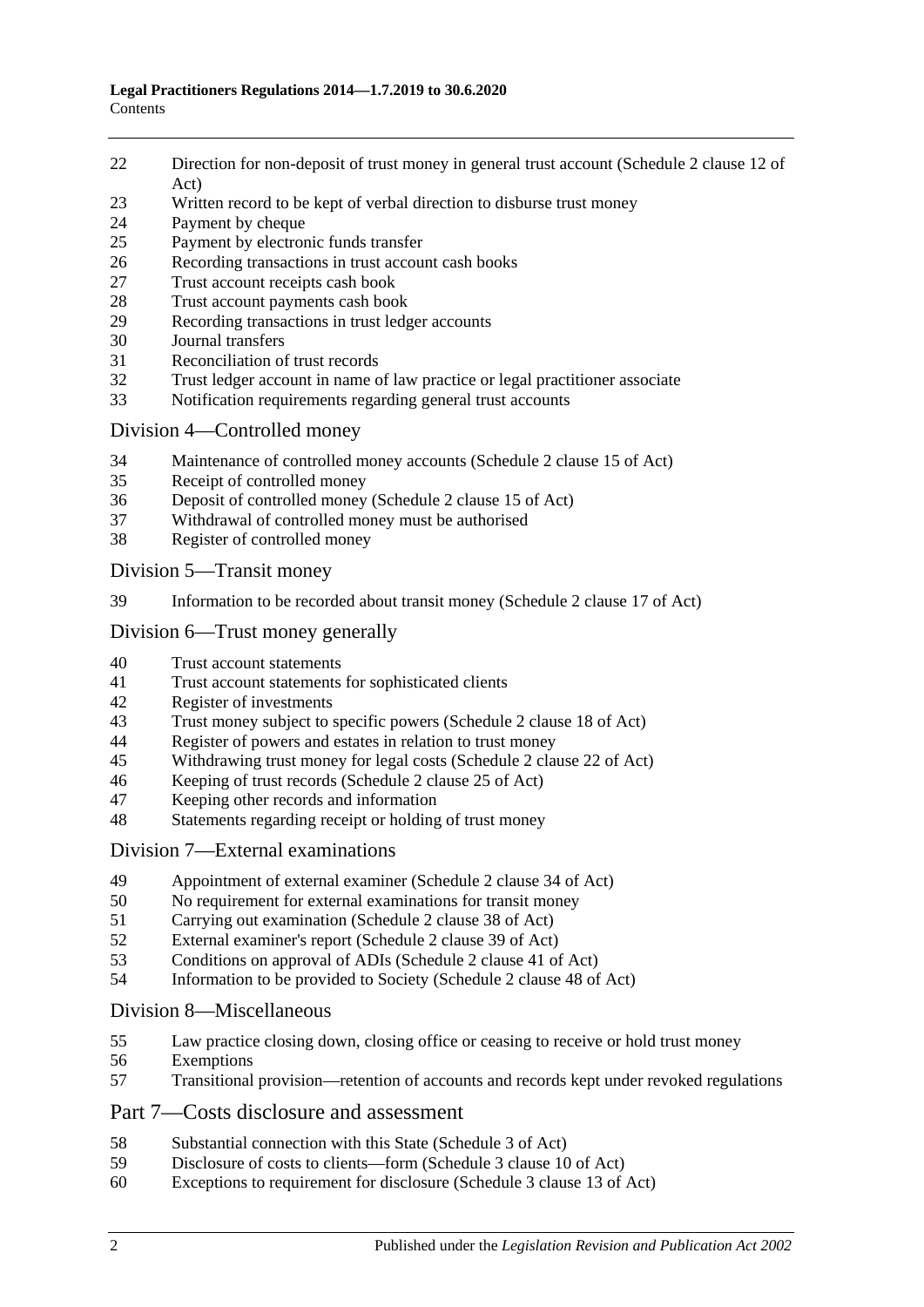- 61 [Interest on unpaid legal costs \(Schedule](#page-33-2) 3 clause 23 of Act)
- 62 [Costs agreement with associated third party payer \(Schedule](#page-33-3) 3 clause 24)
- 63 [Notification of client's rights—form \(Schedule](#page-33-4) 3 clause 33 of Act)

#### Part [8—Miscellaneous](#page-33-5)

- 64 [Fees](#page-33-6)
- 65 [Miscellaneous prescribed matters under Act](#page-34-0)
- 67 [Obligation to provide information to Supreme Court](#page-34-1)
- 68 [Offences](#page-34-2)
- 69 [General defence](#page-35-0)

## Part 9—Transitional provisions—*[Legal Practitioners \(Miscellaneous\)](#page-35-1)  [Amendment Act](#page-35-1) 2013*

- 70 [Operation of amendment \(requirement of incorporated legal](#page-35-2) practice to give notice)
- 71 [Reporting obligations for 2013/2014 financial year](#page-35-3)

Schedule [1—Forms](#page-35-4)

[Schedule](#page-36-0) 2—Fees

[Legislative history](#page-37-0)

## <span id="page-2-0"></span>**Part 1—Preliminary**

#### <span id="page-2-1"></span>**1—Short title**

These regulations may be cited as the *Legal Practitioners Regulations 2014*.

#### <span id="page-2-2"></span>**3—Interpretation**

In these regulations—

*Act* means the *[Legal Practitioners Act](http://www.legislation.sa.gov.au/index.aspx?action=legref&type=act&legtitle=Legal%20Practitioners%20Act%201981) 1981*.

# <span id="page-2-3"></span>**Part 2—Notice requirements**

#### <span id="page-2-8"></span><span id="page-2-4"></span>**4—Notification of changes to Supreme Court and Law Society**

- <span id="page-2-6"></span>(1) Subject to [subregulation](#page-2-5) (2), a law practice must, within 1 month, give the Supreme Court and the Society notice in writing containing details of any of the following events:
	- (a) establishment of a new place of business by the law practice;
	- (b) closure of a place of business of the law practice;
	- (c) amalgamation of the law practice with another law practice.
- <span id="page-2-7"></span><span id="page-2-5"></span>(2) A law practice that is required to give the Society written notice in accordance with [regulation](#page-5-4) 9 or [regulation](#page-31-3) 55(1) is not required to give notice under [subregulation](#page-2-6)  $(1)(a)$  or  $(b)$ .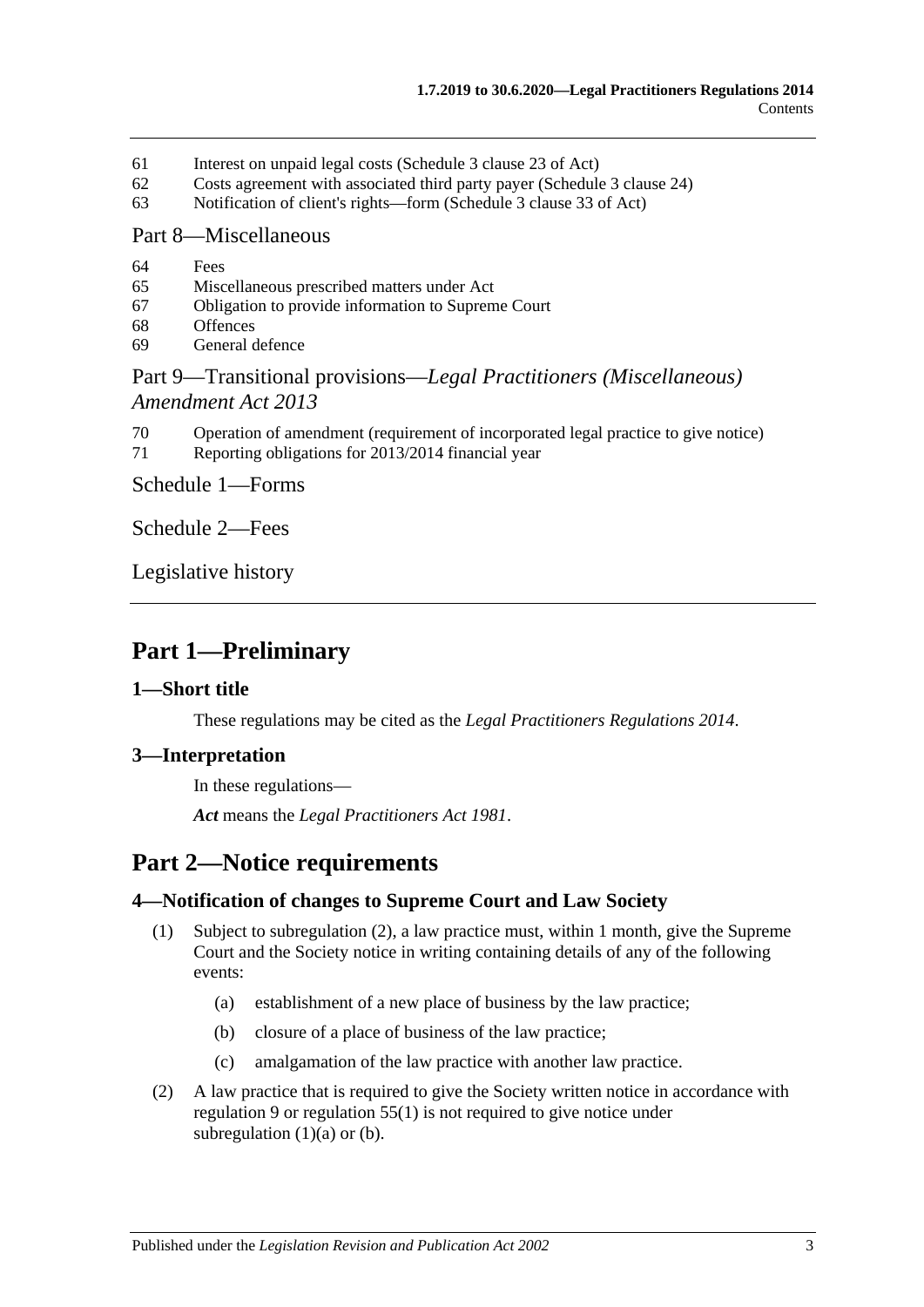- <span id="page-3-2"></span><span id="page-3-1"></span>(3) A legal practitioner must, within 1 month, give the Supreme Court and the Society notice in writing containing details of any of the following events:
	- (a) commencement or recommencement of practice on the part of the practitioner;
	- (b) cessation of practice by the practitioner;
	- (c) entry by the practitioner into partnership with another practitioner;
	- (d) if the practitioner practises in partnership—dissolution of the partnership or the death or retirement of a member of the partnership or addition of a new member.
- (4) For the purposes of [subregulation](#page-3-1) (3)(b), a reference to ceasing to practise includes a reference to ceasing to practise in a way that entitles the practitioner to receive trust money or will involve the receipt of trust money.
- <span id="page-3-3"></span>(5) The legal representative of a practitioner who dies while engaged in practice on his or her own behalf and not in partnership with another practitioner must, within 1 month after the death or 14 days after the grant of probate or letters of administration (whichever is the later), notify the Supreme Court and the Society of the death.
- (6) If the function of receiving notices under [subregulation](#page-2-8) (1), [\(3\)](#page-3-2) or [\(5\)](#page-3-3) is assigned to the Society under section 52A of the Act, the subregulation is to be taken to require that the notices be given only to the Society.

#### **Note—**

The functions of the Supreme Court unde[r subregulations](#page-2-8) (1), [\(3\)](#page-3-2) and [\(5\)](#page-3-3) are assigned by the Court, by rules of court, to the Law Society (see section 52A of the Act and Chapter 17 of the *Supreme Court Civil Rules 2006*).

#### <span id="page-3-0"></span>**5—Notification by interstate practitioners establishing South Australian office (section 23D of Act)**

- (1) For the purposes of section 23D(1) of the Act, an interstate legal practitioner who establishes an office in this State must give the notice required under that section within 28 days after establishing the office.
- (2) For the purposes of section  $23D(2)$  of the Act, the notice must contain the following particulars:
	- (a) the practitioner's full name and date of birth;
	- (b) each jurisdiction in which the practitioner currently holds an interstate practising certificate;
	- (c) what conditions or limitations (if any) are imposed on an interstate practising certificate held by the practitioner;
	- (d) the address of the practitioner's place of business in this State;
	- (e) the practitioner's current residential and other business addresses;
	- (f) whether the practitioner will practise in this State as a member of a partnership, as an employee, or as a legal practitioner director, and, if so, the name and business addresses of the firm, employer or incorporated legal practice of which the practitioner is a member, employee or director;
	- (g) whether the practitioner will operate a trust account in this State.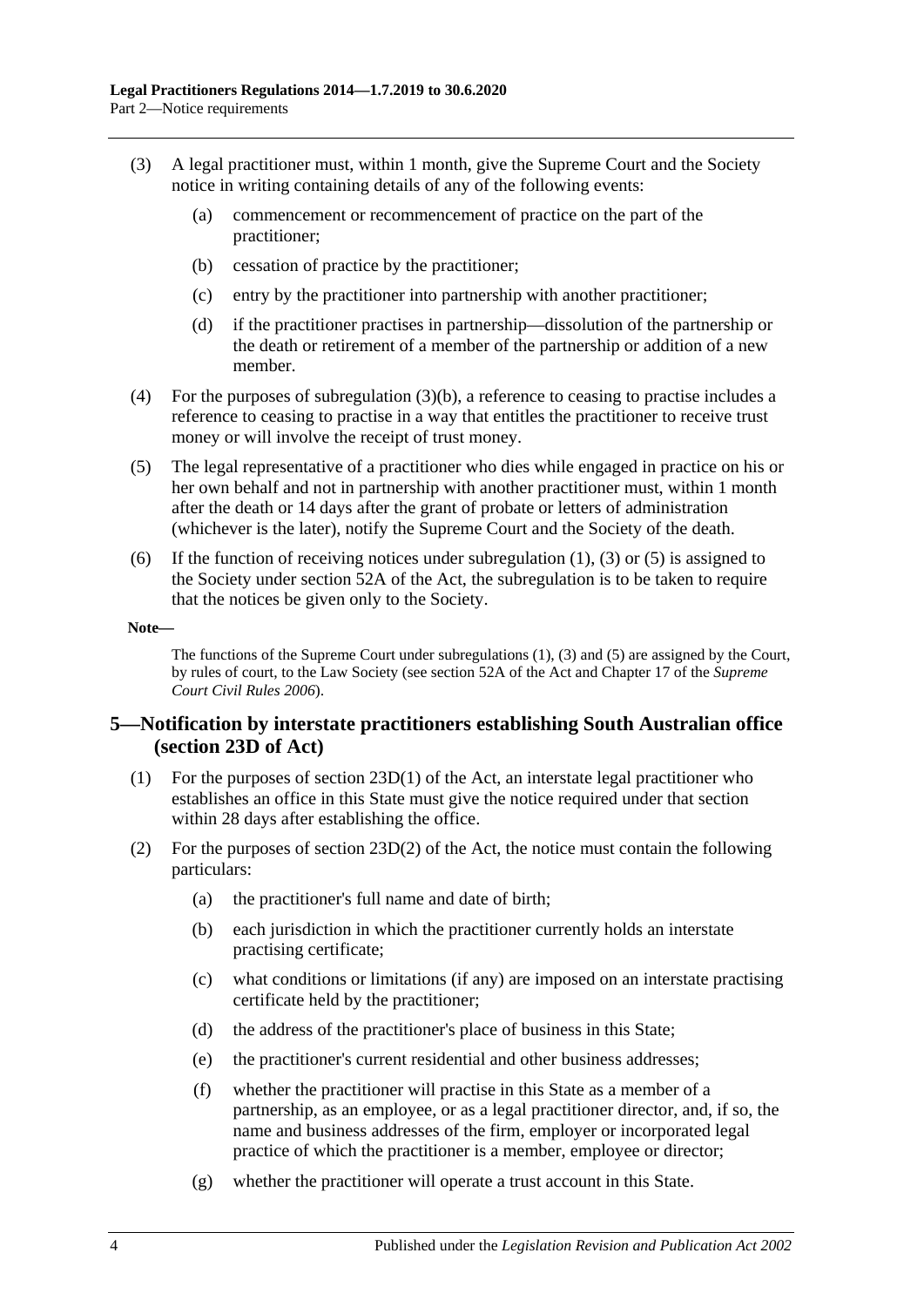# <span id="page-4-0"></span>**Part 3—Register of Disciplinary Action**

#### <span id="page-4-1"></span>**6—Register of Disciplinary Action (section 89C of Act)**

- (1) For the purposes of section 89C(3)(e) of the Act, particulars of the date and jurisdiction of the person's first and each later admission to the legal profession are prescribed as particulars to be included in the Register of Disciplinary Action.
- (2) For the purposes of section 89C(7a) of the Act, the Commissioner may cause an entry in the Register of Disciplinary Action to be removed from the Register—
	- (a) if the entry relates to the making of an order by the Supreme Court suspending a legal practitioner's practising certificate and the suspension ceases to operate; or
	- $(h)$  if—
		- (i) the entry relates to information about other disciplinary action, other than an entry where part of the entry relates to prescribed information; and
		- (ii) at least 2 years have expired since—
			- (A) the recording of the entry; or
			- (B) the fulfilment of the order or requirement to which the entry relates,

whichever occurs later.

(3) In this regulation—

*prescribed information* means—

- (a) information about an order removing the name of a legal practitioner from a roll of legal practitioners maintained under this Act or a corresponding law; or
- (b) information about a refusal to issue or renew a legal practitioner's practising certificate; or
- (c) information about an order suspending or cancelling a legal practitioner's practising certificate; or
- <span id="page-4-2"></span>(d) information about an order imposing a condition on a legal practitioner's practising certificate that has not been revoked or fulfilled; or
- (e) without limiting [paragraph](#page-4-2) (d), information about an order—
	- (i) requiring a legal practitioner to undertake training, education or counselling or to be supervised that has not been revoked or fulfilled; or
	- (ii) with respect to the examination of a legal practitioner's files and records by a person approved by the Commissioner at the intervals, and for the period, specified in the order if the period for which the order applies has not expired; or
- (f) information about an order that a legal practitioner pay a fine.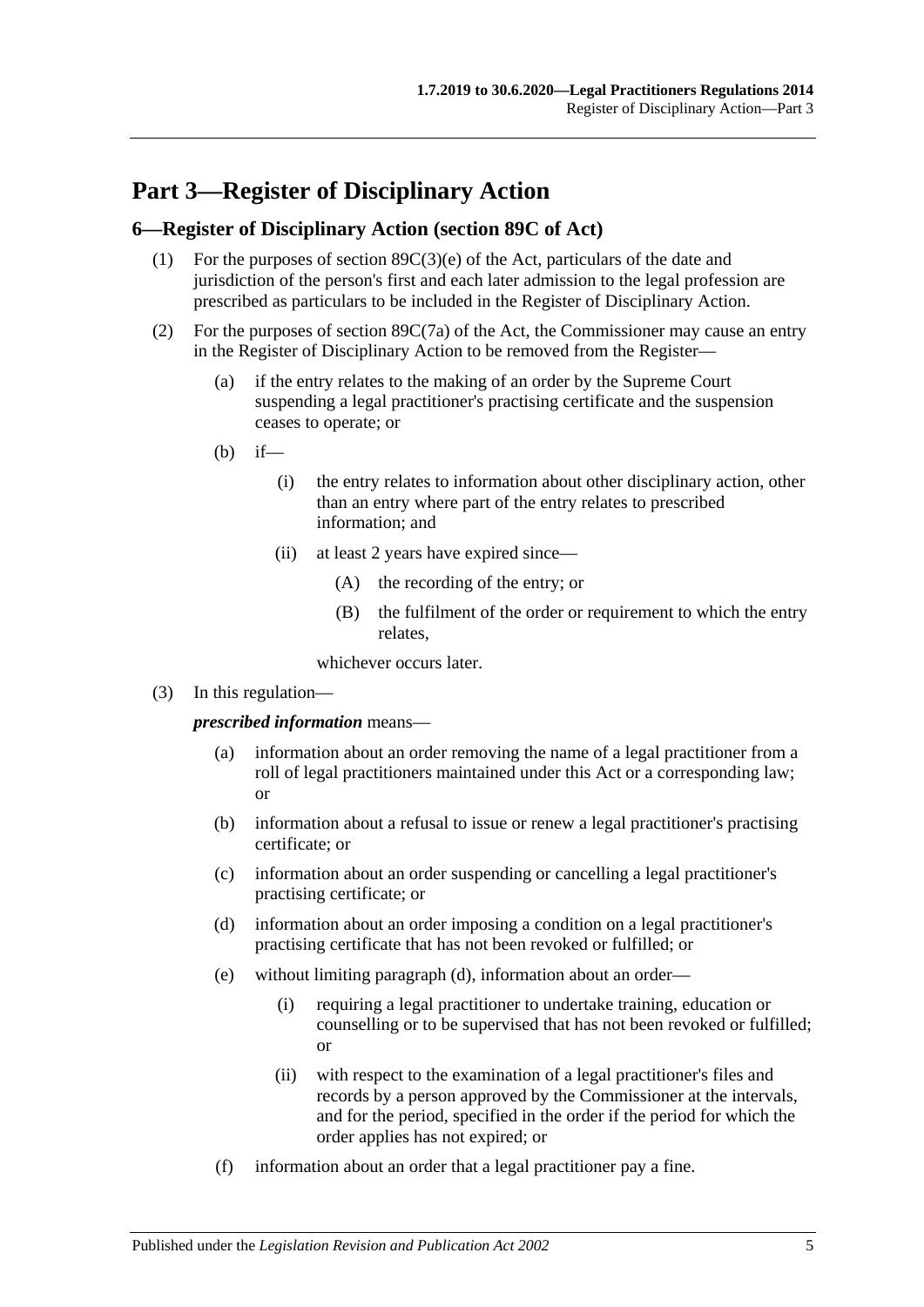# <span id="page-5-0"></span>**Part 4—Professional mentoring agreements**

#### <span id="page-5-1"></span>**7—Duties of professional mentor (section 90B of Act)**

- (1) A professional mentor appointed under section 90B of the Act has the following duties:
	- (a) to act in good faith;
	- (b) to maintain confidentiality in his or her dealings with the practitioner, and in particular to maintain confidentiality in respect of the practitioner's practice and the practitioner's dealings with the profession at large;
	- (c) to respect the relationships between the legal practitioner and his or her staff, professional colleagues and clients;
	- (d) to meet with the practitioner as required under the professional mentoring agreement.
- (2) For the purposes of section 90B(3)(c) of the Act, a professional mentor must report on the practitioner and the practitioner's practice as follows:
	- (a) if the professional mentor is appointed under an agreement entered into with the Commissioner—in accordance with agreements made from time to time with the Society;
	- (b) in any other case—as required by the Society.

#### <span id="page-5-2"></span>**8—Fees and expenses of professional mentor (section 90B of Act)**

For the purposes of section 90B(6) of the Act—

- (a) the fees set out in the scale of costs in force under the *Supreme Court Civil Rules 2006*; and
- (b) the expenses reasonably incurred by the professional mentor in the performance of his or her duties imposed by or under the Act,

are payable to the professional mentor by the practitioner or law practice.

## <span id="page-5-3"></span>**Part 5—Incorporated legal practices**

## <span id="page-5-4"></span>**9—Notice of termination of provision of legal services (Schedule 1 clause 7 of Act)**

For the purposes of Schedule 1 clause 7 of the Act, the prescribed period within which a corporation must give a notice under that clause is 14 days after it ceases to engage in legal practice in this jurisdiction.

#### <span id="page-5-5"></span>**10—Disqualifications and prohibitions (Schedule 1 clauses 21 and 22 of Act)**

- (1) This regulation applies to—
	- (a) an order made under Schedule 1 clause 21 of the Act disqualifying a corporation from providing legal services in this jurisdiction; or
	- (b) an order made under Schedule 1 clause 22 of the Act disqualifying a person from managing a corporation that is an incorporated legal practice.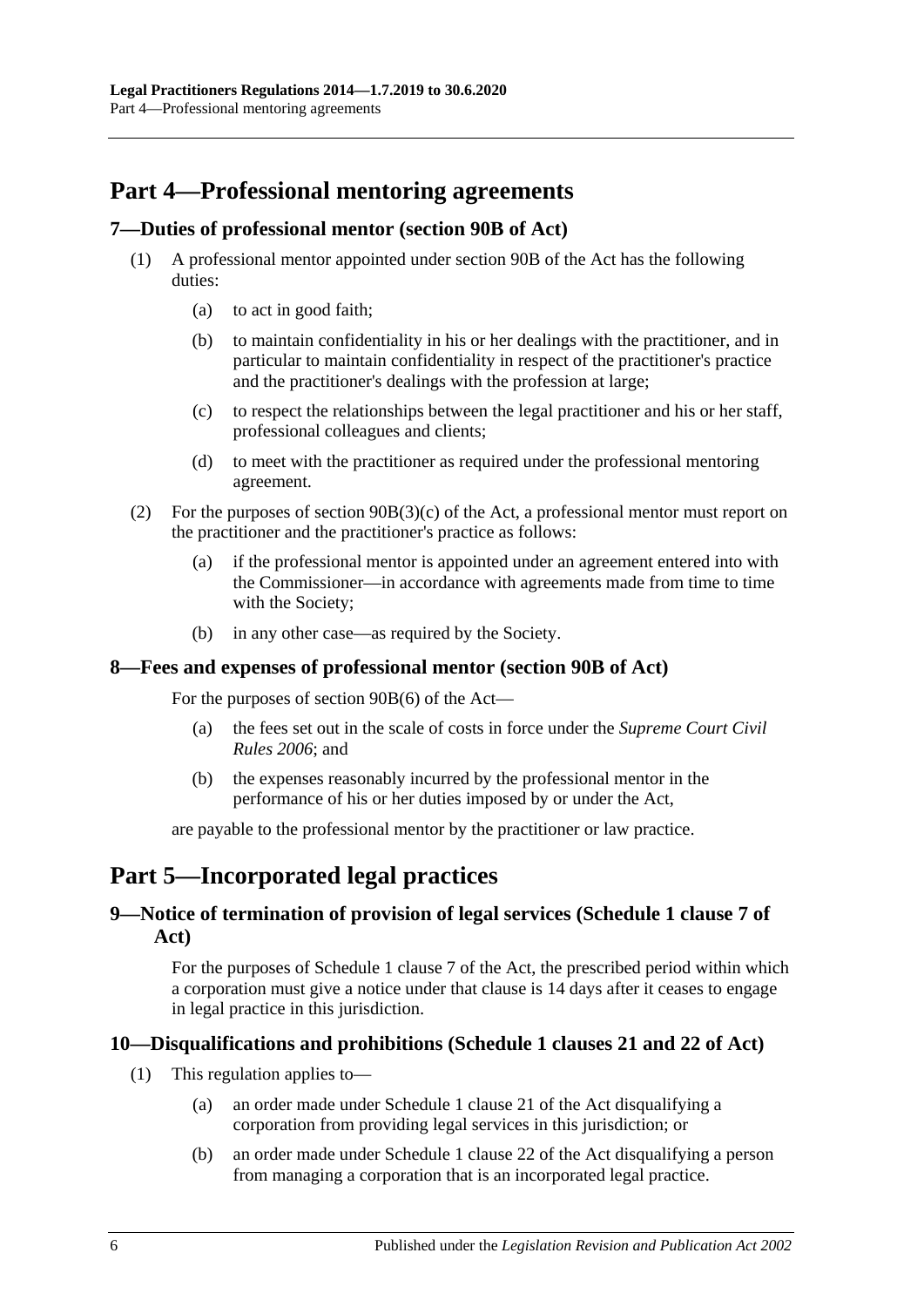- (2) The Regulator, the Attorney-General or the Society or all of them may publicise an order in any manner the Regulator, the Attorney-General or Society thinks fit.
- <span id="page-6-0"></span>(3) The applicant for an order—
	- (a) must, as soon as practicable after the order is made, give written notice of the order to the corresponding authority of every other jurisdiction; and
	- (b) may give written notice of the order to any other regulatory authority of any jurisdiction.
- (4) The notice under [subregulation](#page-6-0) (3) for an order made under Schedule 1 clause 21 of the Act—
	- (a) must state—
		- (i) the corporation's name; and
		- (ii) the Australian Company Number (ACN) of the corporation; and
		- (iii) the office or business address of the corporation, as last known to the applicant for the order; and
		- (iv) the date of the order; and
	- (b) may contain other relevant information; and
	- (c) may be accompanied by a copy or summary of, or extract from, the order.
- (5) The notice under [subregulation](#page-6-0) (3) for an order made under Schedule 1 clause 22 of the Act—
	- (a) must state—
		- (i) the person's name; and
		- (ii) the person's address, as last known to the applicant for the order; and
		- (iii) the date of the order; and
	- (b) may contain other relevant information; and
	- (c) may be accompanied by a copy or summary of, or extract from, the order.
- (6) No liability is incurred by a protected person in respect of anything done or omitted to be done in good faith for the purpose of this regulation.
- (7) In this regulation—

*protected person* means—

- (a) the State; or
- (b) the Regulator; or
- (c) the Society; or
- (d) a person responsible for keeping the whole or any part of a register or any similar record in or by which an order is publicised; or
- (e) an Internet service provider or Internet content host; or
- (f) a person acting at the direction of the State or of any person or body referred to in this definition.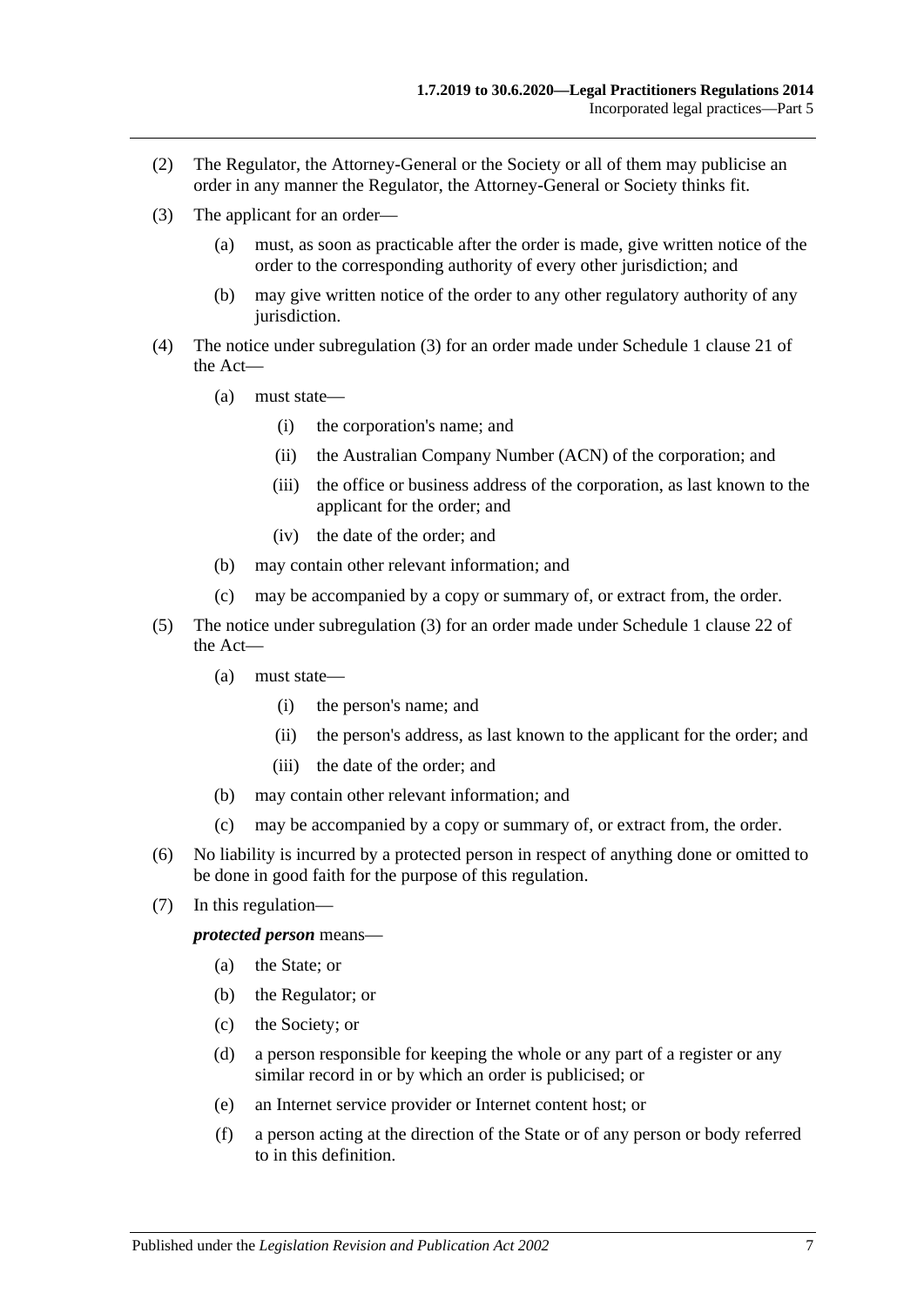#### <span id="page-7-0"></span>**11—Approved form**

For the purposes of Schedule 1 clauses 4, 5 and 7 of the Act, an approved form is a form approved by the Supreme Court.

## <span id="page-7-2"></span><span id="page-7-1"></span>**Part 6—Trust money and trust accounts**

## **Division 1—Preliminary**

#### <span id="page-7-3"></span>**12—Definitions**

In this Part—

**BSB number** (Bank State Branch number) means the number assigned to identify a particular branch of a particular ADI;

*business day* means a day other than a Saturday, a Sunday or a public holiday;

*matter description* means a brief phrase or expression assigned by a law practice to describe a matter;

*matter reference* means a number or other reference assigned by a law practice to identify a matter;

*named month* means one of the 12 named months of the year starting with January;

*trust money* means trust money to which this Part applies, in accordance with [regulation](#page-7-4) 13.

#### <span id="page-7-4"></span>**13—Operation of Part**

This Part has effect for the purposes of Schedule 2 of the Act, and accordingly applies to a law practice in respect of—

- (a) trust money received by the practice in this jurisdiction, unless the practice has an office in 1 or more other jurisdictions but not in this jurisdiction; and
- (b) trust money received by the practice in another jurisdiction, if the practice has an office in this jurisdiction but in no other jurisdiction; and
- (c) trust money received by the practice in another jurisdiction, if the practice has an office in—
	- (i) this jurisdiction; and
	- (ii) 1 or more other jurisdictions but not in the jurisdiction in which the money was received,

unless the money is dealt with in accordance with the corresponding law of a jurisdiction in which the practice has an office.

## <span id="page-7-5"></span>**Division 2—Computerised accounting systems**

#### <span id="page-7-6"></span>**14—Application of Division**

This Division applies if a law practice maintains trust records (including records relating to controlled money) by means of a computerised accounting system.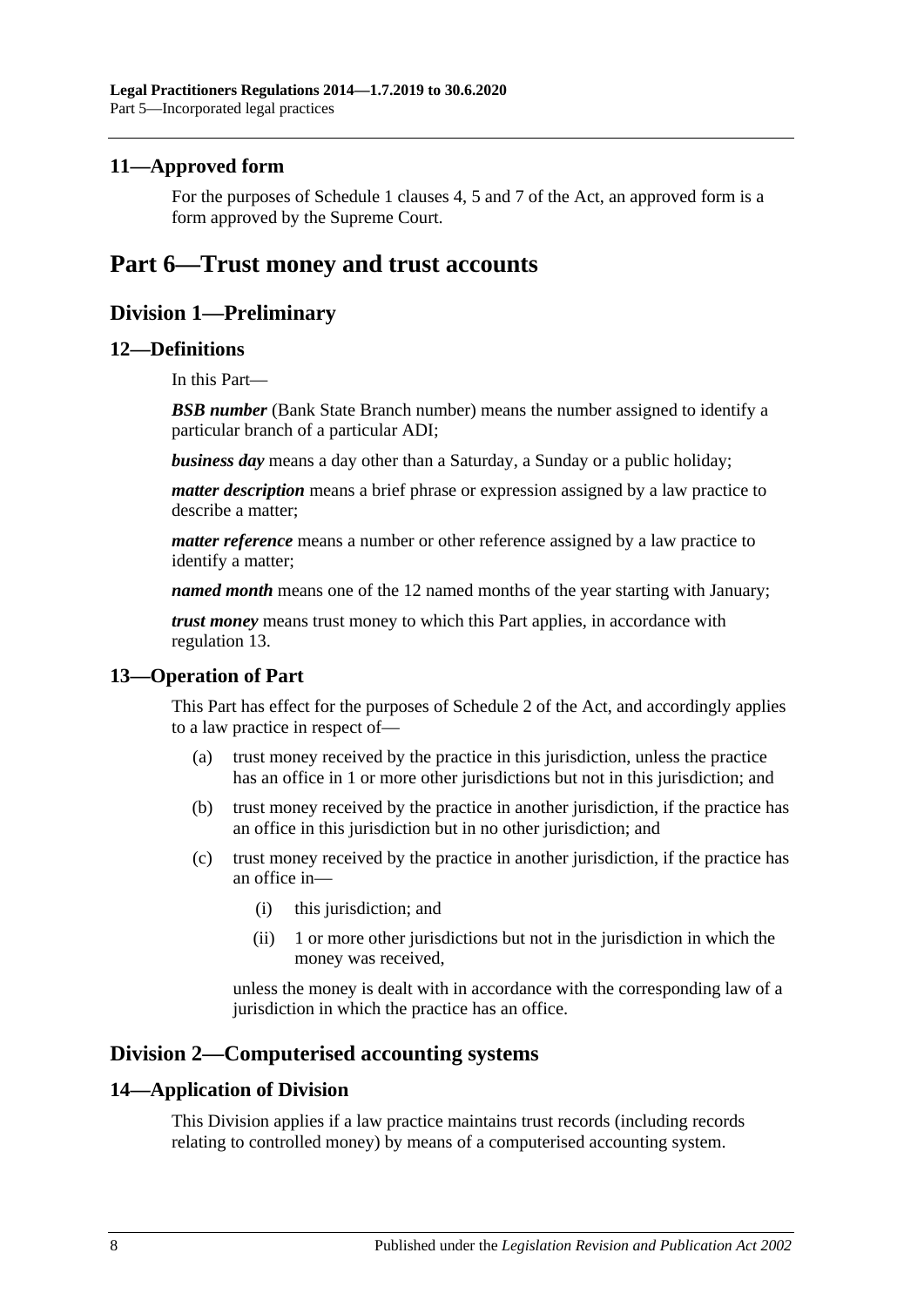#### <span id="page-8-5"></span><span id="page-8-0"></span>**15—Copies of trust records to be printed**

- <span id="page-8-3"></span>(1) The law practice must print a paper copy of trust records as follows:
	- (a) trust account receipts and payments cash books are to be printed monthly as at the end of each named month, unless a copy of the books as at the end of the named month is kept in electronic form that is readable or reportable on demand;
	- (b) reconciliation statements prepared under [regulation](#page-18-0) 31 are to be printed as at the end of each named month;
	- (c) lists of trust account ledgers and their balances are to be printed monthly as at the end of each named month;
	- (d) lists of controlled money accounts and their balances are to be printed monthly as at the end of each named month;
	- (e) trust ledger accounts, the register of controlled money and the trust account transfer journal are to be printed before they are archived or deleted from the system;
	- (f) trust ledger account and controlled money account details are to be printed on request by and provided to an investigator (within the meaning of Schedule 2 clause 1 of the Act).
- <span id="page-8-4"></span>(2) The trust records printed monthly as at the end of a named month under [subregulation](#page-8-3)  $(1)(a)$  to  $(d)$  must be printed within 15 business days after the named month.
- (3) The paper copies printed under [subregulation](#page-8-5) (1) are to be kept by the law practice, except where they are printed on request under that subregulation.
- (4) The electronic copy of the trust account cash books under [subregulation](#page-8-3)  $(1)(a)$  is to be kept by the law practice.

#### <span id="page-8-1"></span>**16—Chronological record of information to be made**

- (1) The law practice must maintain a record, compiled in chronological sequence, of the creation, amendment or deletion of information in its computerised accounting system in relation to the following:
	- (a) client name;
	- (b) client address;
	- (c) matter reference;
	- (d) matter description;
	- (e) ledger account number or other descriptor.
- (2) The record is to be kept by the law practice.

#### <span id="page-8-2"></span>**17—Requirements regarding computer accounting systems**

(1) The law practice must ensure that its computerised accounting system is not capable of accepting, in respect of a trust ledger account, the entry of a transaction resulting in a debit balance to the account, unless a contemporaneous record of the transaction is made in a manner that enables the production in a permanent form, on demand, of a separate chronological report of all occurrences of that kind.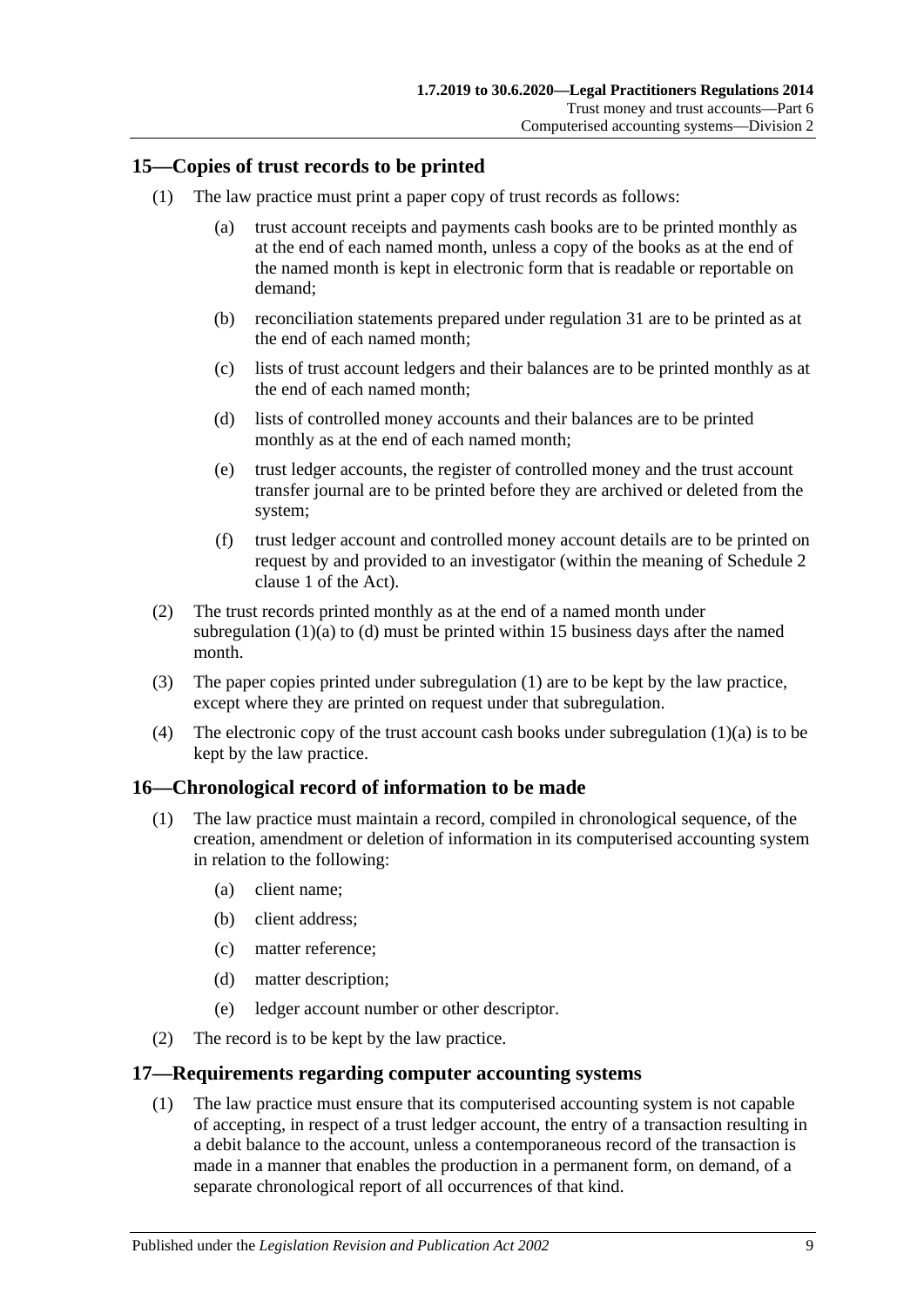- (2) The law practice must ensure that the system is not capable of deleting a trust ledger account unless—
	- (a) the balance of the account is 0 and all outstanding cheques have been presented; and
	- (b) when the account is deleted, a copy of the account is kept in a permanent form.
- (3) The law practice must ensure that any entry in a record produced in a permanent form appears in chronological sequence.
- (4) The law practice must ensure that each page of each printed record is numbered sequentially or is printed in such a way that no page can be extracted.
- (5) The law practice must ensure that its computerised accounting system is not capable of amending the particulars of a transaction already recorded otherwise than by a transaction separately recorded that makes the amendment.
- (6) The law practice must ensure that its computerised accounting system requires input in every field of a data entry screen intended to receive information required by this Part to be included in trust records.

#### <span id="page-9-0"></span>**18—Back-ups**

The law practice must ensure that—

- (a) a back-up copy of all records required by this Part is made not less frequently than once each month; and
- (b) each back-up copy is kept by the law practice; and
- (c) a complete set of back-up copies is kept in a separate location so that any incident that may adversely affect the records would not also affect the back-up copy.

## <span id="page-9-1"></span>**Division 3—General trust accounts**

#### <span id="page-9-2"></span>**19—Establishment of general trust account**

- (1) A law practice may at any time establish a general trust account that satisfies the requirements of this regulation, but must, as soon as practicable after receiving trust money that is required to be paid into a general trust account, establish a general trust account that satisfies those requirements if the practice does not already have such a general trust account.
- <span id="page-9-3"></span>(2) A general trust account satisfies the requirements of this regulation if—
	- (a) the account is established in this jurisdiction, before or after the commencement of this regulation, with an approved ADI (within the meaning of Schedule 2 of the Act); and
	- (b) the account is and is to be maintained in this jurisdiction; and
	- (c) the name of the account includes—
		- (i) the name of the law practice or the business name under which the law practice engages in legal practice; and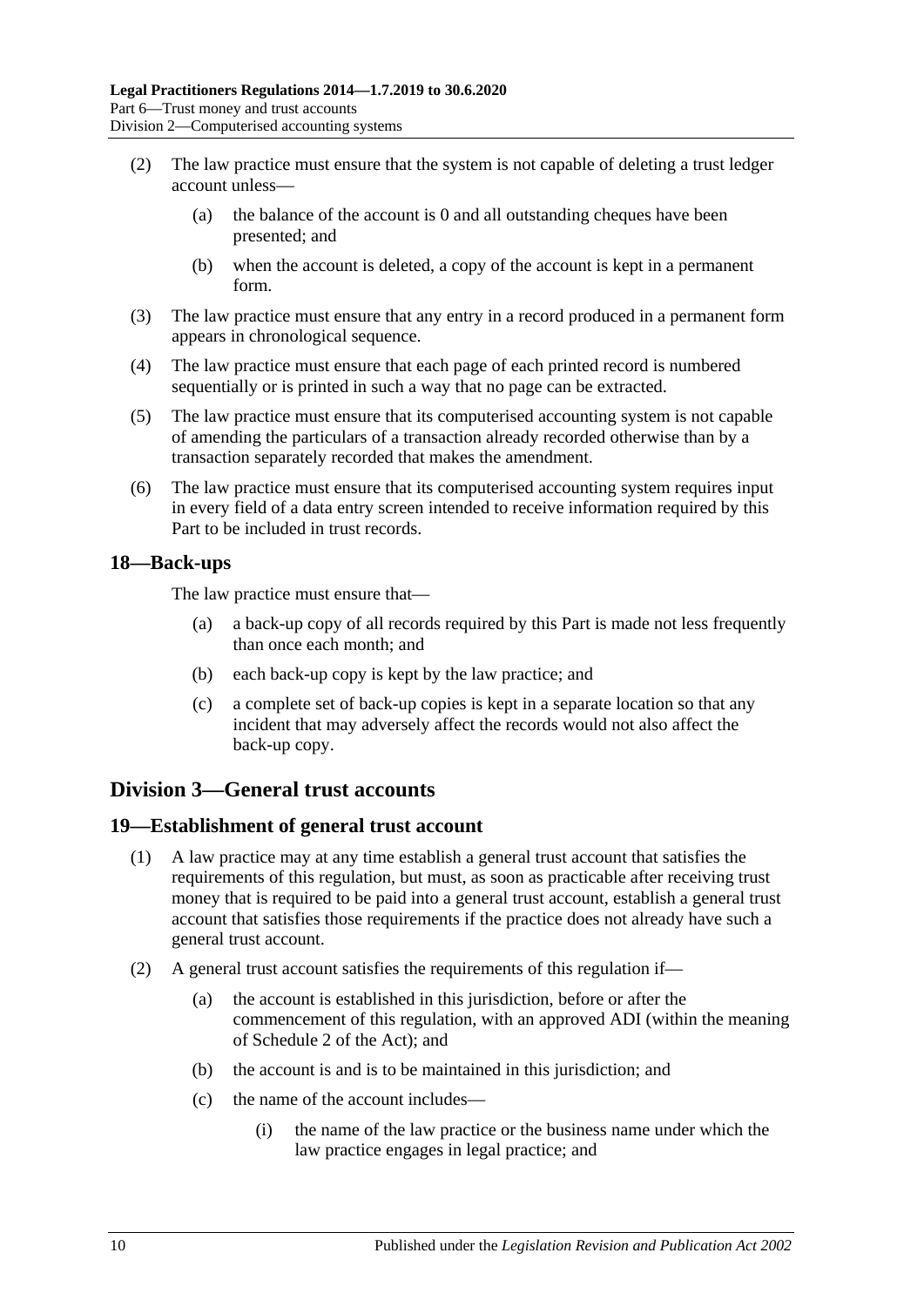- (ii) the expression "law practice trust account" or "law practice trust  $a/c$ "; and
- (d) the account is of a kind that is for the time being approved by the Society.
- <span id="page-10-1"></span>(3) [Subregulation](#page-9-3) (2)(c) does not apply to an account established in this jurisdiction before the commencement of this regulation.
- (4) [Subregulation](#page-10-1)  $(2)(c)(ii)$  does not require the repetition of the words "law practice" if those words form part of the name or business name of the law practice.

#### <span id="page-10-0"></span>**20—Receipting of trust money**

- (1) This regulation applies if a law practice receives trust money that is required to be paid into a general trust account.
- (2) After receiving the trust money, the law practice must make out a receipt.
- <span id="page-10-2"></span>(3) The receipt must be made out as soon as practicable—
	- (a) after the trust money is received, except as provided by [paragraph](#page-10-2) (b); or
	- (b) in the case of trust money received by direct deposit—after the law practice receives or accesses notice or confirmation (in written or electronic form) of the deposit from the ADI concerned.
- <span id="page-10-3"></span>(4) The receipt, containing the required particulars, must be made out in duplicate, whether by way of making a carbon copy or otherwise, unless at the time the receipt is made out those particulars are recorded by computer program in the trust account receipts cash book.
- (5) For the purposes of [subregulation](#page-10-3) (4), the *required particulars* are as follows:
	- (a) the date the receipt is made out and, if different, the date of receipt of the money;
	- (b) the amount of money received;
	- (c) the form in which the money was received;
	- (d) the name of the person from whom the money was received;
	- (e) details clearly identifying the name of the client in respect of whom the money was received and the matter description and matter reference;
	- (f) particulars sufficient to identify the purpose for which the money was received;
	- (g) the name of the law practice, or the business name under which the law practice engages in legal practice, and the expression "trust account" or "trust a/c";
	- (h) the name of the person who made out the receipt;
	- (i) the number of the receipt.
- (6) The original receipt is to be delivered, on request, to the person from whom the trust money was received.
- (7) Receipts must be consecutively numbered and issued in consecutive sequence.
- (8) If a receipt is cancelled or not delivered, the original receipt must be kept.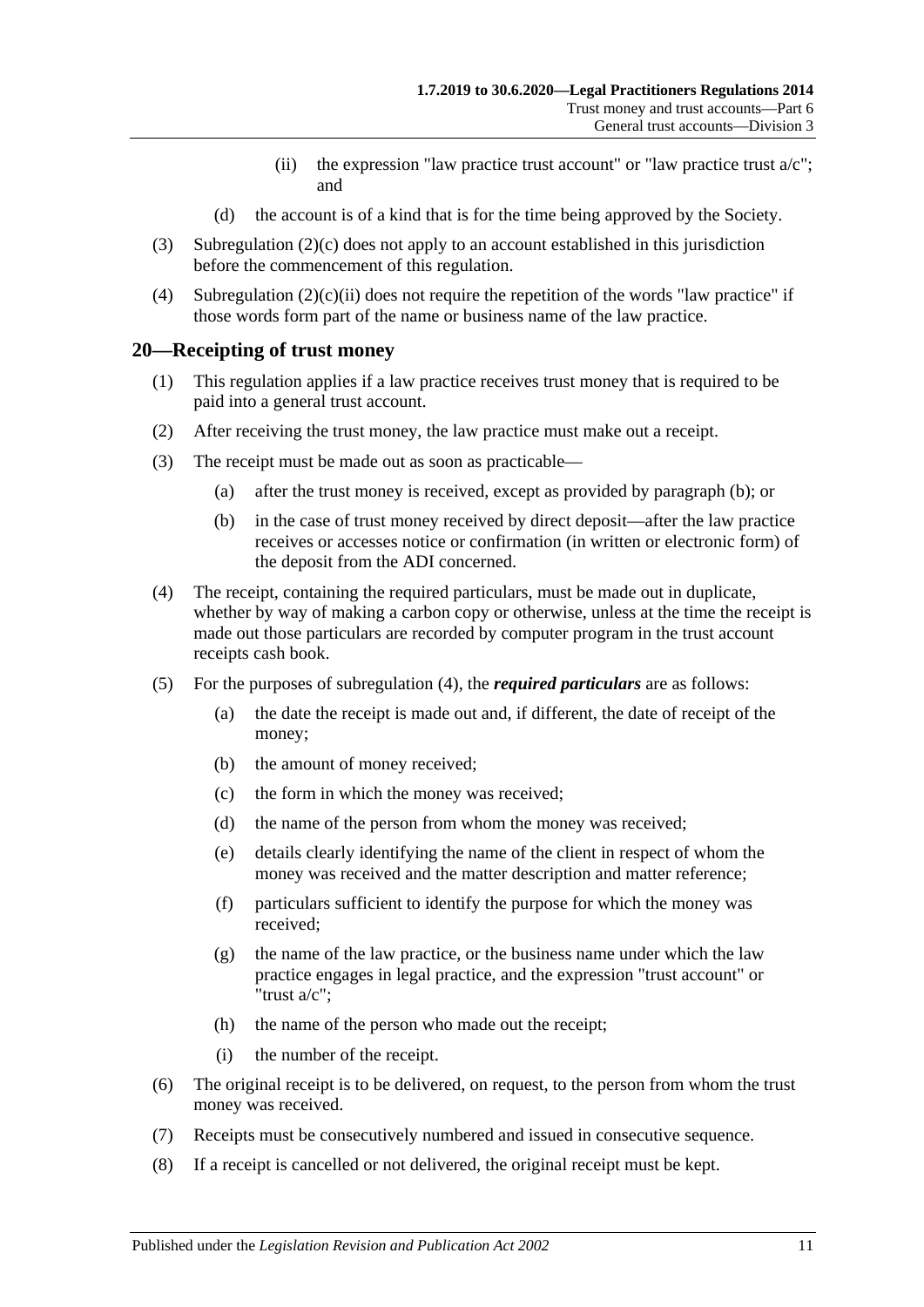#### <span id="page-11-0"></span>**21—Deposit records for trust money**

- (1) This regulation applies if a law practice receives trust money that is required to be paid into a general trust account and the money is not paid into a general trust account by direct deposit.
- (2) A deposit record must be produced to the approved ADI at the time the deposit is made.
- (3) The following particulars must be recorded on the deposit record:
	- (a) the date of the deposit;
	- (b) the amount of the deposit;
	- (c) whether the deposit consists of cheques, notes or coins (and the amount of each);
	- (d) for each cheque—
		- (i) the name of the drawer of the cheque; and
		- (ii) the name and branch (or BSB number) of the ADI on which the cheque is drawn; and
		- (iii) the amount of the cheque.
- (4) The deposit record must be made out in duplicate, whether by way of making a carbon copy or otherwise.
- (5) The duplicate deposit record must be kept for each deposit to the general trust account and must be kept in a deposit book or be otherwise securely filed in the order in which the deposits were made.

## <span id="page-11-1"></span>**22—Direction for non-deposit of trust money in general trust account (Schedule 2 clause 12 of Act)**

For the purposes of Schedule 2 clause 12(3) of the Act, the prescribed period for which a written direction referred to in Schedule 2 clause  $12(1)(a)$  of the Act is to be kept is 7 years after finalisation of the matter to which the direction relates.

## <span id="page-11-2"></span>**23—Written record to be kept of verbal direction to disburse trust money**

If the person on whose behalf trust money is held gives a verbal direction for the money to be disbursed, a contemporaneous written record of the direction must be made by the law practice setting out the date and time that the direction was given and the purpose of the disbursement.

#### <span id="page-11-3"></span>**24—Payment by cheque**

- (1) This regulation applies to the withdrawal of trust money from a general trust account of a law practice by cheque.
- <span id="page-11-4"></span>(2) A cheque—
	- (a) must be made payable to or to the order of a specified person or persons and not to bearer or cash; and
	- (b) must be crossed "not negotiable"; and
	- (c) must include—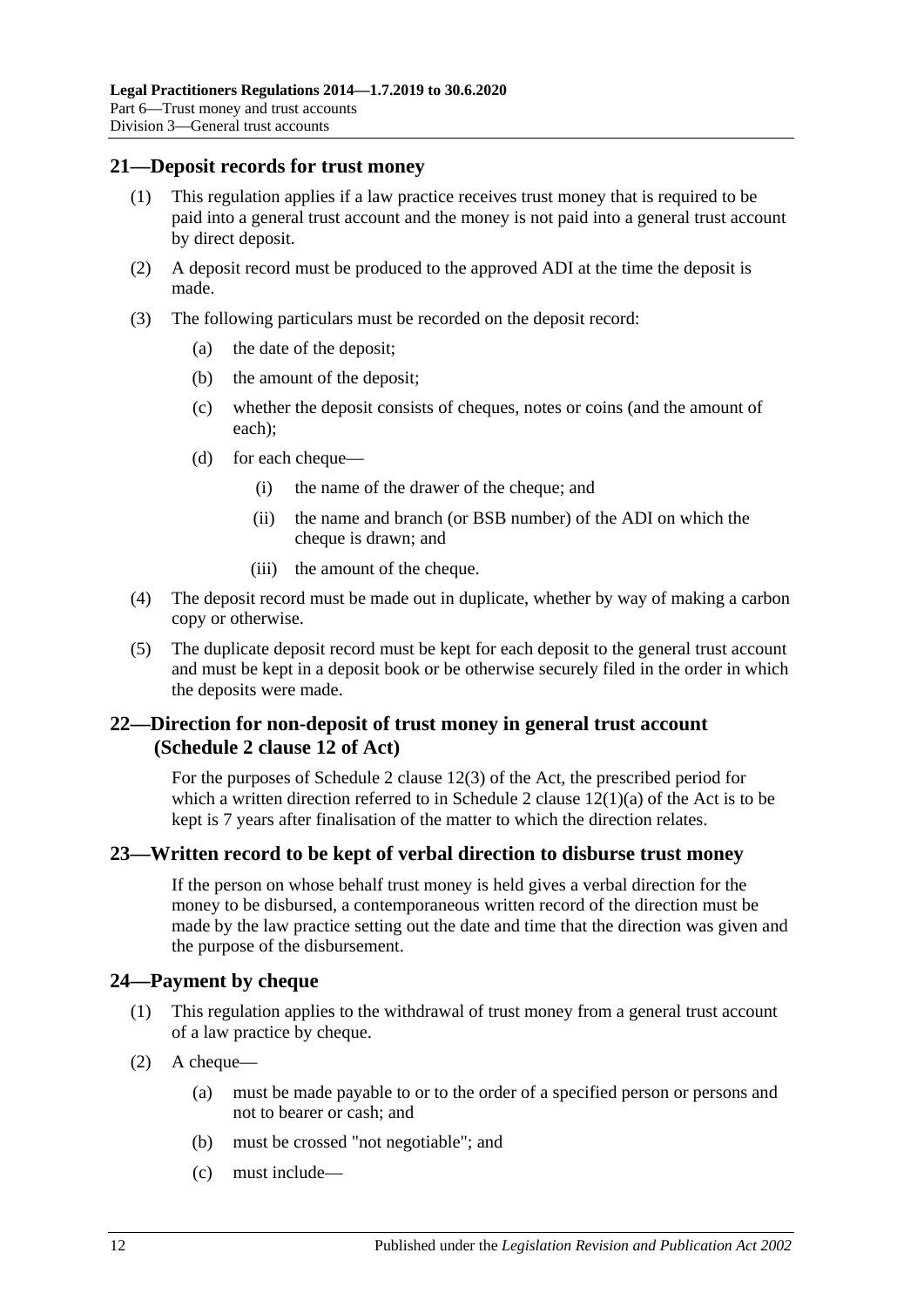- (i) the name of the law practice or the business name under which the law practice engages in legal practice; and
- (ii) the expression "law practice trust account" or "law practice trust  $a/c$ ".
- <span id="page-12-5"></span><span id="page-12-1"></span><span id="page-12-0"></span>(3) A cheque must be signed—
	- (a) by an authorised principal of the law practice; or
	- (b) if a principal referred to in [paragraph](#page-12-0) (a) is not available—
		- (i) by an authorised legal practitioner associate; or
		- (ii) by an authorised legal practitioner who holds a practising certificate that does not prohibit the receipt of trust money; or
		- (iii) by 2 or more authorised associates jointly.
- <span id="page-12-2"></span>(4) A person referred to in [subregulation](#page-12-1) (3) must not sign a cheque unless—
	- (a) he or she has seen a written direction, given by the person on whose behalf the trust money is held, authorising the disbursement; or
	- (b) if the money is being disbursed in accordance with a verbal direction given by the person on whose behalf the trust money is held—he or she has made a contemporaneous written record of the direction or seen a contemporaneous written record of the direction made by the person to whom the direction was given.
- (5) [Subregulation](#page-12-2) (4) does not apply if the trust money is disbursed in accordance with an order of a court or as otherwise authorised by law.
- <span id="page-12-3"></span>(6) A written record of the required particulars (which may be in the form of a cheque butt) must be kept of each payment made by cheque, whether by way of making a carbon copy or otherwise, unless at the time the cheque is issued those particulars are recorded by computer program in the trust account payments cash book.
- <span id="page-12-4"></span>(7) If at the time the cheque is issued the required particulars are recorded by computer program in the trust account payments cash book, a written record must be kept that is sufficient to enable the accuracy of the particulars recorded by the computer program to be verified.
- (8) For the purposes of [subregulations](#page-12-3) (6) and [\(7\),](#page-12-4) the *required particulars* are as follows:
	- (a) the date and number of the cheque;
	- (b) the amount ordered to be paid by the cheque;
	- (c) the name of the person to whom the payment is to be made or, in the case of a cheque made payable to an ADI, the name of the ADI and the name of the person receiving the benefit of the payment;
	- (d) details clearly identifying the name of the person on whose behalf the payment was made and the matter reference;
	- (e) details clearly identifying the ledger account to be debited;
	- (f) particulars sufficient to identify the purpose for which the payment was made;
	- (g) the name of the person or persons effecting, directing or authorising the payment.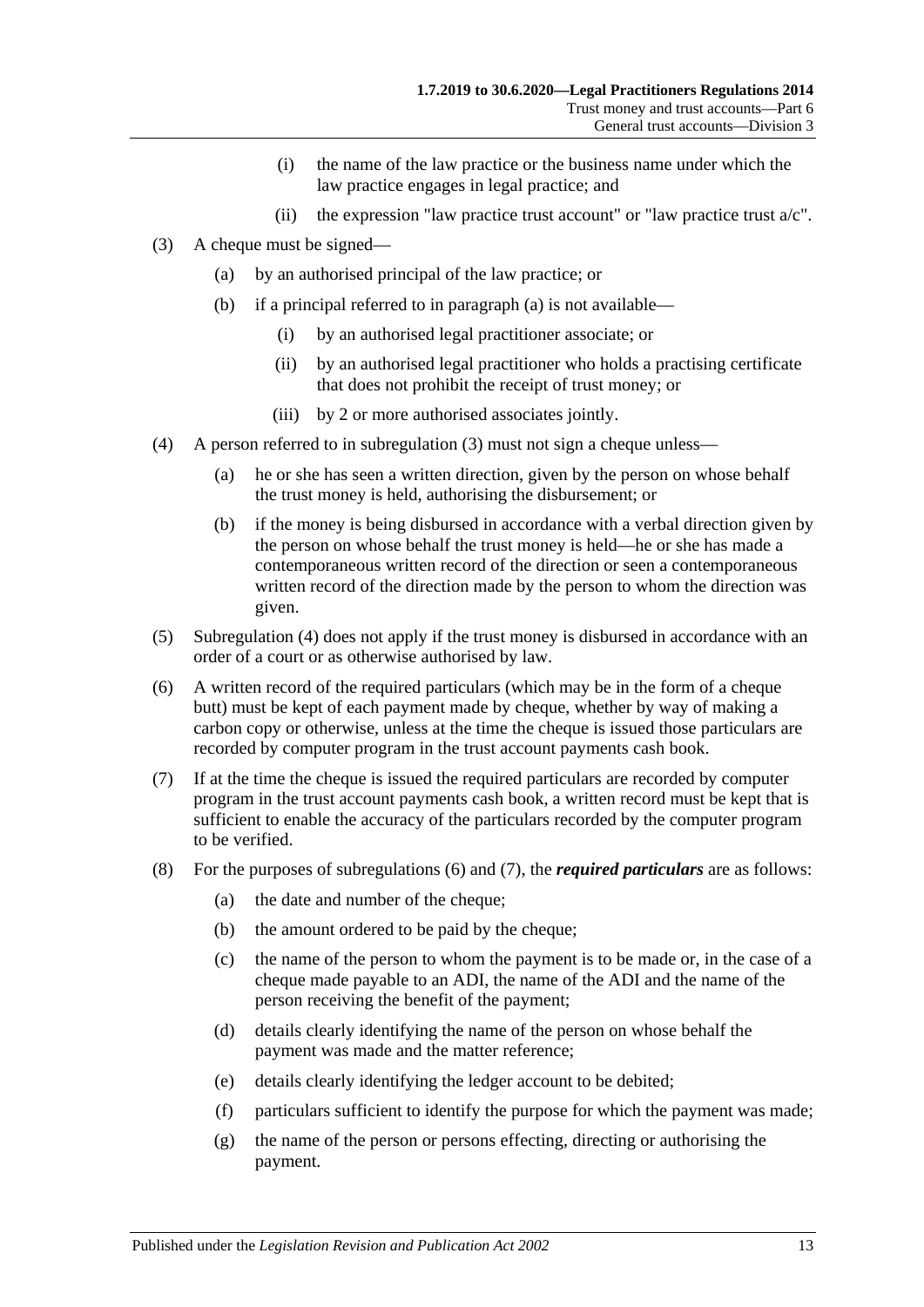- (9) Written records relating to payments by cheque (including cheque requisitions) must be kept in the order in which the cheques were issued.
- (10) [Subregulation](#page-11-4)  $(2)(c)$  does not apply to an account established in this jurisdiction before the commencement of this regulation.
- (11) [Subregulation](#page-12-5)  $(2)(c)(ii)$  does not require the repetition of the words "law practice" if those words form part of the name or business name of the law practice.
- (12) In this regulation—

*associate* means an associate of the law practice;

*authorised* means authorised by the law practice to sign cheques drawn on the general trust account.

#### <span id="page-13-0"></span>**25—Payment by electronic funds transfer**

- (1) This regulation applies to the withdrawal of trust money from a general trust account of a law practice by electronic funds transfer.
- <span id="page-13-1"></span>(2) An electronic funds transfer must be effected by, under the direction of or with the authority of—
	- (a) an authorised principal of the law practice; or
	- (b) if a principal referred to in [paragraph](#page-13-1) (a) is not available—
		- (i) an authorised legal practitioner associate; or
		- (ii) an authorised legal practitioner who holds a practising certificate that does not prohibit the receipt of trust money; or
		- (iii) 2 or more authorised associates jointly.
- <span id="page-13-2"></span>(3) A person referred to in [subregulation](#page-12-1) (3) must not effect, direct or authorise an electronic funds transfer unless—
	- (a) he or she has seen a written direction, given by the person on whose behalf the trust money is held, authorising the disbursement; or
	- (b) if the money is being disbursed in accordance with a verbal direction given by the person on whose behalf the trust money is held—he or she has made a contemporaneous written record of the direction or seen a contemporaneous written record of the direction made by the person to whom the direction was given.
- (4) [Subregulation](#page-13-2) (3) does not apply if the trust money is disbursed in accordance with an order of a court or as otherwise authorised by law.
- <span id="page-13-3"></span>(5) A written record of the required particulars must be kept of each payment unless at the time the electronic funds transfer is effected those particulars are recorded by computer program in the trust account payments cash book.
- <span id="page-13-4"></span>(6) If at the time the electronic funds transfer is effected the required particulars are recorded by computer program in the trust account payments cash book, a written record must be kept that is sufficient to enable the accuracy of the particulars recorded by the computer program to be verified.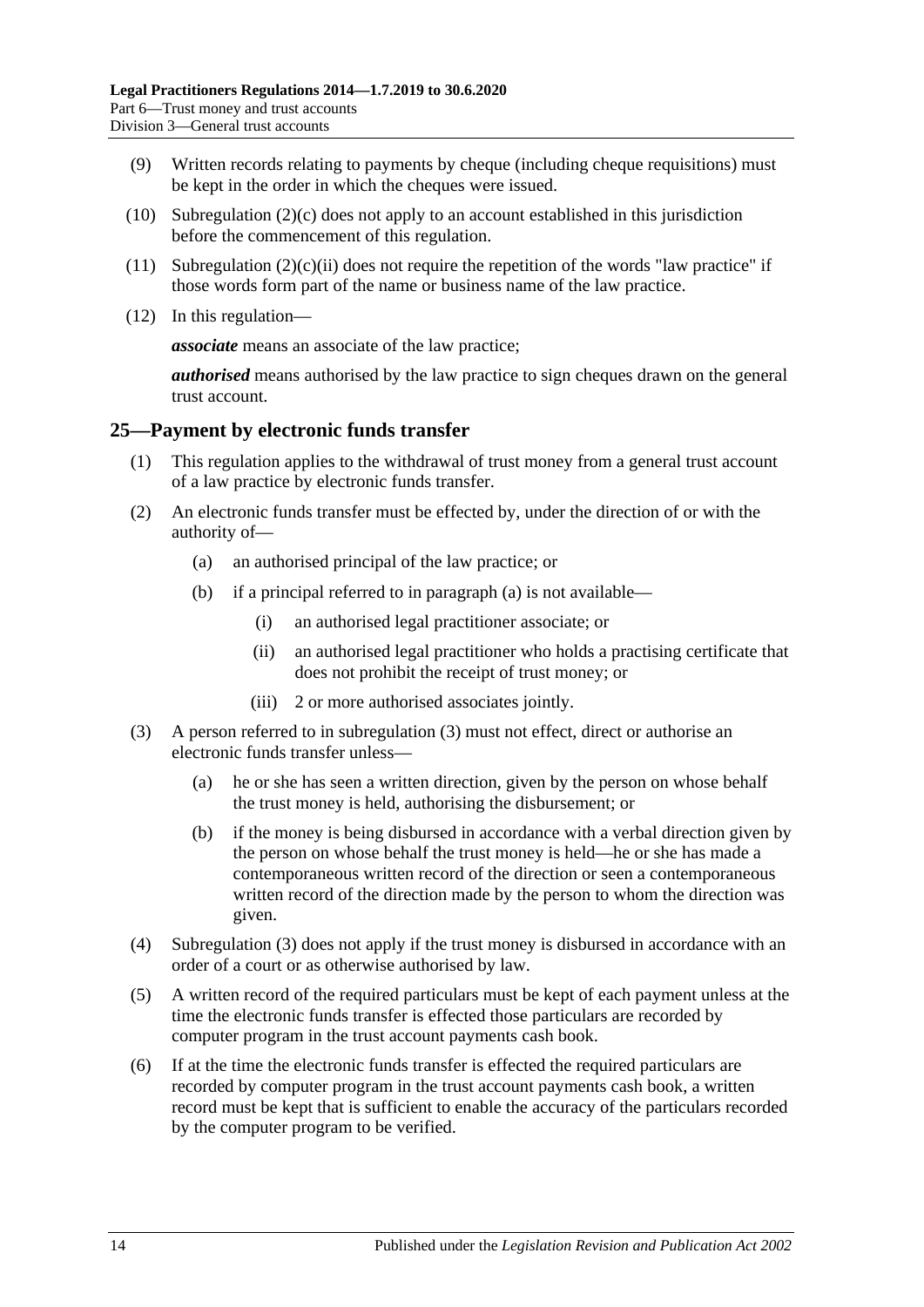- (7) For the purposes of [subregulations](#page-13-3) (5) and [\(6\),](#page-13-4) the *required particulars* are as follows:
	- (a) the date and number of the transaction;
	- (b) the amount transferred;
	- (c) the name and number of the account to which the amount was transferred and relevant BSB number;
	- (d) the name of the person to whom the payment was made or, in the case of a payment to an ADI, the name or BSB number of the ADI and the name of the person receiving the benefit of the payment;
	- (e) details clearly identifying the name of the person on whose behalf the payment was made and the matter reference;
	- (f) details clearly identifying the ledger account to be debited;
	- (g) particulars sufficient to identify the purpose for which the payment was made;
	- (h) the name of the person or persons effecting, directing or authorising the payment.
- (8) Any written confirmation that an electronic funds transfer has been made must be retained by the law practice.
- (9) Written records relating to payments by electronic funds transfer (including transfer requisitions) must be kept in the order in which the transfers were effected.
- (10) In this regulation—

*associate* means an associate of the law practice;

*authorised* means authorised by the law practice to effect, direct or give authority for an electronic funds transfer from the general trust account.

#### <span id="page-14-0"></span>**26—Recording transactions in trust account cash books**

A law practice that maintains a general trust account must keep the following trust account cash books:

- (a) a trust account receipts cash book in accordance with [regulation](#page-14-1) 27;
- (b) a trust account payments cash book in accordance with [regulation](#page-15-0) 28.

#### <span id="page-14-1"></span>**27—Trust account receipts cash book**

- (1) The following particulars must be recorded in a law practice's trust account receipts cash book in respect of each receipt of trust money:
	- (a) the date a receipt was made out for the money and, if different, the date of receipt of the money;
	- (b) the receipt number;
	- (c) the amount of money received;
	- (d) the form in which the money was received;
	- (e) the name of the person from whom the money was received;
	- (f) details clearly identifying the name of the client in respect of whom the money was received and the matter description and matter reference;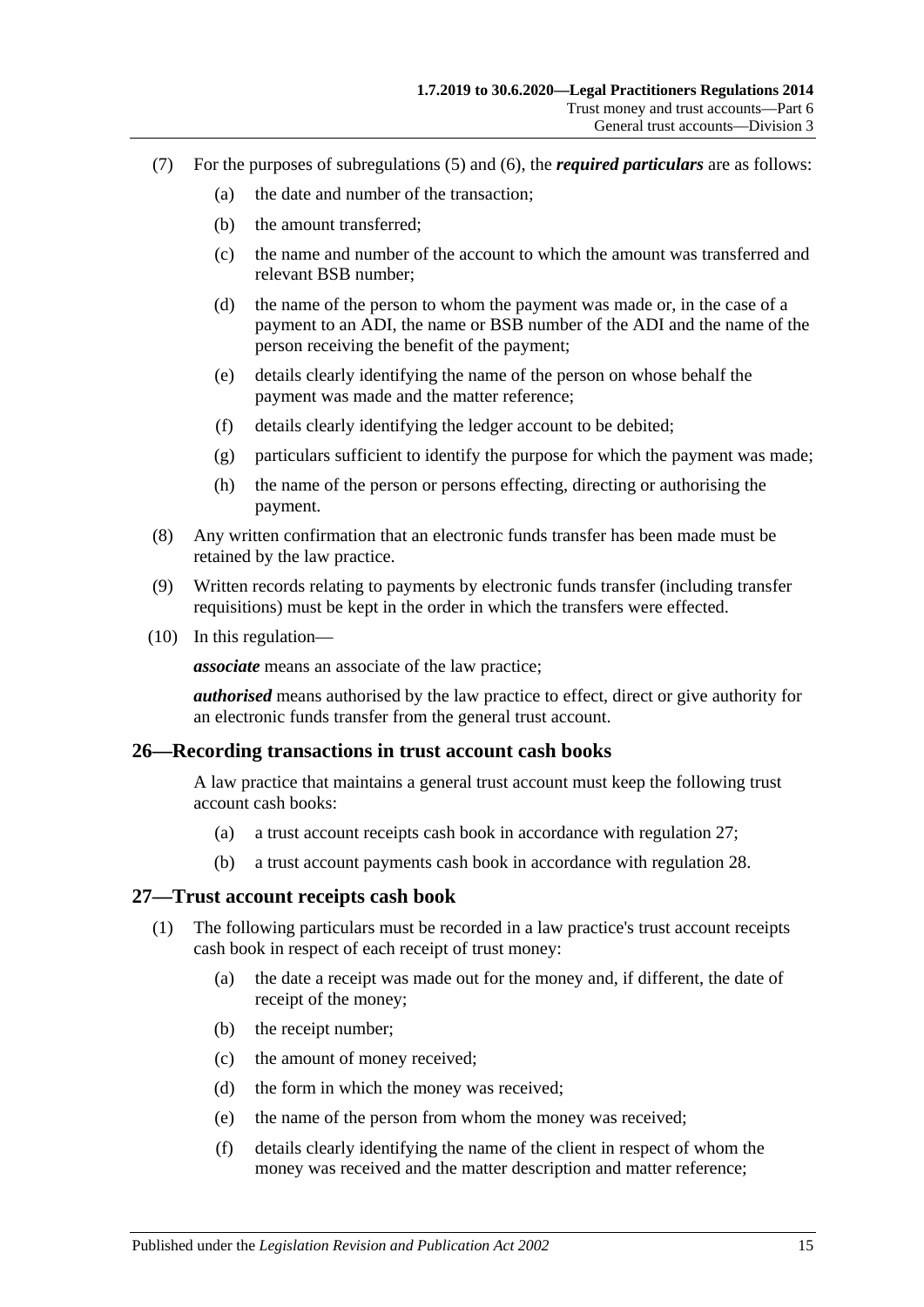- (g) particulars sufficient to identify the purpose for which the money was received;
- (h) details clearly identifying the ledger account to be credited.
- (2) The date and amount of each deposit in the general trust account must be recorded in the trust account receipts cash book.
- (3) The particulars in respect of receipts must be recorded in the order in which the receipts are made out.
- (4) The particulars in respect of a receipt must be recorded within 5 business days counting from and including the day the receipt was made out.

#### <span id="page-15-0"></span>**28—Trust account payments cash book**

- (1) The following particulars must be recorded in a law practice's trust account payments cash book in respect of each payment of trust money by cheque:
	- (a) the date and number of the cheque;
	- (b) the amount ordered to be paid by the cheque;
	- (c) the name of the person to whom the payment is to be made or, in the case of a cheque made payable to an ADI, the name or BSB number of the ADI and the name of the person receiving the benefit of the payment;
	- (d) details clearly identifying the name of the person on whose behalf the payment was made and the matter reference;
	- (e) details clearly identifying the ledger account to be debited;
	- (f) particulars sufficient to identify the purpose for which the payment was made.
- (2) The following particulars must be recorded in a law practice's trust accounts payments cash book in respect of each payment of trust money by electronic funds transfer:
	- (a) the date and number of the transaction;
	- (b) the amount transferred;
	- (c) the name and number of the account to which the amount was transferred and the relevant BSB number;
	- (d) the name of the person to whom the payment was made or, in the case of a payment to an ADI, the name or BSB number of the ADI and the name of the person receiving the benefit of the payment;
	- (e) details clearly identifying the name of the person on whose behalf the payment was made and the matter reference;
	- (f) details clearly identifying the ledger account to be debited;
	- (g) particulars sufficient to identify the purpose for which the payment was made.
- (3) The particulars in respect of payments must be recorded in the order in which the payments are made.
- (4) The particulars in respect of a payment must be recorded within 5 business days counting from and including the day the payment was made.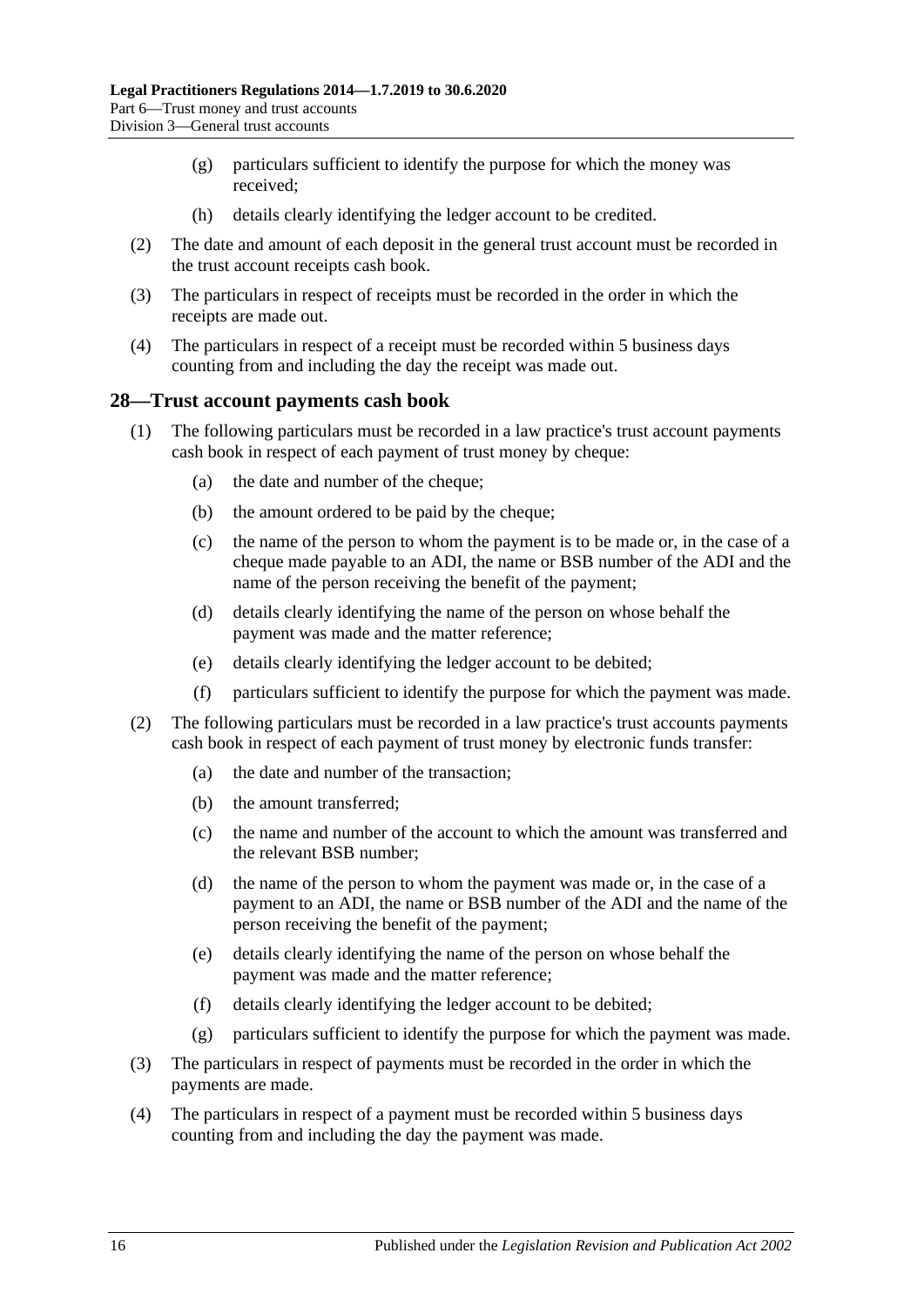#### <span id="page-16-0"></span>**29—Recording transactions in trust ledger accounts**

- (1) A law practice that maintains a general trust account must keep a trust account ledger containing separate trust ledger accounts in relation to each client of the practice in each matter for which trust money has been received by the practice.
- (2) The following particulars must be recorded in the title of a trust ledger account:
	- (a) the name of the person for or on behalf of whom the trust money was paid;
	- (b) the person's address;
	- (c) particulars sufficient to identify the matter in relation to which the trust money was received.
- (3) Details of any changes in the title of a trust ledger account must be recorded.
- (4) The following particulars must be recorded in the trust ledger account in respect of each receipt of trust money for the matter:
	- (a) the date a receipt was made out for the money and, if different, the date of receipt of the money;
	- (b) the receipt number;
	- (c) the amount of money received;
	- (d) the name of the person from whom the money was received;
	- (e) particulars sufficient to identify the purpose for which the money was received.
- (5) The following particulars must be recorded in the trust ledger account in respect of each payment of trust money by cheque:
	- (a) the date and number of the cheque;
	- (b) the amount ordered to be paid by the cheque;
	- (c) the name of the person to whom the payment is to be made or, in the case of a cheque made payable to an ADI, the name or BSB number of the ADI and the name of the person receiving the benefit of the payment;
	- (d) particulars sufficient to identify the purpose for which the payment was made.
- (6) The following particulars must be recorded in the trust ledger account in respect of each payment of trust money by electronic funds transfer:
	- (a) the date and number of the transaction;
	- (b) the amount transferred;
	- (c) the name and number of the account to which the amount was transferred and the relevant BSB number;
	- (d) the name of the person to whom the payment was made or, in the case of a payment to an ADI, the name or BSB number of the ADI and the name of the person receiving the benefit of the payment;
	- (e) particulars sufficient to identify the purpose for which the payment was made.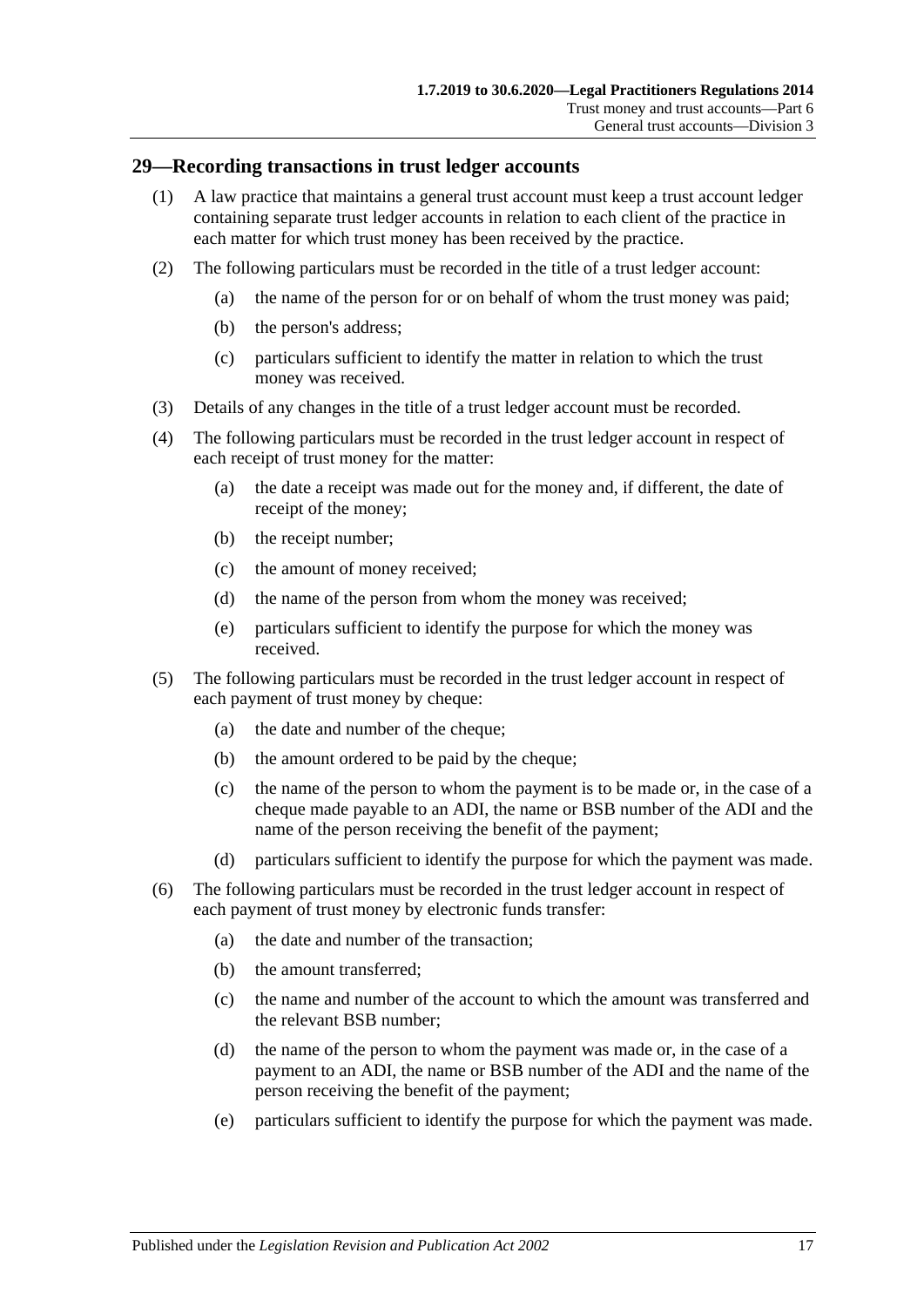- (7) The following particulars must be recorded in the trust ledger account in respect of each transfer of trust money effected by a journal entry:
	- (a) the date of the transfer;
	- (b) the amount transferred;
	- (c) the journal reference number;
	- (d) the name of the other trust ledger account from which or to which the money was transferred;
	- (e) particulars sufficient to identify the purpose for which the payment was made.
- (8) Transactions relating to trust money must be recorded in the trust ledger account in the order in which the transactions occur.
- (9) The particulars in respect of a receipt, payment or transfer of trust money must be recorded within 5 business days counting from and including the day the receipt was made out, the payment was made or the transfer was effected, as the case requires.
- (10) The trust ledger account balance is to be recorded in the trust ledger account after each receipt, payment or transfer of trust money.

#### <span id="page-17-0"></span>**30—Journal transfers**

- (1) Trust money may be transferred by journal entry from 1 trust ledger account in a law practice's trust ledger to another trust ledger account in the trust ledger, but only if—
	- (a) the law practice is entitled to withdraw the money and pay it to the other trust ledger account; and
	- (b) [subregulation](#page-17-1) (2) is complied with.
- <span id="page-17-2"></span><span id="page-17-1"></span>(2) The transfer must be authorised in writing—
	- (a) by an authorised principal of the law practice; or
	- (b) if a principal referred to in [paragraph](#page-17-2) (a) is not available—
		- (i) by an authorised legal practitioner associate; or
		- (ii) by an authorised legal practitioner who holds a practising certificate that does not prohibit the receipt of trust money; or
		- (iii) by 2 or more authorised associates jointly; or
	- (c) by a supervisor or manager appointed in relation to the practice.
- (3) In a paragraph of [subregulation](#page-17-1) (2)—

*associate* means an associate of the law practice;

*authorised* means authorised by the law practice or a supervisor or manager appointed in relation to the practice to effect, direct or give authority for the transfer of trust money by journal entry from one trust ledger account in the practice's trust ledger to another trust ledger account in the trust ledger.

(4) A law practice must keep a trust account transfer journal if it transfers trust money by journal entry.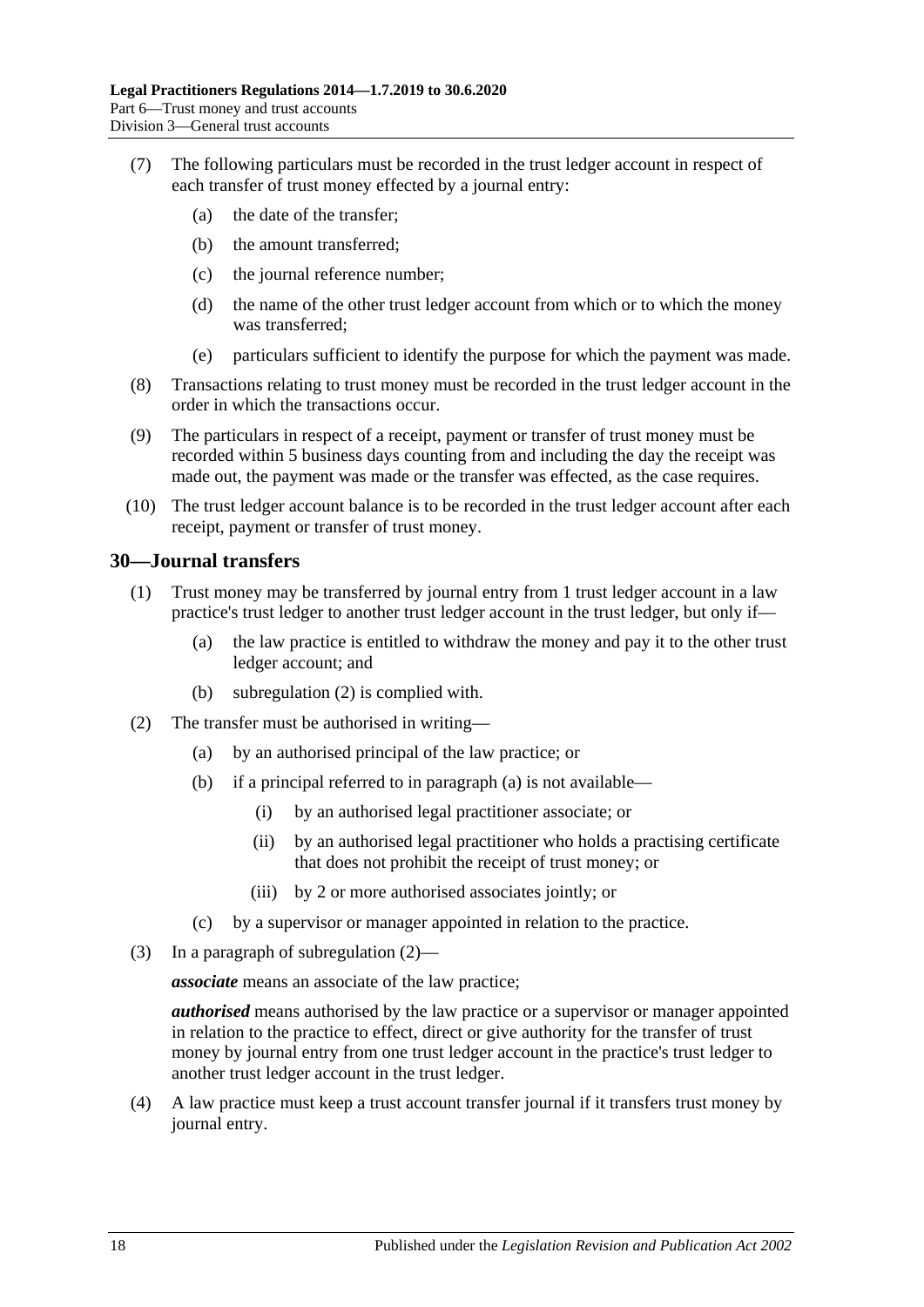- (5) The following particulars must be recorded in the trust account transfer journal in respect of each transfer of trust money by journal entry:
	- (a) the date of the transfer;
	- (b) the trust ledger account from which the money is transferred (including its identifying reference);
	- (c) the trust ledger account to which the money is transferred (including its identifying reference);
	- (d) the amount transferred;
	- (e) particulars sufficient to identify the purpose for which the transfer is made, the matter reference and a short description of the matter.
- (6) Journal pages or entries must be consecutively numbered.
- (7) A law practice must keep particulars of the authorisation for each transfer of trust money by journal entry, whether in the trust account transfer journal or in some other way.

#### <span id="page-18-0"></span>**31—Reconciliation of trust records**

- (1) A law practice that maintains 1 or more general trust accounts must reconcile the trust records relating to each account.
- (2) The trust records relating to a general trust account are to be reconciled as at the end of each named month by preparing—
	- (a) a statement—
		- (i) reconciling the general trust account balance as shown in ADI records with the balance of the practice's trust account cash books; and
		- (ii) showing the date the statement was prepared; and
	- (b) a statement—
		- (i) reconciling the balance of the trust ledger accounts with the balance of the practice's trust account cash books; and
		- (ii) containing a list of the practice's trust ledger accounts showing the name, identifying reference and balance of each and a short description of the matter to which each relates; and
		- (iii) showing the date the statement was prepared.
- (3) The statements must be prepared within 15 business days after the end of the month concerned.
- (4) The statements must be kept by the law practice.

#### <span id="page-18-1"></span>**32—Trust ledger account in name of law practice or legal practitioner associate**

(1) A law practice must not maintain a trust ledger account in the name of the practice or a legal practitioner associate of the practice except as authorised by this regulation.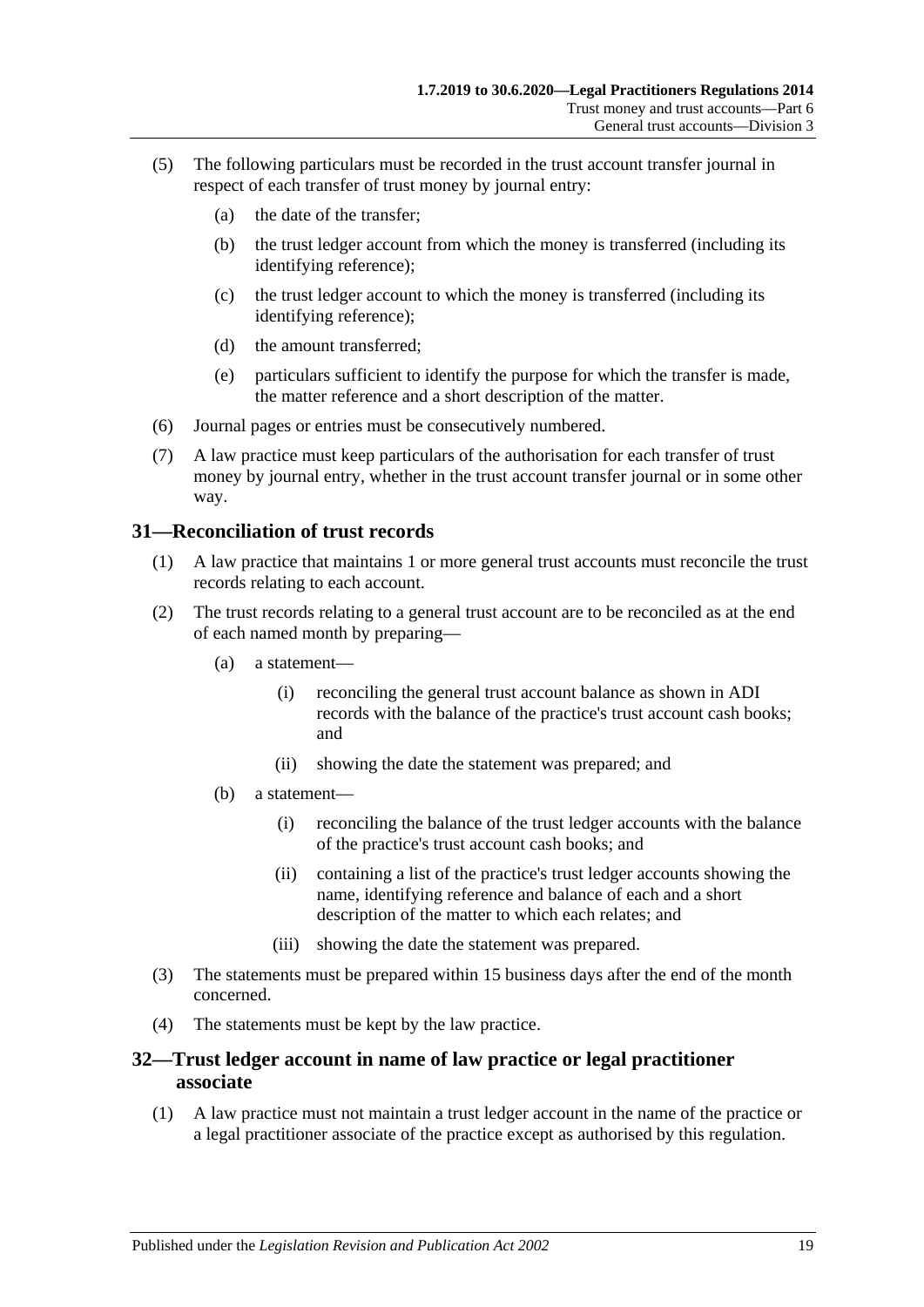- <span id="page-19-1"></span>(2) A law practice may maintain in its trust ledger—
	- (a) a trust ledger account in the practice's name, but only for the purpose of aggregating in the account, by transfer from other accounts in the trust ledger, money properly due to the practice for legal costs; and
	- (b) a trust ledger account in a legal practitioner associate's name, but only in respect of money in which the associate has a personal and beneficial interest as a vendor, purchaser, lessor or lessee or in another similar capacity.
- <span id="page-19-2"></span>(3) In a case to which [subregulation](#page-19-1) (2)(a) applies, the law practice must ensure that the money in the trust ledger account is withdrawn from the general trust account not later than 1 month after the day on which the money was transferred to the trust ledger account.
- (4) In a case to which [subregulation](#page-19-2) (2)(b) applies, the law practice must ensure that the money in the trust ledger account is withdrawn from the general trust account at the conclusion of the matter to which the money relates.

#### <span id="page-19-3"></span><span id="page-19-0"></span>**33—Notification requirements regarding general trust accounts**

- (1) Within 14 days after establishing a general trust account, a law practice must give the Society written notice of that fact.
- (2) [Subregulation](#page-19-3) (1) does not apply to a general trust account established before the commencement of this regulation.
- (3) A law practice—
	- (a) either before, or within 14 days after, authorising or terminating the authority of an associate of the practice—
		- (i) to sign cheques drawn on a general trust account of the practice; or
		- (ii) otherwise to effect, direct or give authority for the withdrawal of money from a general trust account of the practice,

must give the Society written notice of that fact (including the name and address of the associate or practitioner and indicating, in the case of an associate, whether the associate is an employee of the practice); and

- (b) during April of each year, must give the Society written notice of the associates (including their names and addresses) who are authorised, as at 31 March of that year—
	- (i) to sign cheques drawn on a general trust account of the practice; or
	- (ii) otherwise to effect, direct or give authority for the withdrawal of money from a general trust account of the practice.
- (4) A law practice must, within 14 days after closing a general trust account maintained by the practice, give the Society written notice of the closure.
- (5) A notice under this regulation given by a law practice must include particulars sufficient to identify the general trust accounts of the practice.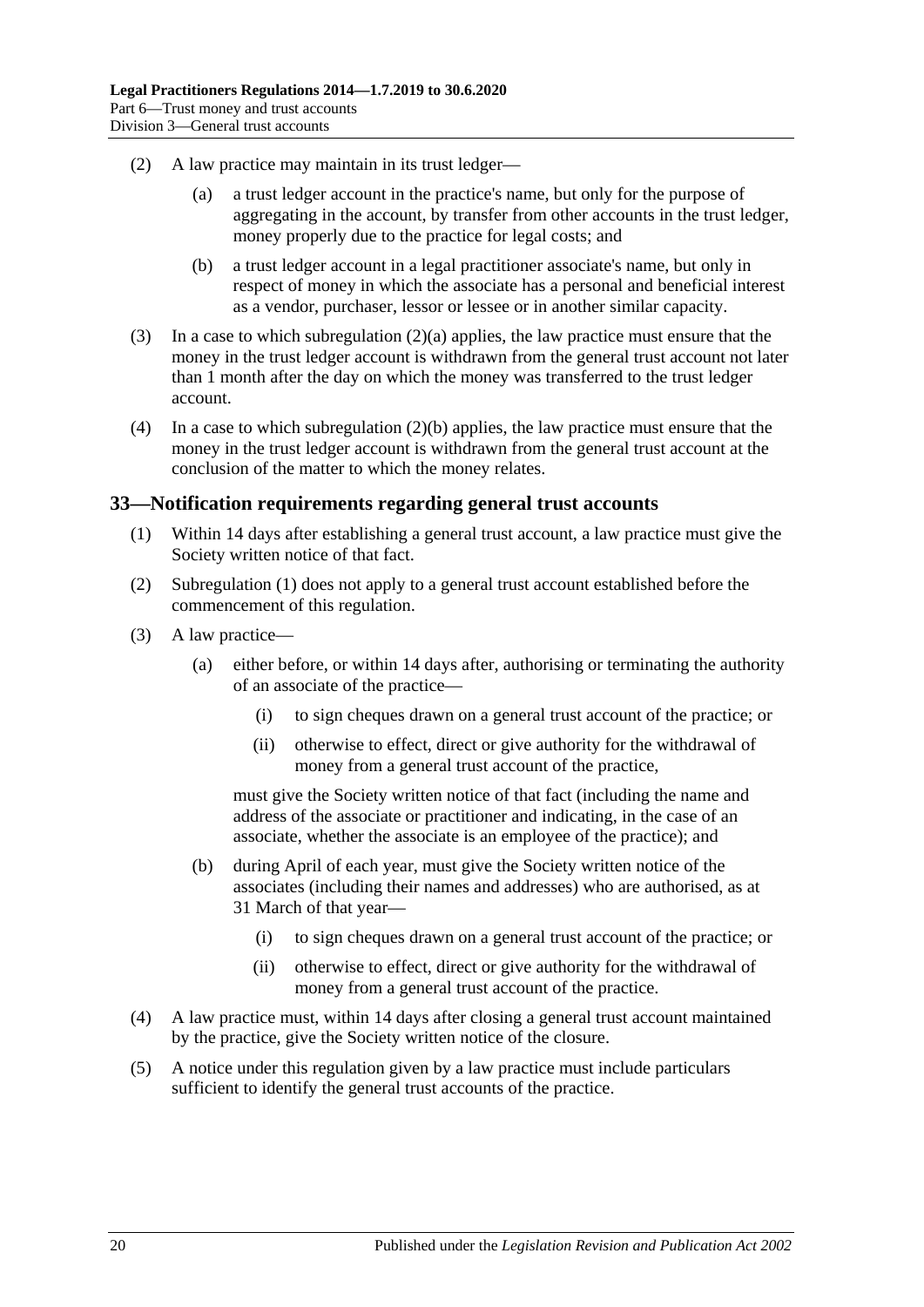(6) In this regulation—

*law practice* includes a former law practice and the persons who were principals of a law practice immediately before the law practice ceased to exist as a law practice or to engage in legal practice in this jurisdiction.

## <span id="page-20-0"></span>**Division 4—Controlled money**

#### <span id="page-20-1"></span>**34—Maintenance of controlled money accounts (Schedule 2 clause 15 of Act)**

- (1) For the purposes of Schedule 2 clause 15(4) of the Act, a controlled money account must be maintained under an account name that includes the following particulars:
	- (a) the name of the law practice concerned;
	- (b) the expression "controlled money account" or the abbreviation "CMA" or "CMA/c";
	- (c) such particulars as are sufficient to identify the purpose of the account and to distinguish the account from any other account maintained by the law practice.
- (2) This regulation does not apply to an account established in this jurisdiction before the commencement of this regulation.

#### <span id="page-20-2"></span>**35—Receipt of controlled money**

- (1) This regulation applies if a law practice receives controlled money.
- (2) The law practice must operate a single controlled money receipt system for the receipt of controlled money for all its controlled money accounts.
- (3) After receiving controlled money, the law practice must make out a receipt.
- <span id="page-20-3"></span>(4) The receipt must be made out as soon as practicable—
	- (a) after the controlled money is received, except as provided by [paragraph](#page-20-3) (b); or
	- (b) in the case of controlled money received by direct deposit—after the law practice receives or accesses notice or confirmation (in written or electronic form) of the deposit from the ADI concerned.
- <span id="page-20-4"></span>(5) The receipt, containing the required particulars, must be made out in duplicate, whether by way of making a carbon copy or otherwise, unless at the time the receipt is made out those particulars are recorded by computer program in the register of controlled money.
- (6) For the purposes of [subregulation](#page-20-4) (5), the *required particulars* are as follows:
	- (a) the date the receipt is made out and, if different, the date of receipt of the money;
	- (b) the amount of money received;
	- (c) the form in which the money was received;
	- (d) the name of the person from whom the money was received;
	- (e) details clearly identifying the name of the person on whose behalf the money was received and the matter description and matter reference;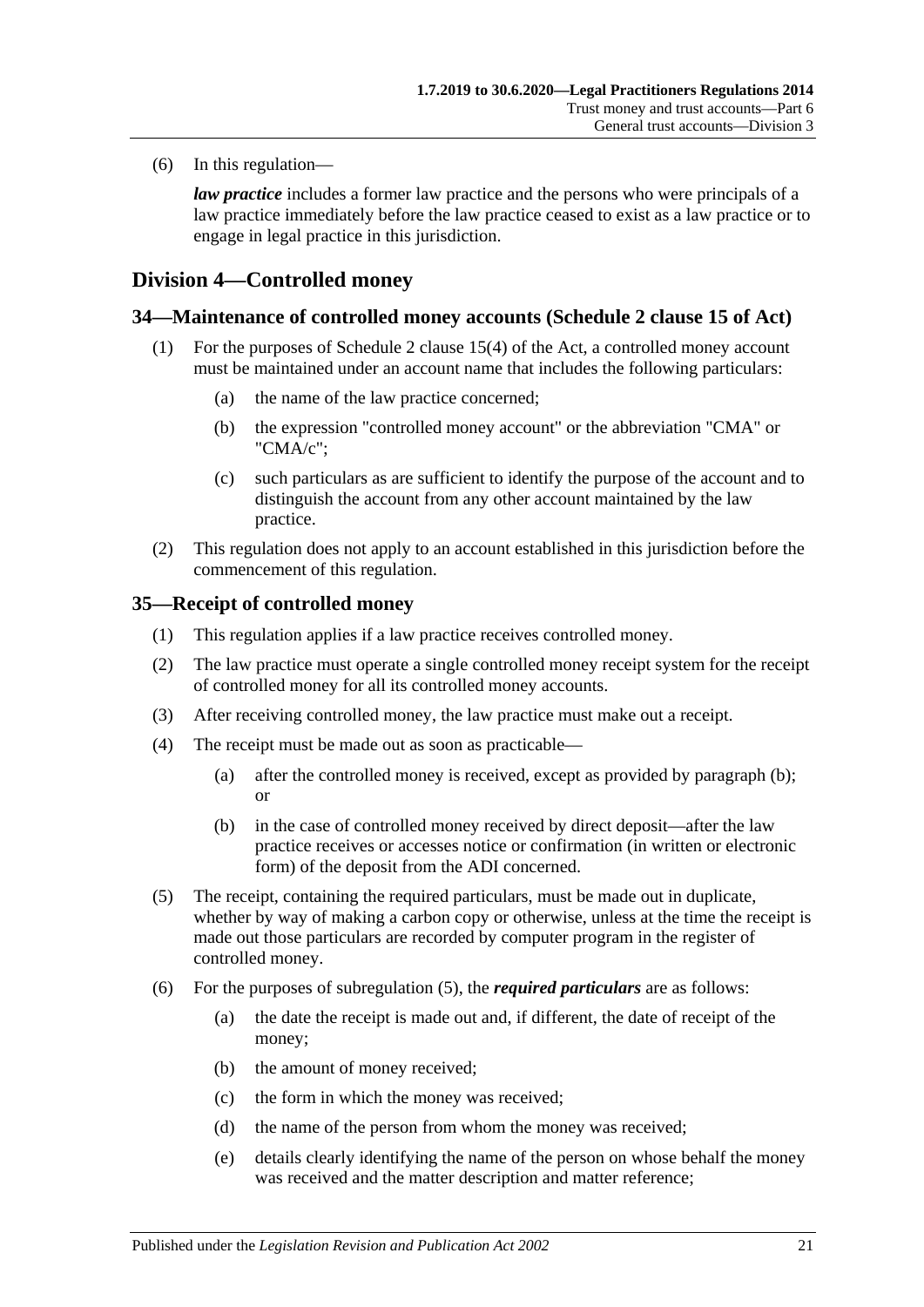- (f) particulars sufficient to identify the purpose for which the money was received;
- (g) the name of and other details clearly identifying the controlled money account to be credited, unless the account has not been established by the time the receipt is made out;
- (h) the name of the law practice, or the business name under which the law practice engages in legal practice, and the expression "controlled money receipt";
- (i) the name of the person who made out the receipt;
- (j) the number of the receipt.
- (7) If the controlled money account to be credited has not been established by the time the receipt is made out, the name of and other details clearly identifying the account when established must be included on the duplicate receipt (if any).
- (8) The original receipt is to be delivered, on request, to the person from whom the controlled money was received.
- (9) Receipts must be consecutively numbered and issued in consecutive sequence.
- (10) If a receipt is cancelled or not delivered, the original receipt must be kept.
- (11) A receipt is not required to be made out for any interest or other income received from the investment of controlled money and credited directly to a controlled money account.

#### <span id="page-21-0"></span>**36—Deposit of controlled money (Schedule 2 clause 15 of Act)**

For the purposes of Schedule 2 clause 15(5) of the Act, the prescribed period for which a written direction referred to in Schedule 2 clause  $15(1)$  of the Act is to be kept is 7 years after finalisation of the matter to which the direction relates.

## <span id="page-21-1"></span>**37—Withdrawal of controlled money must be authorised**

- <span id="page-21-2"></span>(1) A withdrawal of money from a controlled money account of a law practice must be effected by, under the direction of or with the authority of—
	- (a) an authorised principal of the law practice; or
	- (b) if a principal referred to in [paragraph](#page-21-2) (a) is not available—
		- (i) an authorised legal practitioner associate; or
		- (ii) an authorised legal practitioner who holds a practising certificate that does not prohibit the receipt of trust money; or
		- (iii) 2 or more authorised associates jointly.
- <span id="page-21-3"></span>(2) A written record of the required particulars must be kept of each withdrawal unless at the time the withdrawal is made those particulars are recorded by computer program.
- <span id="page-21-4"></span>(3) If at the time the withdrawal is made the required particulars are recorded by computer program, a written record must be kept that is sufficient to enable the accuracy of the particulars recorded by the computer program to be verified.
- <span id="page-21-5"></span>(4) For the purposes of [subregulations](#page-21-3) (2) and [\(3\),](#page-21-4) the required particulars are as follows:
	- (a) the date and number of the transaction;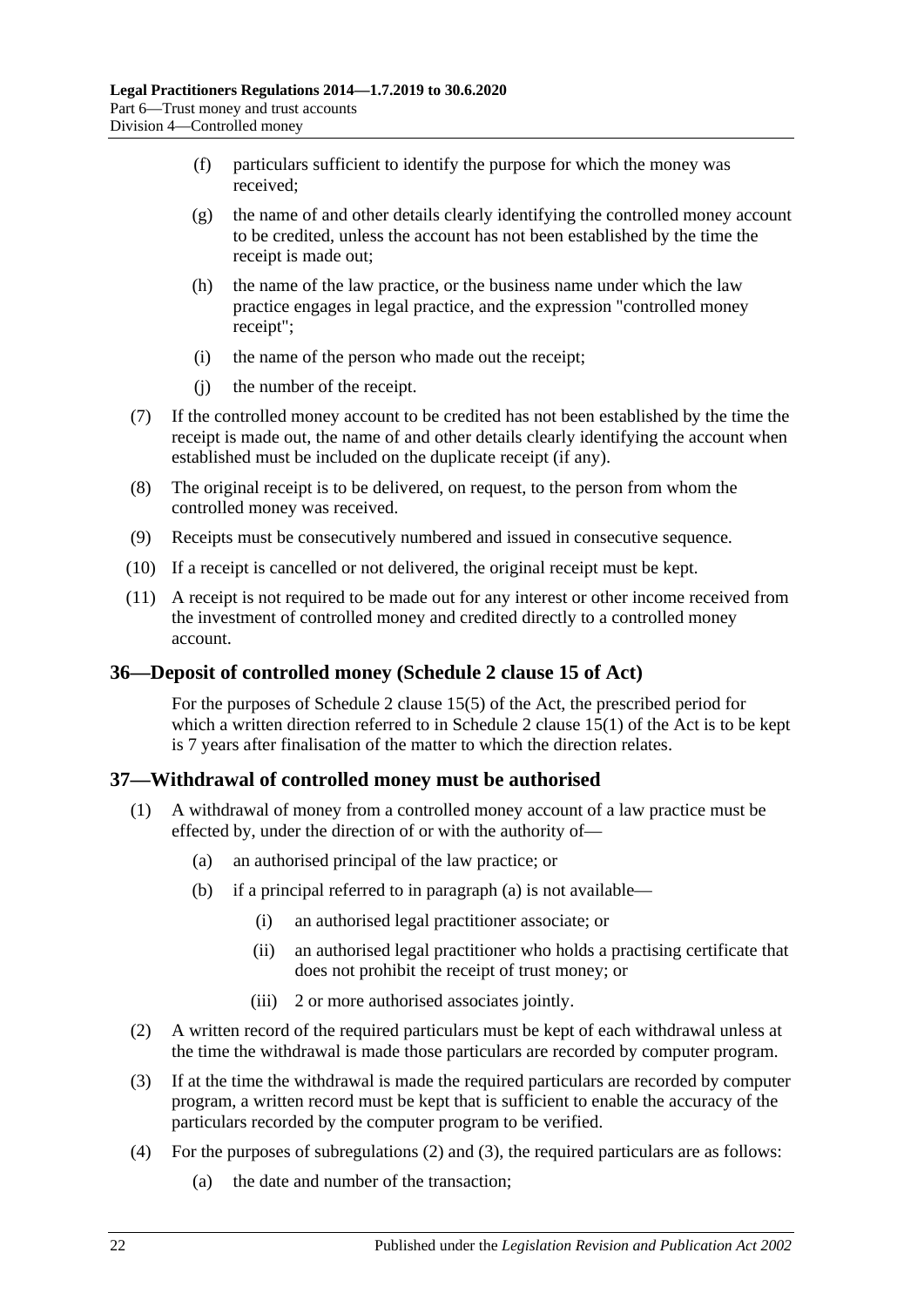- (b) the amount withdrawn;
- (c) in the case of a transfer made by electronic funds transfer—the name and number of the account to which the amount was transferred and the relevant BSB number;
- (d) the name of the person to whom payment is to be made or, in the case of a payment to an ADI, the name or BSB number of the ADI and the name of the person receiving the benefit of the payment;
- (e) details clearly identifying the name of the person on whose behalf the payment was made and the matter reference;
- (f) particulars sufficient to identify the purpose for which the payment was made;
- (g) the person or persons effecting, directing or authorising the withdrawal.
- (5) The particulars are to be recorded in the order in which the payments are recorded and are to be recorded separately for each controlled money account.
- (6) In this regulation—

*associate* means an associate of the law practice;

*authorised* means authorised by the law practice to effect, direct or give authority for a withdrawal of money from the controlled money account.

#### <span id="page-22-0"></span>**38—Register of controlled money**

- (1) A law practice that receives controlled money must maintain a register of controlled money consisting of the records of controlled money movements for the controlled money accounts of the practice.
- (2) A separate record of controlled money movements must be maintained for each controlled money account.
- <span id="page-22-1"></span>(3) A record of controlled money movements for a controlled money account must record the following information:
	- (a) the name of the person on whose behalf the controlled money is held;
	- (b) the person's address;
	- (c) particulars sufficient to identify the matter;
	- (d) any changes to the information referred to in [paragraphs](#page-22-1) (a) to [\(c\).](#page-22-2)
- <span id="page-22-2"></span>(4) The following particulars must be recorded in a record of controlled money movements for a controlled money account:
	- (a) the date the controlled money was received;
	- (b) the number of the receipt;
	- (c) the date the money was deposited in the controlled money account;
	- (d) the name of and other details clearly identifying the controlled money account;
	- (e) the amount of controlled money deposited;
	- (f) details of the deposit sufficient to identify the deposit;
	- (g) interest received;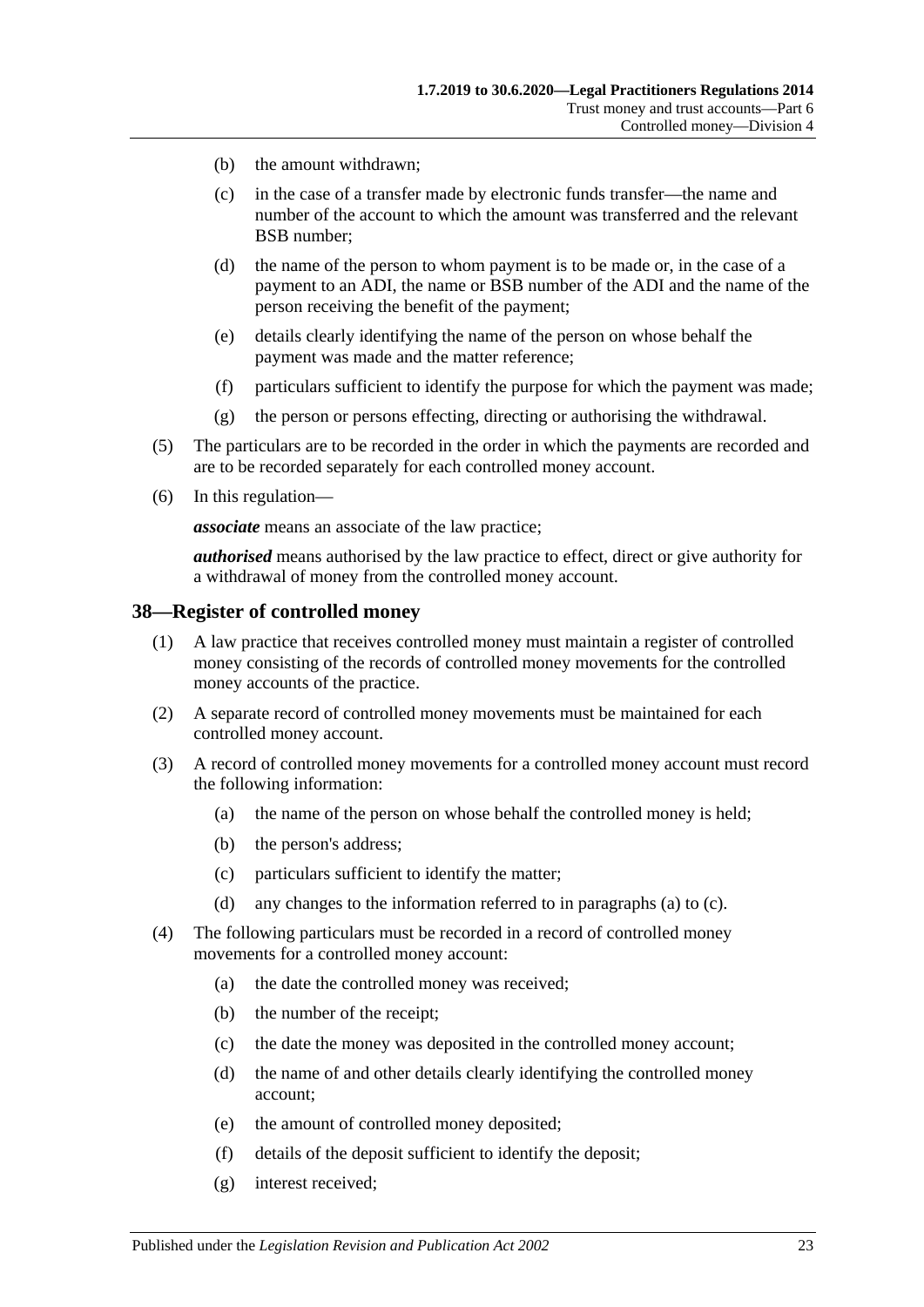- (h) details of any payments from the controlled money account, including the particulars required to be recorded under [regulation](#page-21-5) 37(4).
- (5) With the exception of interest and other income received in respect of controlled money, particulars of receipts and payments must be entered in the register as soon as practicable after the controlled money is received by the law practice or any payment is made.
- (6) Interest and other income received in respect of controlled money must be entered in the register as soon as practicable after the law practice is notified of its receipt.
- (7) The law practice must keep as part of its trust records all supporting information (including ADI statements and notifications of interest received) relating to controlled money.
- (8) Within 15 business days after each named month, the law practice must prepare and keep as a permanent record a statement as at the end of the named month—
	- (a) containing a list of the practice's controlled money accounts showing—
		- (i) the name, number and balance of each account in the register; and
		- (ii) the name of the person on whose behalf the controlled money in each account was held; and
		- (iii) a short description of the matter to which each account relates; and
	- (b) showing the date the statement was prepared.

## <span id="page-23-0"></span>**Division 5—Transit money**

## <span id="page-23-1"></span>**39—Information to be recorded about transit money (Schedule 2 clause 17 of Act)**

For the purposes of Schedule 2 clause 17(2) of the Act, a law practice must, in respect of transit money received by the practice, record and keep brief particulars sufficient to identify the relevant transaction and any purpose for which the money was received.

## <span id="page-23-2"></span>**Division 6—Trust money generally**

#### <span id="page-23-3"></span>**40—Trust account statements**

- (1) A law practice must furnish a trust account statement to each person for whom or on whose behalf trust money (other than transit money) is held or controlled by the law practice or an associate of the practice.
- (2) In the case of trust money in respect of which the law practice is required to maintain a trust ledger account, the practice must furnish a separate statement for each trust ledger account.
- (3) In the case of controlled money in respect of which the law practice is required to maintain a record of controlled money movements, the practice must furnish a separate statement for each record.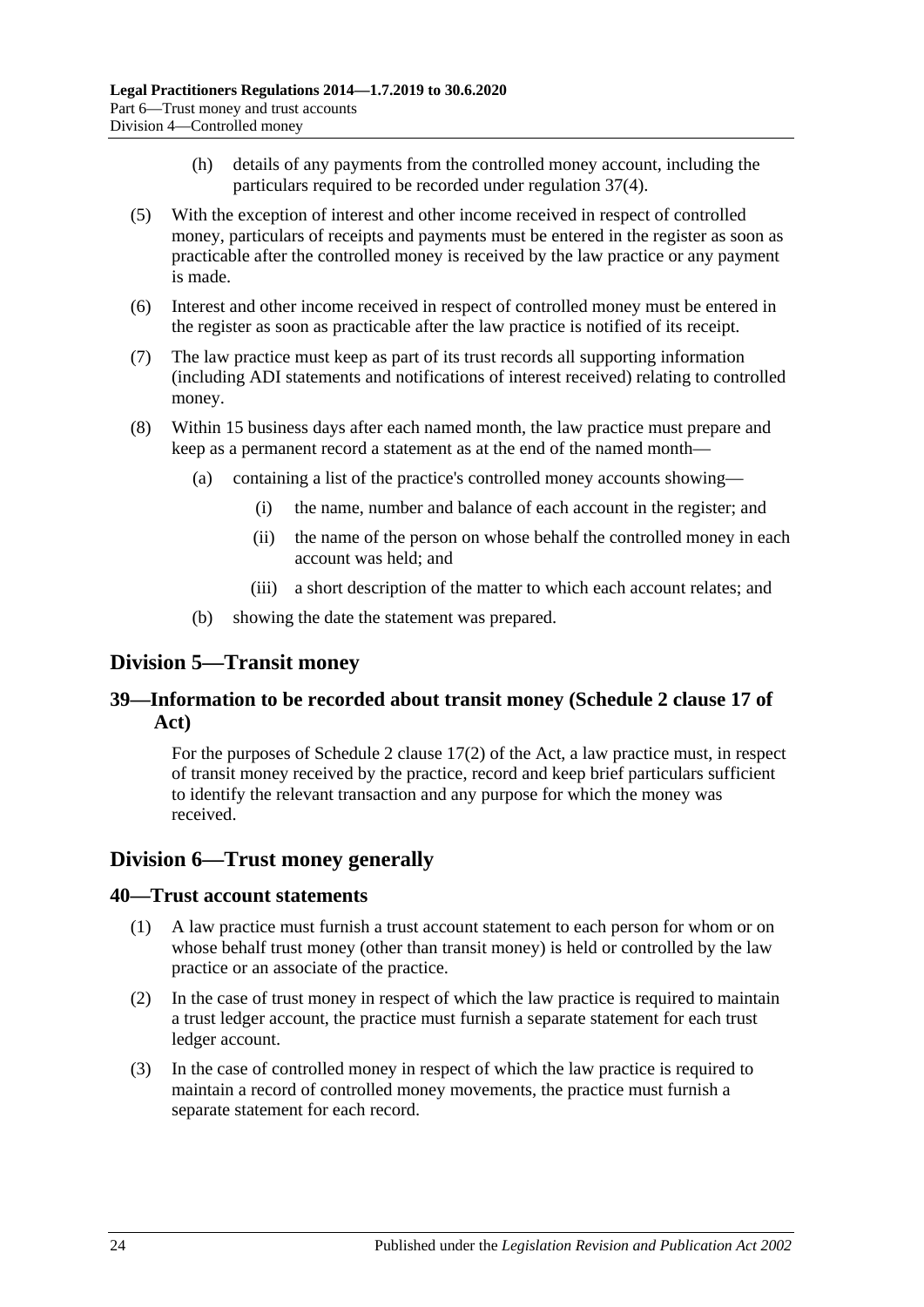- (4) In the case of trust money subject to a power given to the law practice or an associate of the practice in respect of which the practice is required to keep a record of all dealings with the money to which the practice or associate is a party, the practice must furnish a separate statement for each record.
- (5) A trust account statement is to contain particulars of—
	- (a) all the information required to be kept under this Part in relation to the trust money included in the relevant ledger account or record; and
	- (b) the remaining balance (if any) of the money.
- (6) A trust account statement is to be furnished—
	- (a) as soon as practicable after completion of the matter to which the ledger account or record relates; or
	- (b) as soon as practicable after the person for whom or on whose behalf the money is held or controlled makes a reasonable request for the statement during the course of the matter; or
	- (c) except as provided by [subregulation](#page-24-2) (7), as soon as practicable after 30 June in each year.
- <span id="page-24-3"></span><span id="page-24-2"></span>(7) The law practice is not required to furnish a trust account statement under [subregulation](#page-24-3)  $(6)(c)$  in respect of a ledger account or record if at 30 June—
	- (a) the ledger account or record has been open for less than 6 months; or
	- (b) the balance of the ledger account or record is 0 and no transaction affecting the account has taken place within the previous 12 months; or
	- (c) a trust account statement has been furnished within the previous 12 months and there has been no subsequent transaction affecting the ledger account or record.
- (8) The law practice must keep a copy of a trust account statement furnished under this regulation.

#### <span id="page-24-0"></span>**41—Trust account statements for sophisticated clients**

- (1) [Regulation](#page-23-3) 40 does not apply to a sophisticated client to the extent to which the client directs the law practice not to provide trust account statements under that regulation.
- (2) If the sophisticated client directs the law practice to provide trust account statements on a basis different from that prescribed by [regulation](#page-23-3) 40, the law practice must provide those statements as directed, except to the extent to which the direction is unreasonably onerous.
- (3) The law practice must keep a copy of a trust account statement provided under this regulation.
- (4) In this regulation—

*sophisticated client* has the same meaning as in Schedule 3 of the Act.

#### <span id="page-24-1"></span>**42—Register of investments**

(1) The law practice must maintain a register of investments of trust money.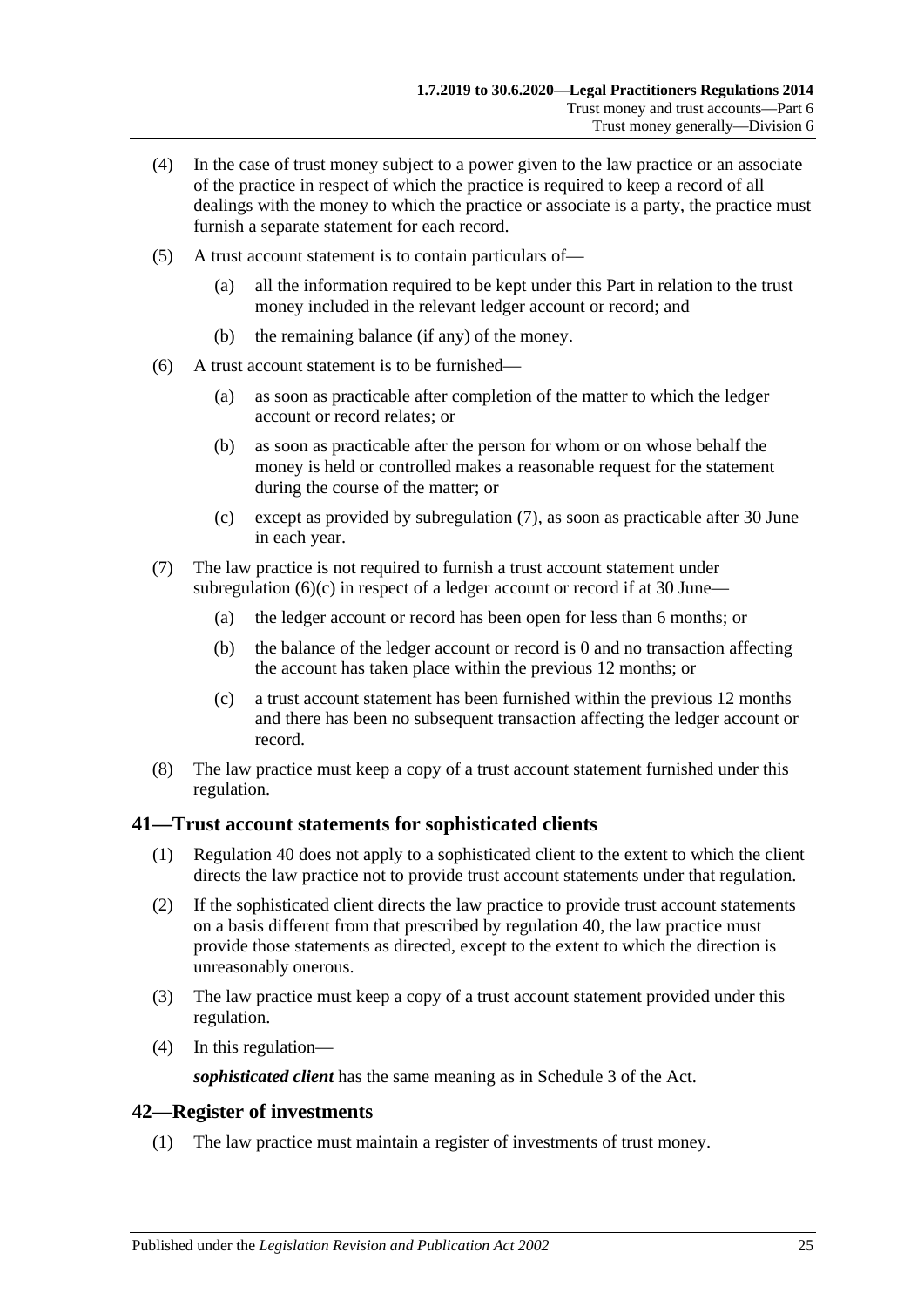- (2) The register must record the following information in relation to each investment:
	- (a) the name in which the investment is held;
	- (b) the name of the person on whose behalf the investment is made;
	- (c) the person's address;
	- (d) particulars sufficient to identify the investment;
	- (e) the amount invested;
	- (f) the date the investment was made;
	- (g) particulars sufficient to identify the source of the investment, including, for example—
		- (i) a reference to the relevant trust ledger; and
		- (ii) a reference to the written authority to make the investment; and
		- (iii) the number of the cheque for the amount to be invested;
	- (h) details of any documents evidencing the investment;
	- (i) details of any interest received from the investment or credited directly to the investment;
	- (j) details of the repayment of the investment and any interest, on maturity or otherwise.
- (3) This regulation does not require particulars to be recorded in the register if the particulars are required to be recorded elsewhere by another regulation.

#### <span id="page-25-0"></span>**43—Trust money subject to specific powers (Schedule 2 clause 18 of Act)**

- (1) This regulation has effect for the purposes of Schedule 2 clause 18(2) of the Act.
- (2) If a law practice or an associate of the practice is given a power to deal with trust money for or on behalf of another person, the practice must keep—
	- (a) a record of all dealings with the money to which the practice or associate is a party; and
	- (b) all supporting information in relation to the dealings,

in a manner that enables the dealings to be clearly understood.

(3) The record, supporting information and power must be kept by the law practice as part of the practice's trust records.

#### <span id="page-25-2"></span><span id="page-25-1"></span>**44—Register of powers and estates in relation to trust money**

- (1) A law practice must maintain a register of powers and estates in respect of which the law practice or an associate of the practice is acting or entitled to act, alone or jointly with the law practice or 1 or more associates of the practice, in relation to trust money.
- (2) [Subregulation](#page-25-2) (1) does not apply where the law practice or associate is also required to act jointly with 1 or more persons who are not associates of the practice.
- (3) The register of powers and estates must record—
	- (a) the name and address of the donor and date of each power; and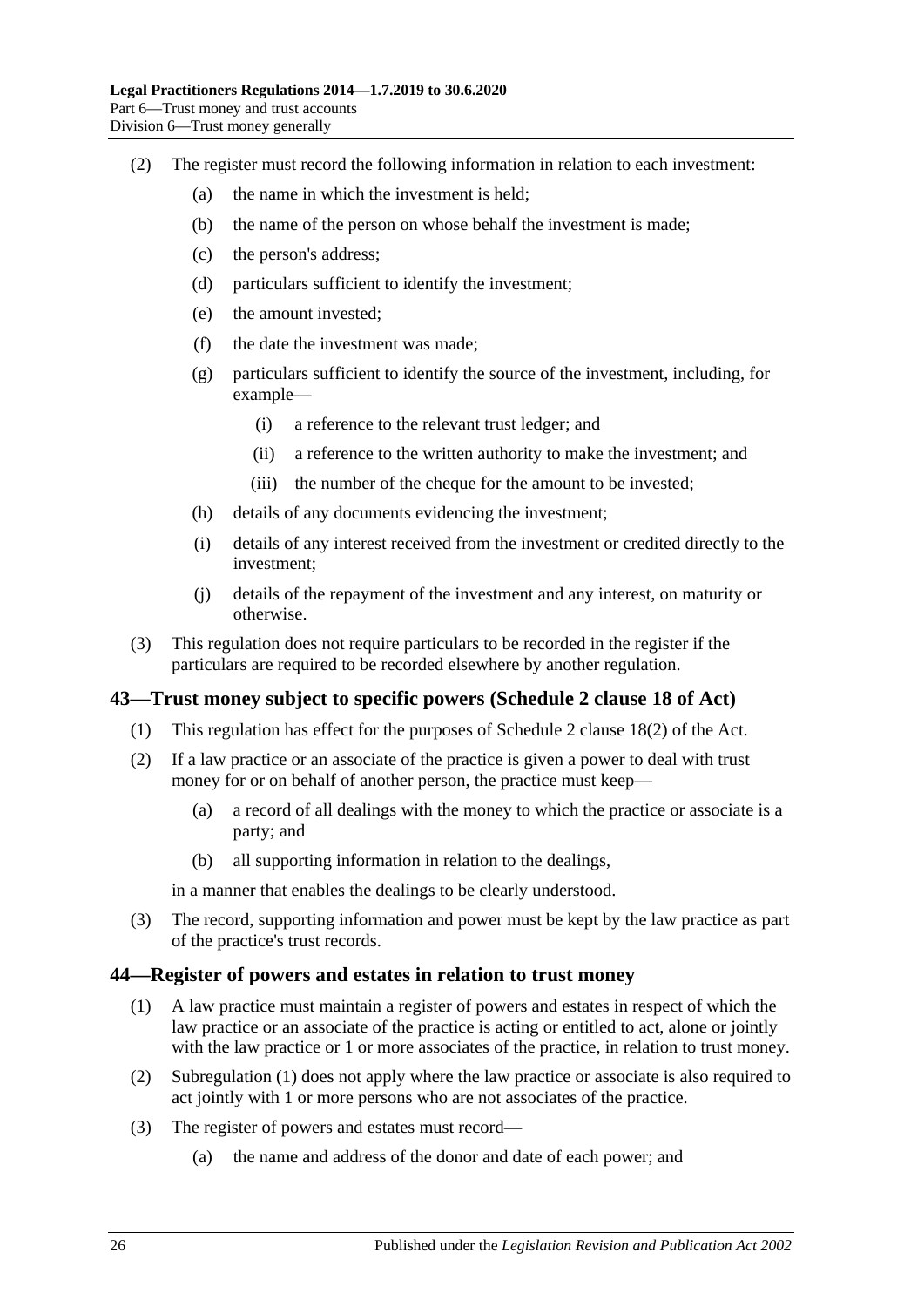(b) the name and date of death of the deceased in respect of each estate of which the law practice or associate is executor or administrator.

#### <span id="page-26-0"></span>**45—Withdrawing trust money for legal costs (Schedule 2 clause 22 of Act)**

- (1) This regulation prescribes, for the purposes of Schedule 2 clause 22(1)(b) of the Act, the procedure for the withdrawal of trust money held in a general trust account or controlled money account of a law practice for payment of legal costs owing to the practice by the person for whom the trust money was paid into the account.
- (2) The trust money may be withdrawn in accordance with the procedure set out in either [subregulation](#page-26-1) (3) or [\(4\).](#page-26-2)
- <span id="page-26-3"></span><span id="page-26-1"></span>(3) The law practice may withdraw the trust money—
	- $(a)$  if—
		- (i) the money is withdrawn in accordance with a costs agreement that complies with the legislation under which it is made and that authorises the withdrawal; or
		- (ii) the money is withdrawn in accordance with instructions that have been received by the practice and that authorise the withdrawal; or
		- (iii) the money is owed to the practice by way of reimbursement of money already paid by the practice on behalf of the person; and
	- (b) if, before effecting the withdrawal, the practice gives or sends to the person—
		- (i) a request for payment, referring to the proposed withdrawal; or
		- (ii) a written notice of withdrawal.
- <span id="page-26-4"></span><span id="page-26-2"></span>(4) The law practice may withdraw the trust money—
	- (a) if the practice has given the person a bill relating to the money; and
	- (b) if—
		- (i) the person has not objected to withdrawal of the money within 7 days after being given the bill; or
		- (ii) the person has objected within 7 days after being given the bill but has not applied for a review of the legal costs under the Act within 60 days after being given the bill; or
		- (iii) the money otherwise becomes legally payable.
- (5) Instructions mentioned in [subregulation](#page-26-3)  $(3)(a)(ii)$ 
	- (a) if given in writing, must be kept as a permanent record; or
	- (b) if not given in writing, must be confirmed in writing either before, or not later than 5 business days after, the law practice effects the withdrawal and a copy must be kept as a permanent record.
- (6) For the purposes of [subregulation](#page-26-4)  $(3)(a)(iii)$ , money is taken to have been paid by the law practice on behalf of the person when the relevant account of the practice has been debited.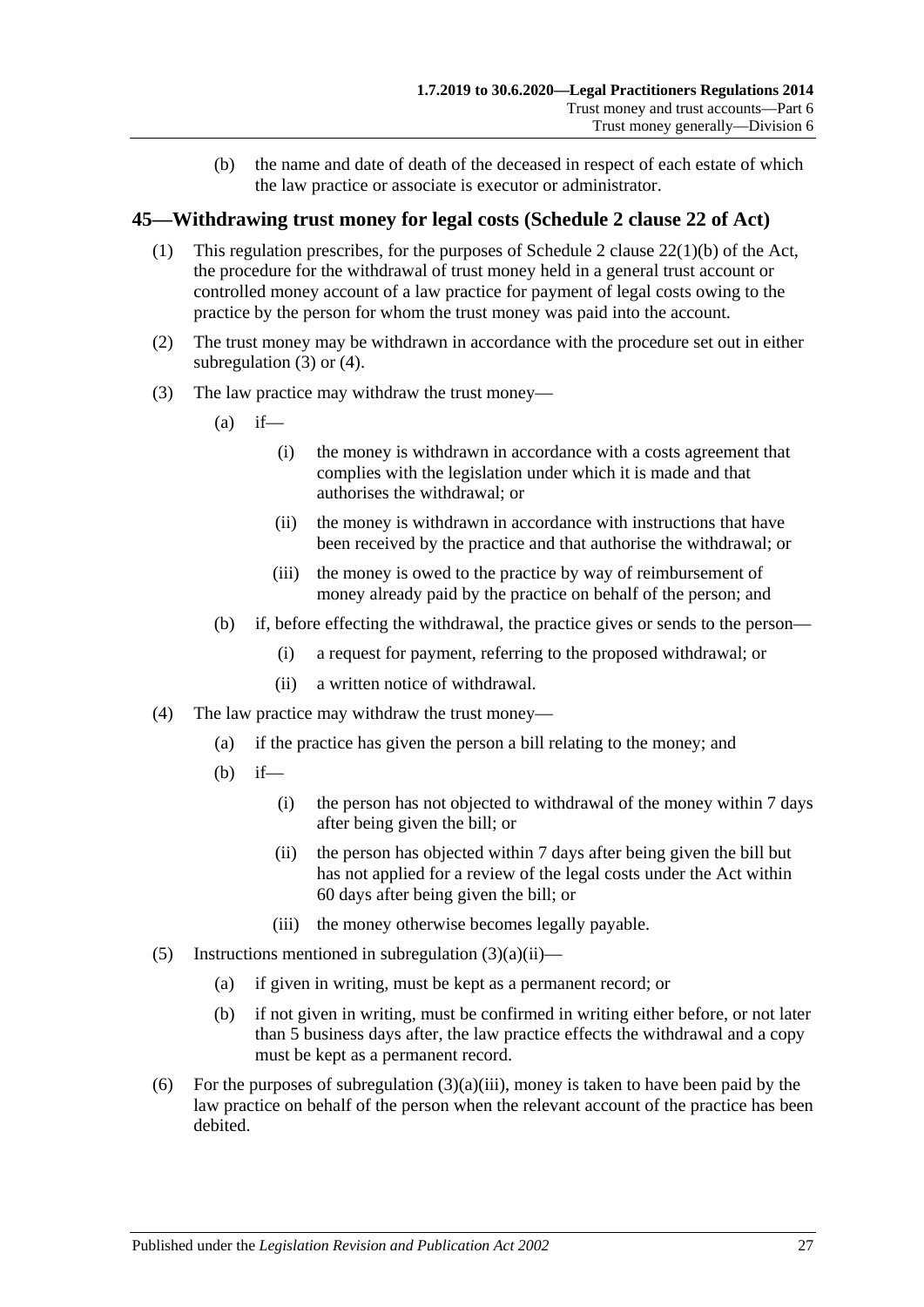### <span id="page-27-0"></span>**46—Keeping of trust records (Schedule 2 clause 25 of Act)**

- (1) This regulation has effect for the purposes of Schedule 2 clause 25 of the Act for the keeping in a permanent form of a law practice's trust records in relation to trust money received by the practice.
- (2) The trust records are to be kept for a period of 7 years after
	- in the case of a trust record referred to in paragraphs (a) to  $(m)$  (inclusive) of the definition of *trust records* in Schedule 2 clause 1 of the Act—the only or the last transaction entry in the trust record; or
	- (b) in the case of any other trust record—finalisation of the matter to which the trust record relates.
- (3) This regulation does not apply to a written direction referred to in Schedule 2 clause  $12(1)(a)$  or  $15(1)$  of the Act.

## <span id="page-27-1"></span>**47—Keeping other records and information**

- (1) A record maintained under [regulation](#page-8-1) 16 is, so far as it relates to particular information, to be kept by the law practice for a period of 7 years after finalisation of the matter to which the record relates.
- (2) Any other record or information required by this Part to be kept by a law practice is to be kept for a period of 7 years after finalisation of the matter to which the record relates.
- (3) This regulation does not apply to records to which [regulation](#page-11-1) 22, [regulation](#page-21-0) 36 or [regulation](#page-27-0) 46 applies.

#### <span id="page-27-2"></span>**48—Statements regarding receipt or holding of trust money**

- (1) The Society may, by notice given under this regulation, require a law practice to give the Society a statement—
	- (a) specifying whether or not the practice has during a period specified by the Society received or held trust money; and
	- (b) if it has received or held trust money during that period, specifying to which of the following categories the trust money belongs:
		- (i) general trust money (being trust money other than that referred to in [subparagraphs](#page-27-3) (ii) to [\(iv\)](#page-27-4) (inclusive));
		- (ii) controlled money;
		- (iii) transit money;
		- (iv) money subject to a power.
- <span id="page-27-4"></span><span id="page-27-3"></span>(2) A notice may be given so as to apply in respect of 1 or more periods (whether they occur annually or otherwise), and may be withdrawn or varied by a further notice.
- (3) A notice may specify the time by which or the period during which the requirement is to be complied with.
- (4) A notice is given to—
	- (a) a particular law practice by sending the notice by post to the practice; or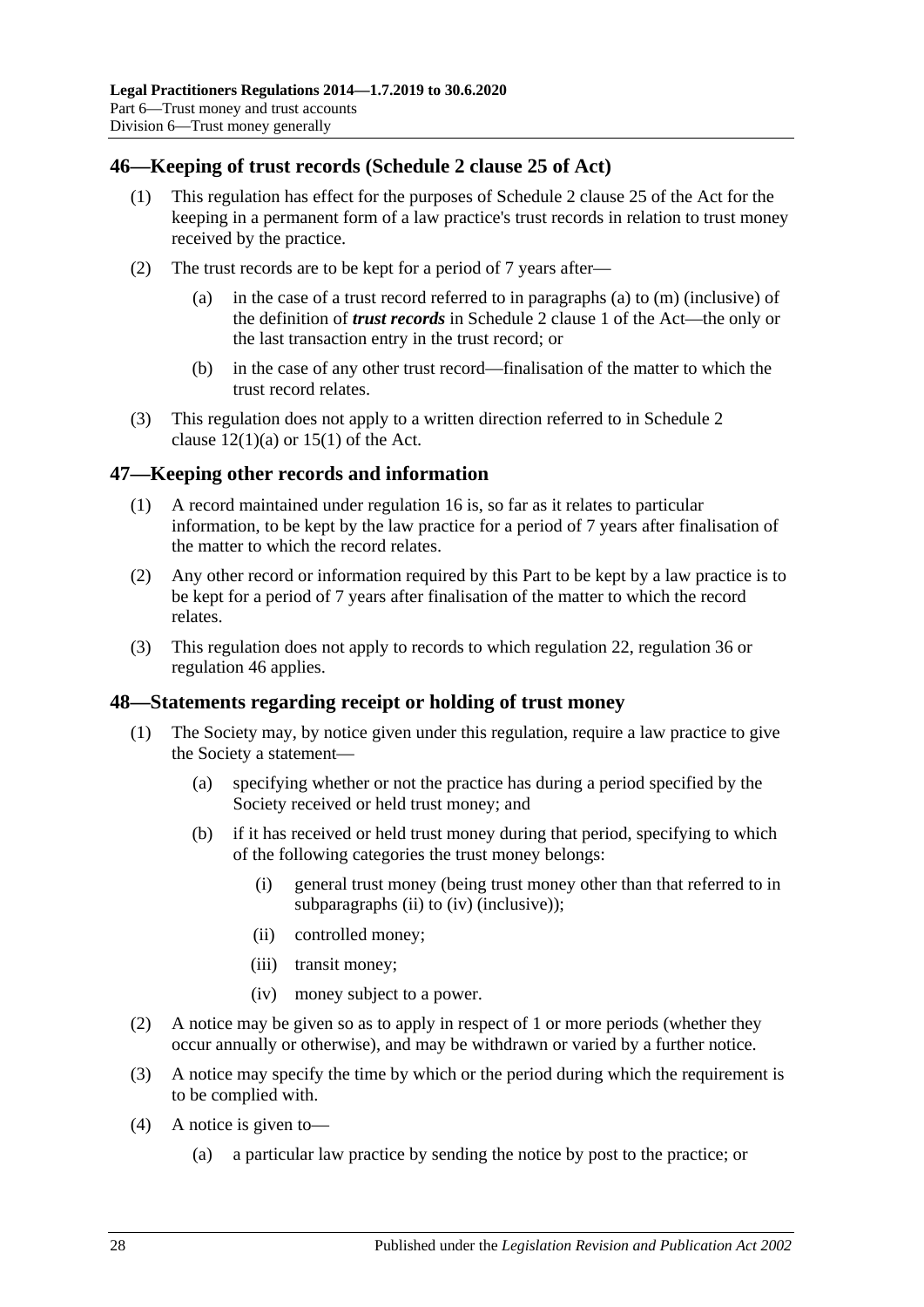- (b) a particular class of law practices by publishing the notice in a circular distributed generally to law practices of the class or in a magazine or other publication available generally to law practices of the class.
- (5) A law practice—
	- (a) must comply with a requirement imposed on it under this regulation and must do so by the time or during the period specified in the notice for compliance; and
	- (b) must not include in the statement any information that is false or misleading in a material particular.

## <span id="page-28-0"></span>**Division 7—External examinations**

#### <span id="page-28-4"></span><span id="page-28-1"></span>**49—Appointment of external examiner (Schedule 2 clause 34 of Act)**

- (1) The appointment by a law practice of a firm of public accountants of which at least 1 member is a designated person will, for the purposes of Schedule 2 clause 34(1) of the Act, be taken to be a valid appointment under that clause of each person who is, from time to time, a member of the firm and is a designated person.
- <span id="page-28-3"></span>(2) A designated person or firm may only be appointed by a law practice under this regulation if the designated person or firm agrees to the appointment by notice in writing addressed to the practice.
- (3) A person must not hold himself or herself out, or act, as a law practice's approved external examiner unless—
	- (a) the person is a designated person; and
	- (b) the person or his or her firm has agreed to the appointment in accordance with [subregulation](#page-28-3) (2).
- (4) A law practice must, within 2 months, give the Society notice in writing of the appointment of a designated person as an external examiner.
- (5) A designated person who has been appointed under this regulation may not resign or be removed from office by a law practice without the prior approval of the Society.
- <span id="page-28-6"></span><span id="page-28-5"></span>(6) Subject to [subregulation](#page-28-4) (1), if a designated person appointed under this regulation—
	- (a) dies; or
	- (b) with the approval of the Society, resigns or is removed from office; or
	- (c) becomes incapable of auditing the accounts of the law practice (whether because the Society has revoked the designation or for another reason),

the practice must, within 2 months, appoint another designated person and give the Society notice in writing of the appointment and the details of the events referred to in [paragraphs](#page-28-5) (a) to [\(c\)](#page-28-6) (inclusive) that led to the new appointment.

#### <span id="page-28-2"></span>**50—No requirement for external examinations for transit money**

If the only trust money received or held by a law practice during a financial year is transit money, the practice's trust records in respect of that year are not required to be externally examined.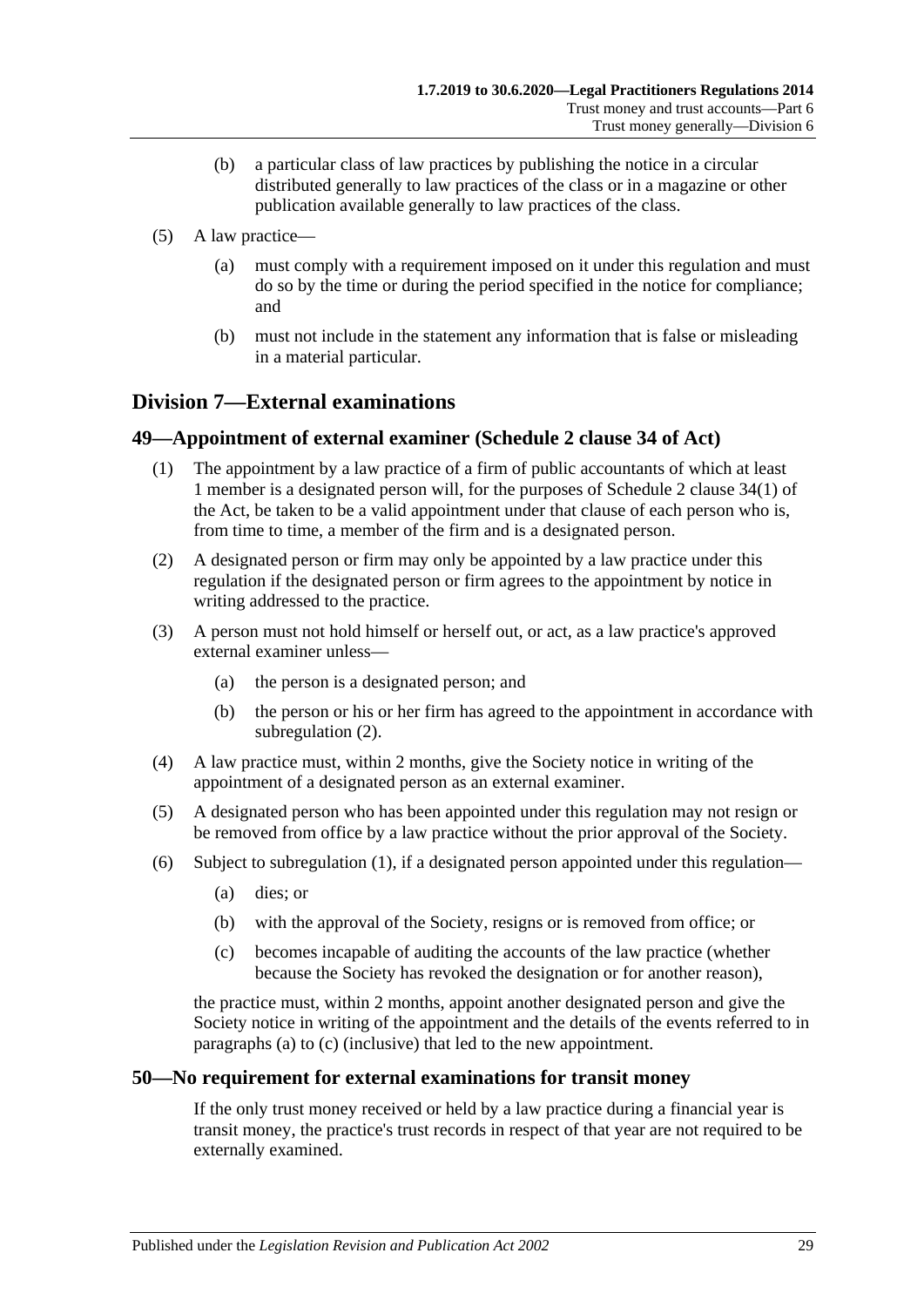## <span id="page-29-0"></span>**51—Carrying out examination (Schedule 2 clause 38 of Act)**

- (1) This regulation has effect for the purposes of Schedule 2 clause 38 of the Act in connection with an external examination of trust records.
- (2) An external examiner appointed to examine a law practice's trust records under Schedule 2 Part 3 of the Act must conduct such examinations in accordance with these regulations as and when such examinations are required under the Act.
- (3) If a law practice carries on practice at more than 1 place, the Society may from time to time give such directions as the Society thinks fit for separate examination of the practice's trust records in respect of the practice carried on at each place.
- <span id="page-29-3"></span><span id="page-29-2"></span>(4) In carrying out an examination, the external examiner must—
	- (a) make checks that will enable the examiner to give an opinion as to whether the law practice has, during the period covered by the examination, complied with the Act and these regulations relating to the practice's trust account and records; and
	- (b) ascertain whether a trust account was kept by the law practice during that period; and
	- (c) make a general test examination of any trust account kept by the law practice and of the pass books and statements relating to any such account during that period; and
	- (d) ascertain whether the law practice holds any investments of trust money and obtain independent verification of each such investment; and
	- (e) make a comparison as to no fewer than 2 dates (1 to be the last day of the period of the examination and 1 other to be a date within that period selected by the examiner) between—
		- (i) the liabilities of the law practice to the practice's clients and to other persons in connection with the practice as shown by the practice's trust ledger accounts and the records kept under this Part; and
		- (ii) the aggregate of the balances standing to the credit of the law practice's trust account and on deposit by the practice in the combined trust account under section 53 of the Act; and
	- (f) ask for such information and explanations as the auditor may require for the purposes of this regulation.
- (5) For the purpose of making checks, and the general test examination referred to in [subregulation](#page-29-2) (4), the external examiner is entitled to examine such number of dealings representative of each phase of the law practice's practice as the examiner in the circumstances considers reasonable.

#### <span id="page-29-1"></span>**52—External examiner's report (Schedule 2 clause 39 of Act)**

- (1) The external examiner must, in each report for the purposes of Schedule 2 Part 3 of the Act, include all matters relating to the law practice's accounts and records that should, in the examiner's opinion, be communicated to the Society and, in particular, deal with each of the following matters:
	- (a) whether the accounts and records appear to have been kept regularly and properly written up at all times;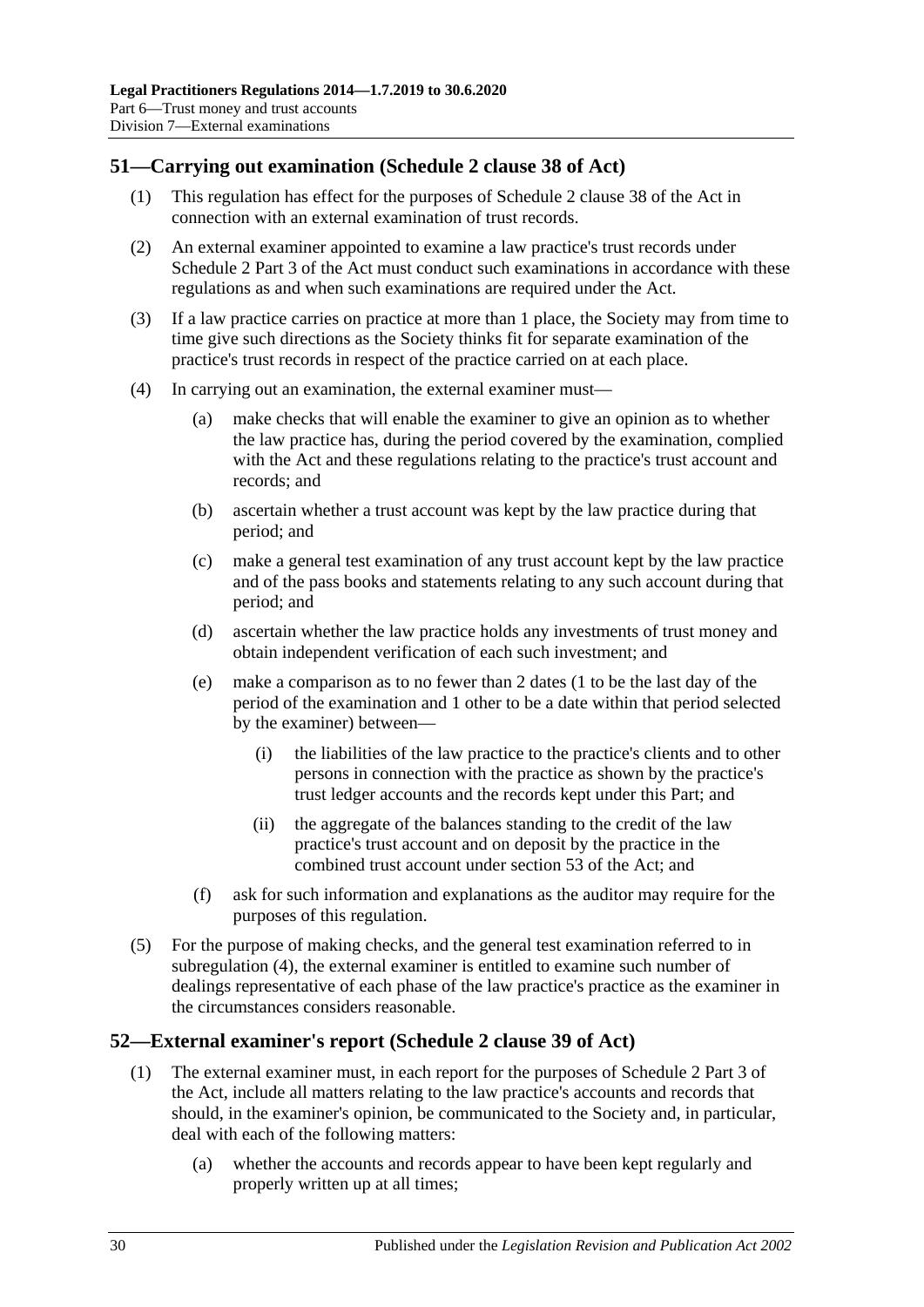- (b) whether the accounts and records have been ready for examination at the times appointed by the examiner;
- (c) whether the law practice has complied with the examiner's requirements;
- (d) whether, at any time during the period of the examination, the law practice's trust account was overdrawn or deficient and, if so, the full explanation for that given by the practice;
- (e) whether the law practice has, or has had, any debit balances in his or her trust ledger accounts and the explanation or reason for such a debit given by the practice;
- (f) whether the law practice has drawn from his or her trust account a sum on account of costs or otherwise without at the same time allocating the drawing to a specific account (other than a sum deposited in the combined trust account under section 53 of the Act);
- (g) whether the law practice has complied with section 53 of the Act;
- (h) whether the law practice holds any investments of trust money and, if so, any independent verification of such investments obtained by the examiner for the purposes of [regulation](#page-29-3) 51(4)(d);
- (i) if the law practice uses a computer program to keep the practice's accounts and records, whether the program allows for the accounts and records to be conveniently and properly audited;
- (j) any other matter required by the Act to be included in the report.
- (2) A report need not deal with deficiencies in a trust account that have been promptly rectified and were due to inadvertence or trust account errors provided that, in the case of deficiencies due to inadvertence, the total of the deficiencies has not exceeded \$100 in any 3 month period.
- (3) The examiner must deliver a copy of the report to the law practice.
- (4) The law practice must keep the copy of the external examiner's report and produce it on demand to the external examiner making the next succeeding examination of the practice's accounts and records.

#### <span id="page-30-0"></span>**53—Conditions on approval of ADIs (Schedule 2 clause 41 of Act)**

For the purposes of Schedule 2 clause 41(3) of the Act, the kinds of conditions that may be imposed on an approval of an ADI under Schedule 2 clause 41 of the Act are conditions that provide for, or conditions that require arrangements to be negotiated and entered into between the ADI and the Society that provide for, any 1 or more of the following:

- <span id="page-30-1"></span>(a) the payment of interest to the Society on the whole or any part of deposits in trust accounts;
- (b) the manner in which the Society is informed of amounts held in trust accounts;
- (c) the auditing of balances in trust accounts;
- <span id="page-30-2"></span>(d) the keeping of any trust accounts or only trust accounts of a particular class (for example, controlled money accounts);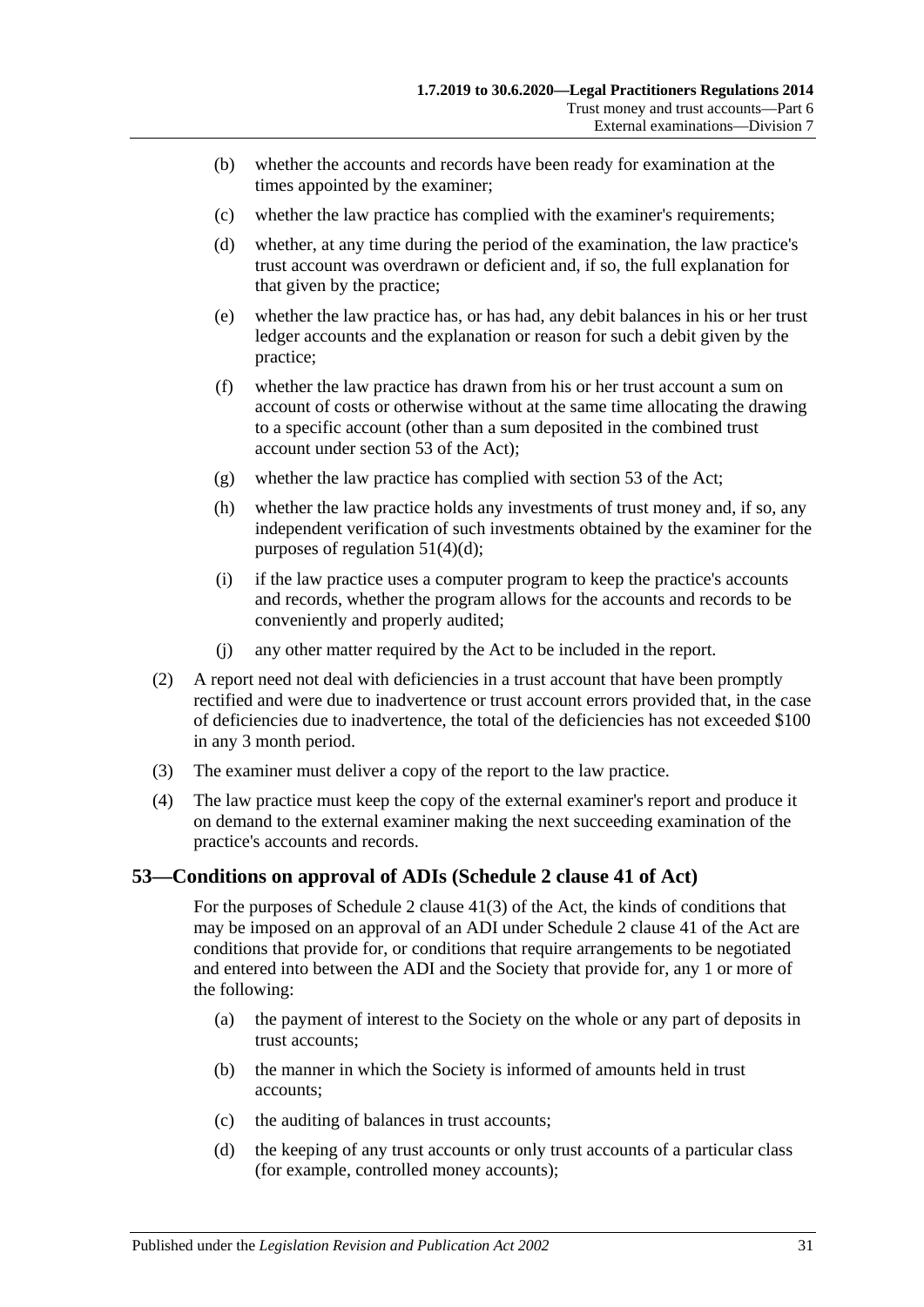(e) any matters relevant to [paragraphs](#page-30-1) (a) to [\(d\).](#page-30-2)

#### <span id="page-31-4"></span><span id="page-31-0"></span>**54—Information to be provided to Society (Schedule 2 clause 48 of Act)**

- (1) For the purposes of Schedule 2 clause 48 of the Act, a law practice must notify the Society of the following details in respect of each account that is maintained at an ADI by the law practice (or by any legal practitioner associate of the practice) and in which is held money entrusted to the law practice (or by any legal practitioner associate of the practice):
	- (a) the name of the ADI, together with its BSB number;
	- (b) the name of the account, together with its account number;
	- (c) the name of each person who is authorised to operate on the account;
	- (d) for each amount of money so entrusted—
		- (i) the name of the person for whom the money is entrusted; and
		- (ii) the purpose for which the money is entrusted; and
		- (iii) the date on which money is deposited in the account, together with the manner in which it is deposited; and
		- (iv) the date on which the money is withdrawn from the account, together with the manner in which it is withdrawn.
- (2) The matters referred to in [subregulation](#page-31-4) (1) must be notified to the Society at such times, and in such manner, as the Society requires.

## <span id="page-31-1"></span>**Division 8—Miscellaneous**

## <span id="page-31-2"></span>**55—Law practice closing down, closing office or ceasing to receive or hold trust money**

- <span id="page-31-3"></span>(1) A law practice that holds trust money must give the Society at least 14 days' written notice of its intention—
	- (a) to cease to exist as a law practice; or
	- (b) to cease to engage in legal practice in this jurisdiction; or
	- (c) to cease to practise in such a way as to receive trust money.
- (2) Within 14 days of ceasing to hold trust money, a law practice that holds trust money must give the Society—
	- (a) written notice of that fact; and
	- (b) if the practice has not given a notice under [subregulation](#page-31-3) (1) within the previous 28 days, a notice that complies with that subregulation.
- (3) A notice under this regulation must include particulars sufficient to identify—
	- (a) a law practice's general trust accounts and controlled money accounts; and
	- (b) trust money controlled by the practice (or by an associate) pursuant to a power; and
	- (c) trust money invested by the practice.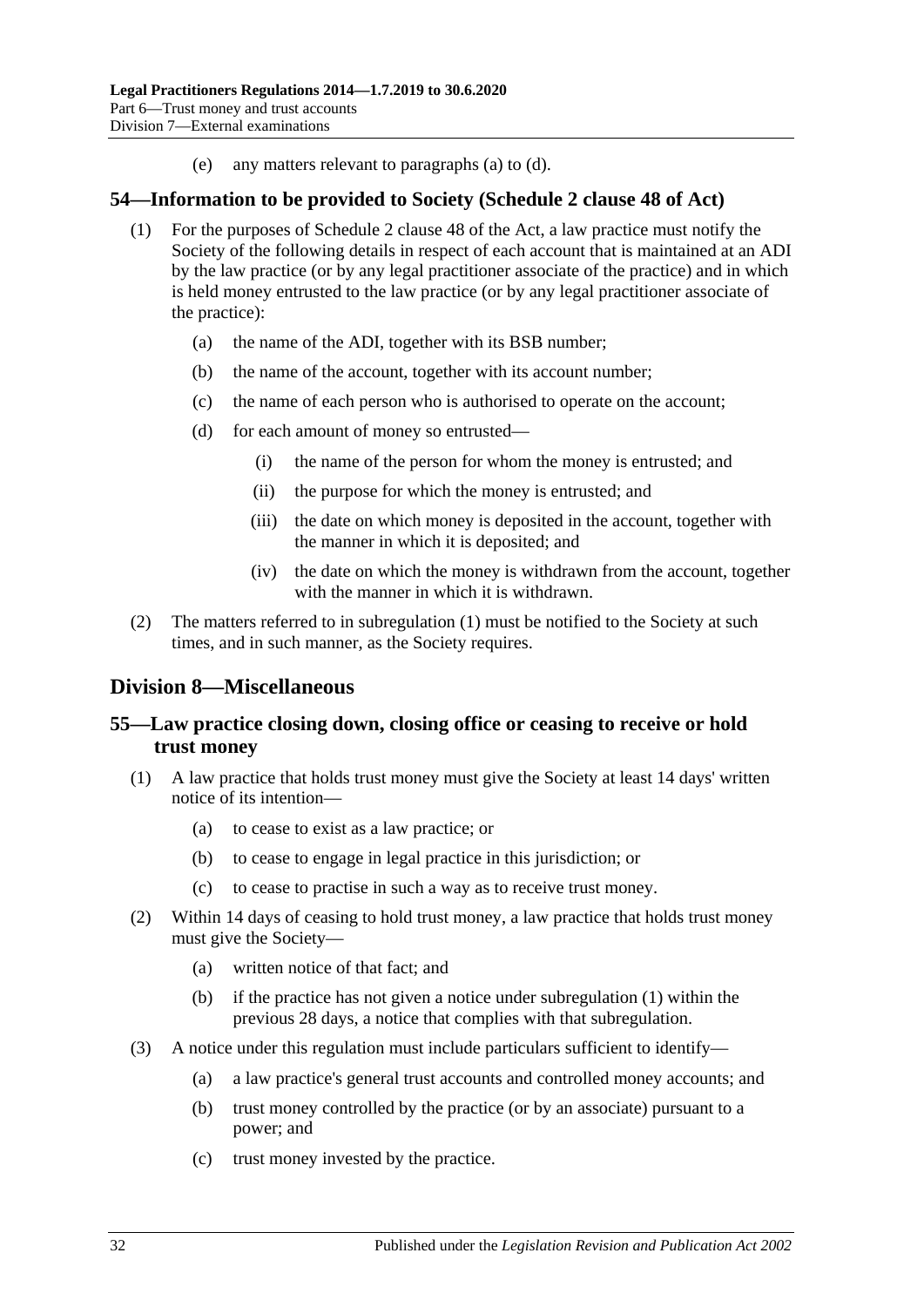(4) In this regulation—

*law practice* includes a former law practice and the persons who were principals of a law practice immediately before the law practice ceased to exist as a law practice or to engage in legal practice in this jurisdiction.

#### <span id="page-32-0"></span>**56—Exemptions**

The Society—

- (a) may exempt a law practice from complying with any of the provisions of Schedule 2 of the Act, subject to any conditions that may be imposed by the Society; and
- (b) may, at any time, impose a new condition on the exemption, amend or revoke a condition already imposed on the exemption, or revoke the exemption.

#### <span id="page-32-1"></span>**57—Transitional provision—retention of accounts and records kept under revoked regulations**

- (1) An account or record that a legal practitioner was required to retain under regulation 23 of the *[Legal Practitioners Regulations](http://www.legislation.sa.gov.au/index.aspx?action=legref&type=subordleg&legtitle=Legal%20Practitioners%20Regulations%202009) 2009* immediately before the revocation of those regulations by these regulations must be retained by the practitioner until the expiry of 7 years after the last entry was made in the account or record.
- (2) In this regulation—

#### *legal practitioner*—

- (a) has the same meaning as in Part 3 Division 5 of the Act as in force immediately before the commencement of section 24 of the *[Legal](http://www.legislation.sa.gov.au/index.aspx?action=legref&type=act&legtitle=Legal%20Practitioners%20(Miscellaneous)%20Amendment%20Act%202013)  [Practitioners \(Miscellaneous\) Amendment Act](http://www.legislation.sa.gov.au/index.aspx?action=legref&type=act&legtitle=Legal%20Practitioners%20(Miscellaneous)%20Amendment%20Act%202013) 2013*; but
- (b) includes an incorporated legal practice that was a legal practitioner before the commencement of Schedule 1 of the Act.

## <span id="page-32-2"></span>**Part 7—Costs disclosure and assessment**

#### <span id="page-32-3"></span>**58—Substantial connection with this State (Schedule 3 of Act)**

For the purposes of Schedule 3 of the Act, a matter involving a client of a law practice has a substantial connection with this State in any of the following circumstances:

- (a) the client is a natural person and is resident in this State;
- (b) the client is a body corporate and—
	- (i) the client carries on its business activities principally in this State; or
	- (ii) the legal services provided or to be provided relate principally to business activities carried on by the client in this State;
- (c) the law practice, or the associate of the practice who is principally involved in the matter, engages in legal practice principally in this State;
- (d) the legal services provided or to be provided relate to this State, including, for example, legal services provided or to be provided for or in connection with—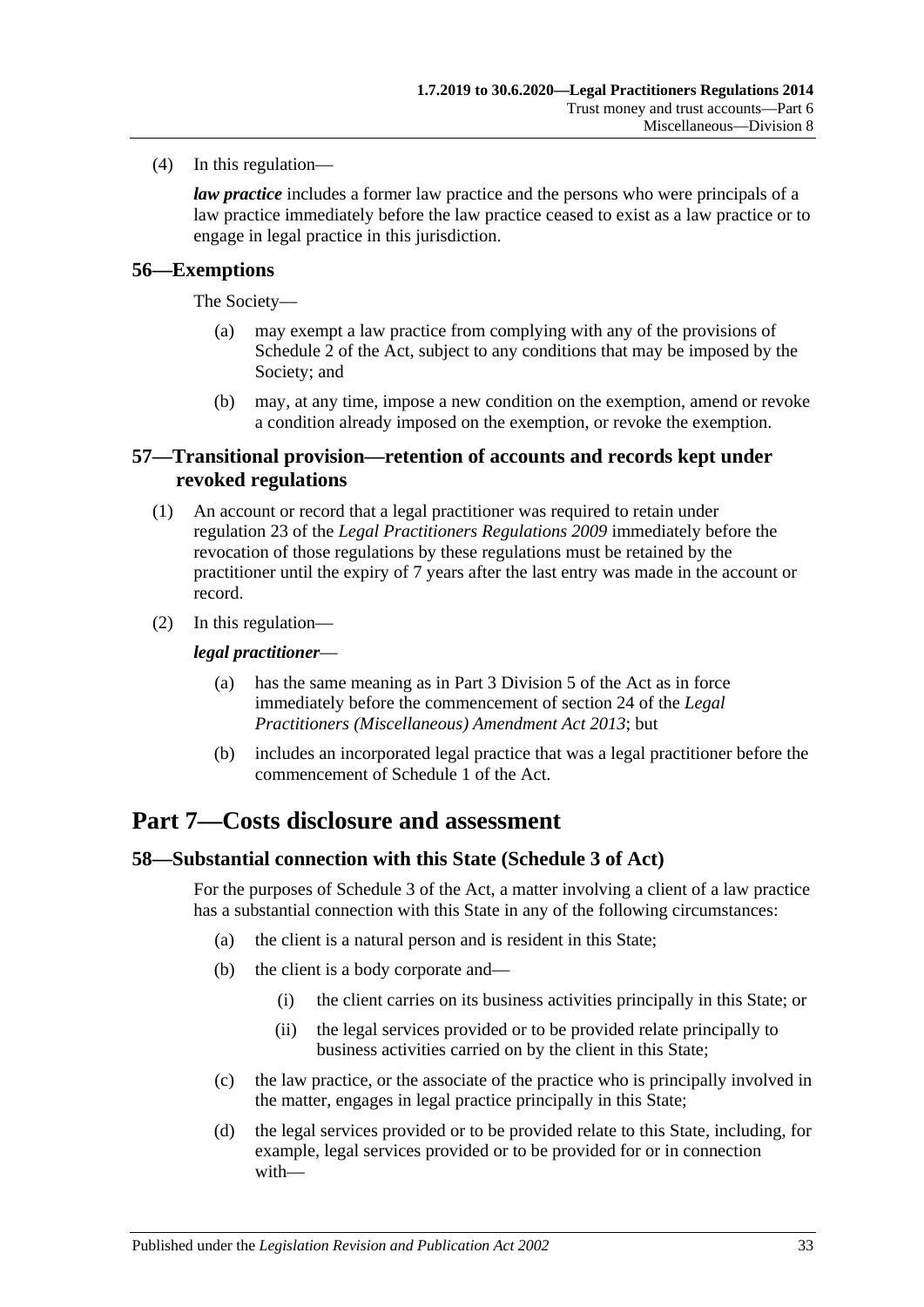- (i) the conveyance or transfer of real property located in this State; or
- (ii) court proceedings in this State.

#### <span id="page-33-0"></span>**59—Disclosure of costs to clients—form (Schedule 3 clause 10 of Act)**

- (1) The form set out in Form 1 of [Schedule](#page-35-4) 1 is prescribed for the purposes of Schedule 3 clause 10(5) of the Act in connection with the details referred to in Schedule 3 clause  $10(1)(c)(i)$  to (iii) (inclusive), (h), (j), (k) and (m) of the Act.
- (2) The Society is required to produce and maintain the fact sheet referred to in the form and make it available on the Internet.

#### <span id="page-33-1"></span>**60—Exceptions to requirement for disclosure (Schedule 3 clause 13 of Act)**

For the purposes of Schedule 3 clause 13(1)(f) of the Act, disclosure under Schedule 3 clauses 10 or 11(1) of the Act is not required if the client is a corporation that has a share capital and whose shares or the majority of whose shares are held beneficially for the Commonwealth, a State or a Territory.

#### <span id="page-33-2"></span>**61—Interest on unpaid legal costs (Schedule 3 clause 23 of Act)**

- (1) This regulation is made for the purposes of Schedule 3 clause 23(4) of the Act and prescribes the rate of interest in excess of which a law practice may not charge interest under Schedule 3 clause 23(4) of the Act or under a costs agreement.
- (2) The rate for the period commencing on the date of commencement of this subregulation is the rate that is equal to the Cash Rate Target as at the relevant date, increased by 2 percentage points.
- (3) In this regulation—

*Cash Rate Target* means the percentage (or maximum percentage) specified by the Reserve Bank of Australia as the Cash Rate Target;

*relevant date* means the date the bill was issued by the law practice concerned.

#### <span id="page-33-3"></span>**62—Costs agreement with associated third party payer (Schedule 3 clause 24)**

Schedule 3 clause 25 of the Act is a prescribed provision for the purposes of Schedule 3 clause 24(6) of the Act.

#### <span id="page-33-4"></span>**63—Notification of client's rights—form (Schedule 3 clause 33 of Act)**

- (1) The form set out in Form 2 of [Schedule](#page-35-4) 1 is prescribed for the purposes of Schedule 3 clause 33(3) of the Act.
- (2) The Society is required to produce and maintain the fact sheet referred to in the form and make it available on the Internet.

## <span id="page-33-5"></span>**Part 8—Miscellaneous**

#### <span id="page-33-6"></span>**64—Fees**

The fees set out in [Schedule](#page-36-0) 2 are payable as specified in that Schedule.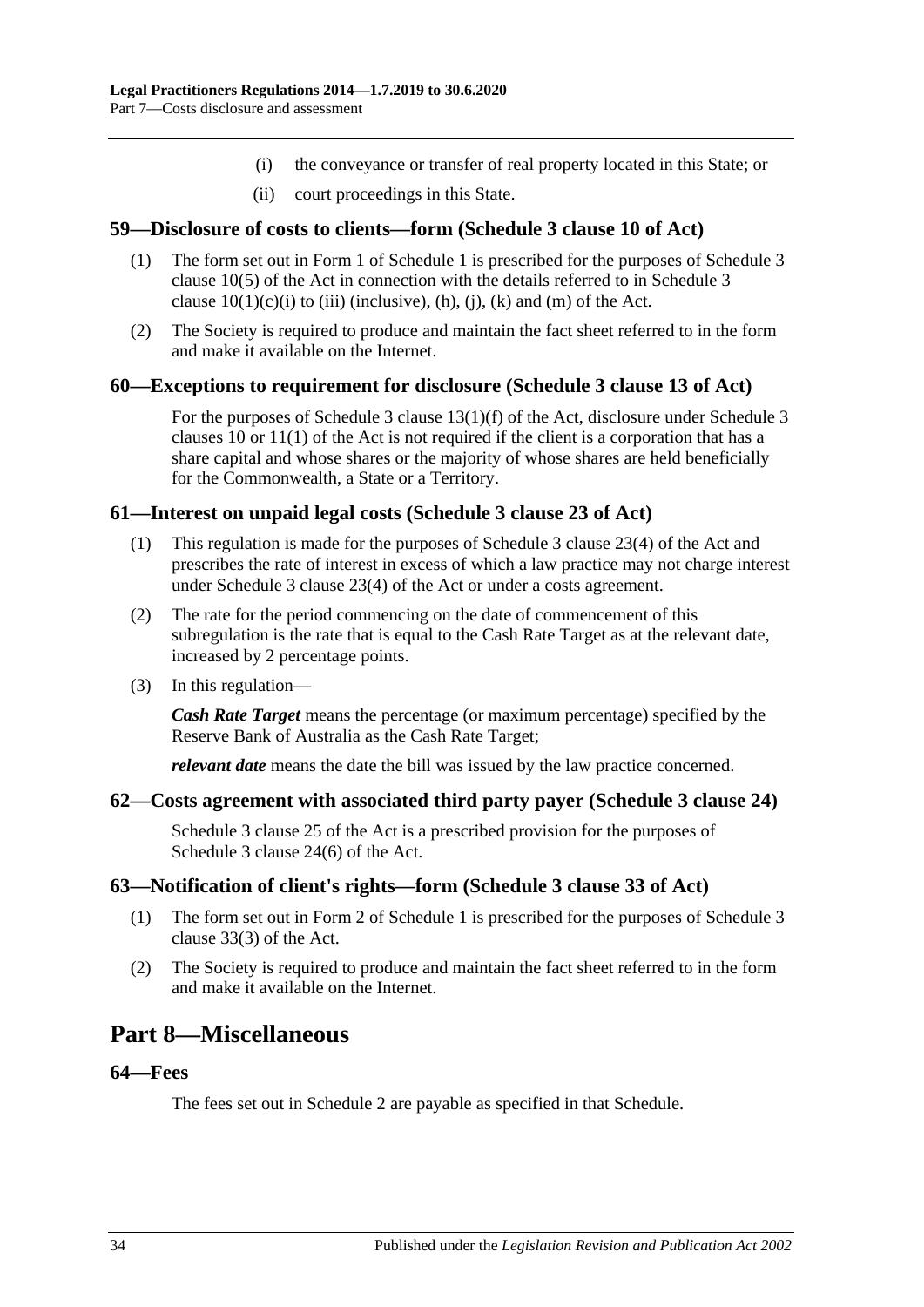#### <span id="page-34-0"></span>**65—Miscellaneous prescribed matters under Act**

- (1) For the purposes of section  $17(2)$  of the Act, the prescribed fine is—
	- (a) if the applicant has practised the profession of law while not holding a practising certificate for a period not exceeding 3 months—50% of the amount fixed as the fee for the issue or renewal of a practising certificate for at least 6 months;
	- (b) in any other case—100% of the amount of that fee.
- (2) For the purposes of section  $21(3)(n)(i)(A)$  of the Act, the maximum rental is \$36 000 per annum.
- (3) For the purposes of section  $21(3)(n)(ii)(A)$  of the Act, the maximum rental is \$17 000 per annum.
- (4) For the purposes of section 53(9) and (12) and Schedule 2 clause 27(1) of the Act, the prescribed rate is 2% above the rate fixed from time to time on interest on judgment by the Supreme Court under rule 261 of the *Supreme Court Civil Rules 2006*.
- (5) For the purposes of section 60(3) of the Act, the prescribed rate is 10% per annum.
- (6) For the purposes of section  $64(2)$  of the Act, the prescribed percentage is 20%.
- (7) For the purposes of section  $95(1)(b)(i)$  of the Act, the prescribed proportion is 9.5%.
- (8) For the purposes of section 95(1)(b)(ii) of the Act, the prescribed proportion is 90.5%.

#### <span id="page-34-3"></span><span id="page-34-1"></span>**67—Obligation to provide information to Supreme Court**

- (1) A practitioner or other person must, if so required by the Supreme Court, furnish to the Court any evidence, record or information reasonably required by the Court for the purpose of determining an application or exercising a discretion under the Act or these regulations.
- (2) If the Supreme Court has, by rules of court, assigned a function or power conferred or vested on it under Part 3 of the Act to a person or body other than a judge of the Court, a person affected by a decision of the assignee, or the failure of the assignee to make a decision, may appeal to the Supreme Court.
- (3) An appeal under this regulation is by way of a fresh hearing.

#### **Note—**

The power of the Supreme Court unde[r subregulation](#page-34-3) (1) is assigned by the Court, by rules of court, to the Law Society (see section 52A of the Act and Chapter 17 of the *Supreme Court Civil Rules 2006*).

#### <span id="page-34-2"></span>**68—Offences**

If—

- (a) a person contravenes, or fails to comply with, a provision of these regulations; and
- (b) no penalty in the Act applies in relation to the contravention or failure,

the person is guilty of an offence against these regulations.

Maximum penalty: \$10 000.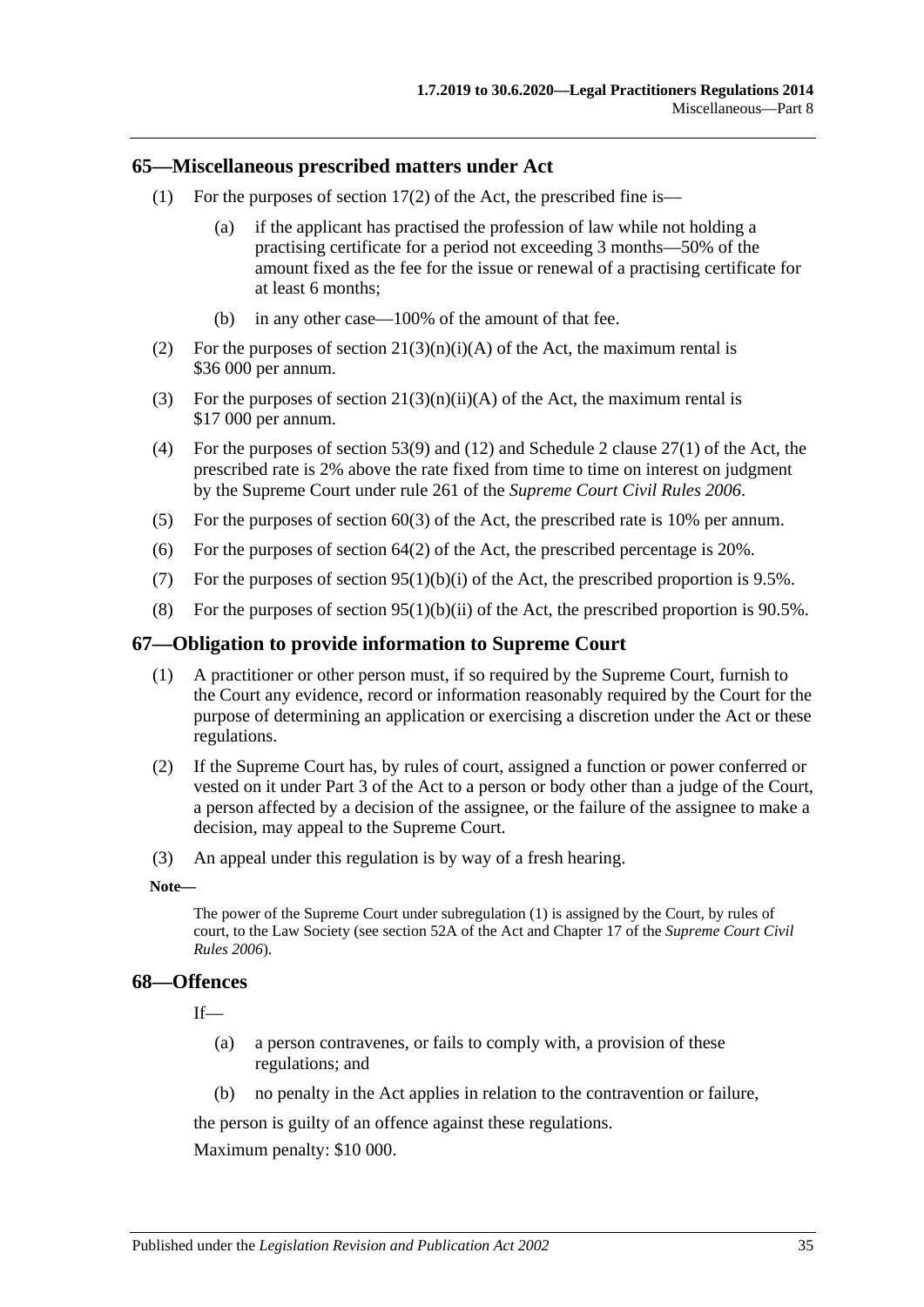#### <span id="page-35-0"></span>**69—General defence**

It is a defence to a charge of an offence under these regulations if the defendant proves that the alleged offence—

- (a) was due to a reasonable mistake; or
- (b) was due to reasonable reliance on information supplied by another person; or
- $(c)$  that—
	- (i) the alleged offence was due to the act or default of another person, to an accident or to some other cause beyond the control of the defendant; and
	- (ii) the defendant took reasonable precautions and exercised due diligence to avoid the contravention.

# <span id="page-35-1"></span>**Part 9—Transitional provisions—***Legal Practitioners (Miscellaneous) Amendment Act 2013*

### <span id="page-35-2"></span>**70—Operation of amendment (requirement of incorporated legal practice to give notice)**

Schedule 1 clause 6 of the Act (as inserted by the *[Legal Practitioners \(Miscellaneous\)](http://www.legislation.sa.gov.au/index.aspx?action=legref&type=act&legtitle=Legal%20Practitioners%20(Miscellaneous)%20Amendment%20Act%202013)  [Amendment Act](http://www.legislation.sa.gov.au/index.aspx?action=legref&type=act&legtitle=Legal%20Practitioners%20(Miscellaneous)%20Amendment%20Act%202013) 2013*) does not apply to an incorporated legal practice, or to a director, officer, employee or agent of an incorporated legal practice, if Schedule 1 clause 5 of the Act applies to the practice.

#### <span id="page-35-5"></span><span id="page-35-3"></span>**71—Reporting obligations for 2013/2014 financial year**

- (1) For the purposes of section 90A of the Act (as amended by the *[Legal Practitioners](http://www.legislation.sa.gov.au/index.aspx?action=legref&type=act&legtitle=Legal%20Practitioners%20(Miscellaneous)%20Amendment%20Act%202013)  [\(Miscellaneous\) Amendment Act](http://www.legislation.sa.gov.au/index.aspx?action=legref&type=act&legtitle=Legal%20Practitioners%20(Miscellaneous)%20Amendment%20Act%202013) 2013*), the Commissioner's report to the Attorney-General and the Chief Justice in respect of the 2013/2014 financial year is—
	- (a) to report on the proceedings of the Legal Practitioners Conduct Board (the *Board*) for that financial year; and
	- (b) to be in the same form, and deal with the same matters, as the report on the proceedings of the Board for the 2012/2013 financial year presented by the Board to the Attorney-General and the Chief Justice in accordance with that section.
- (2) Presentation to the Attorney-General of a report prepared under [subregulation](#page-35-5) (1) will be taken to have satisfied the Commissioner's obligation to present a report to the Minister under section 12 of the *[Public Sector Act](http://www.legislation.sa.gov.au/index.aspx?action=legref&type=act&legtitle=Public%20Sector%20Act%202009) 2009* in respect of the 2013/2014 financial year.

# <span id="page-35-4"></span>**Schedule 1—Forms**

#### **Form 1—Disclosure of costs to clients [\(regulation](#page-33-0) 59)**

#### **Legal costs—your right to know**

You have the right to—

• negotiate a costs agreement with us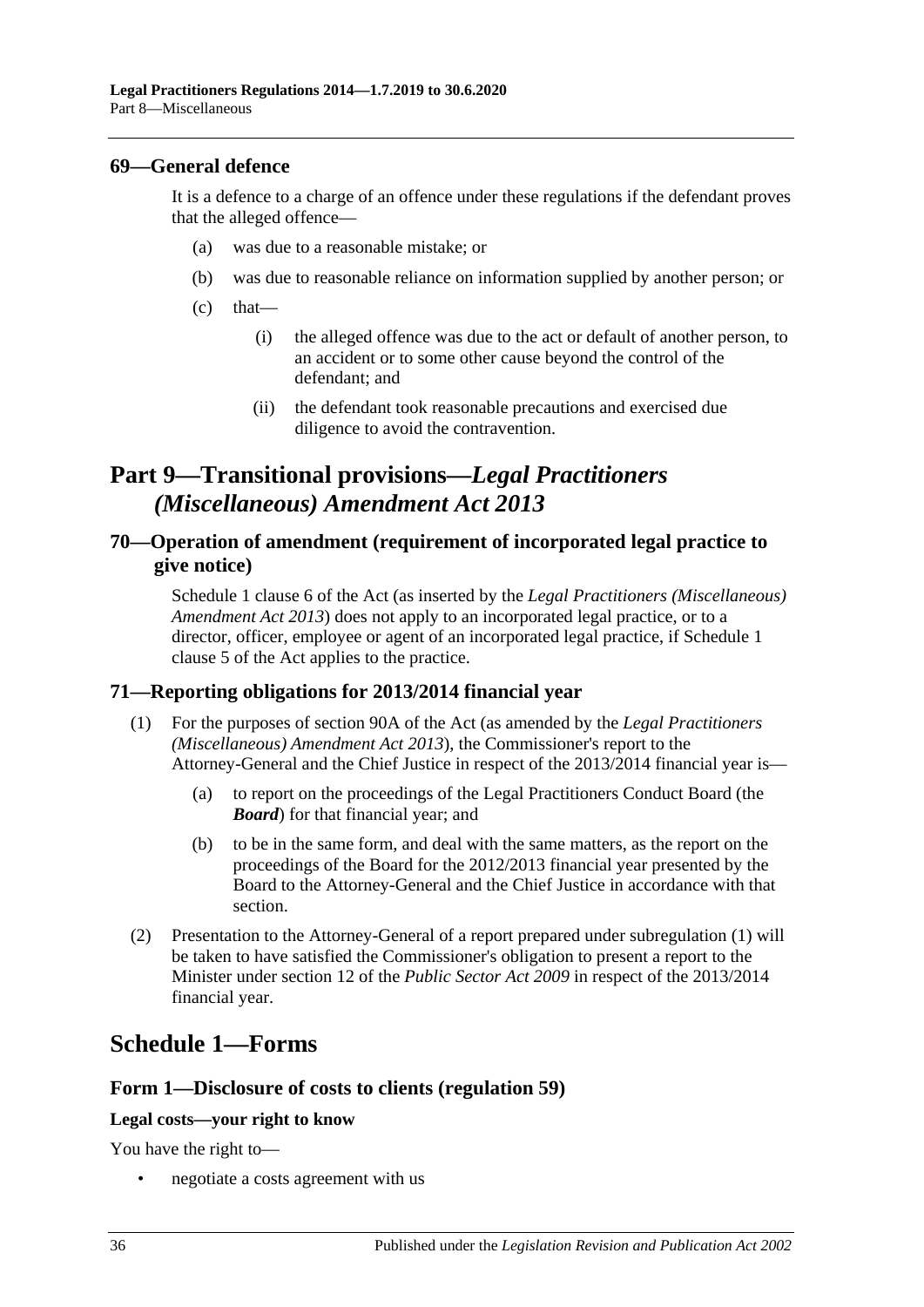- receive a bill of costs from us
- request an itemised bill of costs after you receive a lump sum bill from us
- request written reports about the progress of your matter and the costs incurred in your matter
- apply for costs to be adjudicated within 6 months if you are unhappy with our costs
- apply for the costs agreement to be set aside
- make a complaint to the Legal Profession Conduct Commissioner (if you believe there has been overcharging)
- accept or reject any offer we make for an interstate costs law to apply to your matter
- notify us that you require an interstate costs law to apply to your matter

For more information about your rights, please read the fact sheet titled *Legal Costs—your right to know*. You can ask us for a copy, or obtain it from the Law Society of South Australia (or download it from their website).

#### **Form 2—Notification of client's rights [\(regulation](#page-33-4) 63)**

#### **Your rights in relation to legal costs**

The following avenues are available to you if you are not happy with this bill:

- requesting an itemised bill
- discussing your concerns with us
- having our costs adjudicated
- applying to set aside our costs agreement
- making a complaint to the Legal Profession Conduct Commissioner (if you believe there has been overcharging)

There may be other avenues available in your State or Territory (such as mediation).

For more information about your rights, please read the fact sheet titled *Your right to challenge legal costs*. You can ask us for a copy, or obtain it from the Law Society of South Australia (or download it from their website).

# <span id="page-36-0"></span>**Schedule 2—Fees**

1 For the issue or renewal of a practising certificate (other than a volunteer practising certificate)—

|   | for more than 6 months<br>(a)                                                                                                 | \$487 fee<br>$$197$ levy |
|---|-------------------------------------------------------------------------------------------------------------------------------|--------------------------|
|   | for 6 months or less<br>(b)                                                                                                   | \$282 fee<br>$$99$ levy  |
|   | Fee for the issue or renewal of a volunteer practising certificate (see LPEAC)<br>rule 3B: category D practising certificate) | $$103$ fee<br>\$47 levy  |
|   | Fee to accompany written notice provided under section 23D of the Act                                                         | \$30                     |
| 4 | Fee to accompany written notice provided under Schedule 1 clause 4 of the Act                                                 | \$30                     |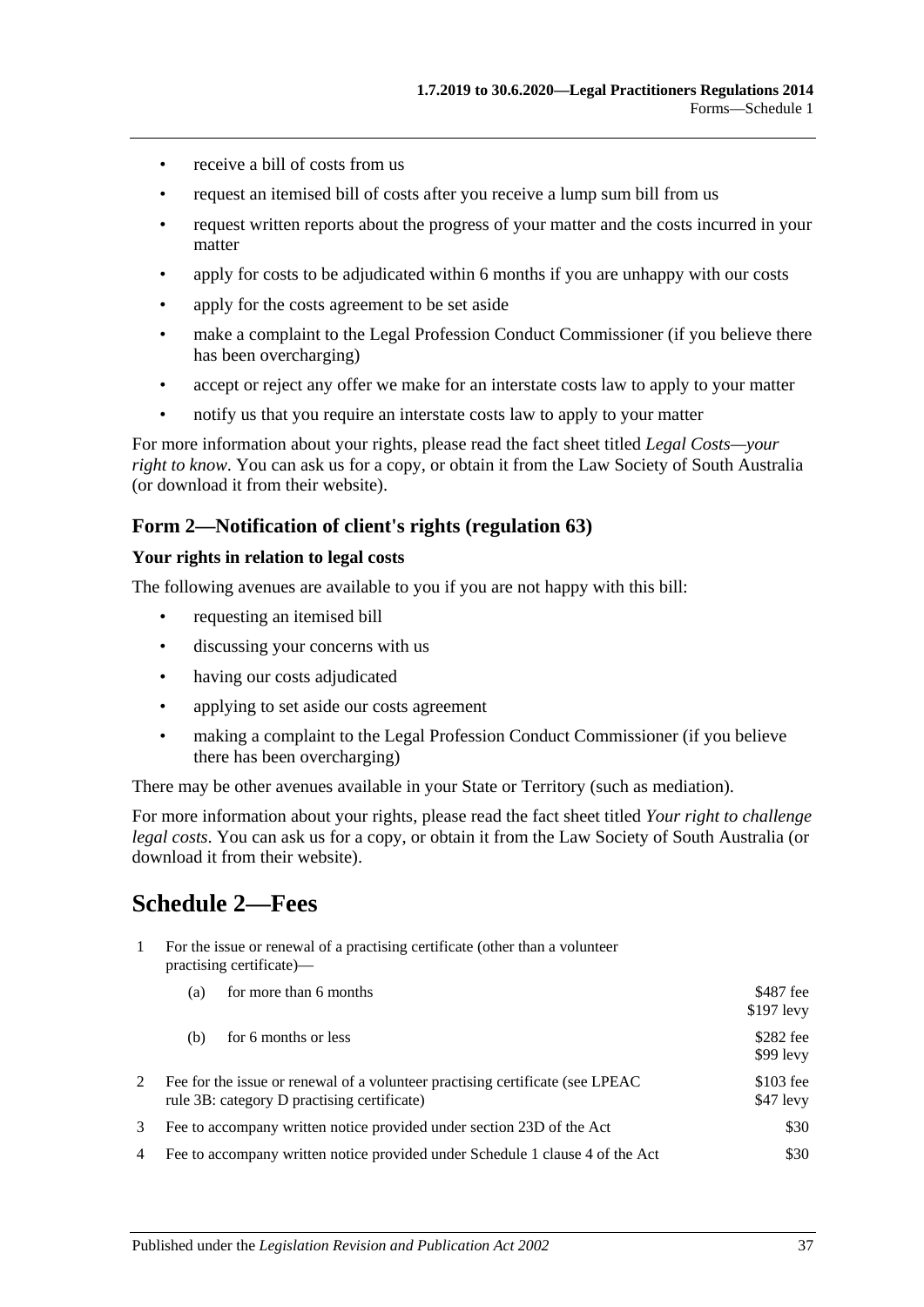# <span id="page-37-0"></span>**Legislative history**

## **Notes**

- Variations of this version that are uncommenced are not incorporated into the text.
- Please note—References in the legislation to other legislation or instruments or to titles of bodies or offices are not automatically updated as part of the program for the revision and publication of legislation and therefore may be obsolete.
- Earlier versions of these regulations (historical versions) are listed at the end of the legislative history.
- For further information relating to the Act and subordinate legislation made under the Act see the Index of South Australian Statutes or www.legislation.sa.gov.au.

## **Legislation revoked by principal regulations**

The *Legal Practitioners Regulations 2014* revoked the following:

*Legal Practitioners Regulations 2009*

## **Principal regulations and variations**

New entries appear in bold.

| Year No  |    | Reference                | Commencement                      |
|----------|----|--------------------------|-----------------------------------|
| 2014 67  |    | Gazette 5.6.2014 p2243   | $1.7.2014$ : r 2                  |
| 2014 247 |    | Gazette 2.10.2014 p6066  | $2.10.2014$ : r 2                 |
| 2015 59  |    | Gazette 11.6.2015 p2544  | $11.6.2015$ : r 2                 |
| 2016     | 40 | Gazette 2.6.2016 p2005   | $2.6.2016$ : r 2                  |
| 2017     | 86 | Gazette 14.6.2017 p2150  | $14.6.2017:$ r 2                  |
| 2017 202 |    | Gazette 25.7.2017 p2960  | $30.7.2017$ : r 2                 |
| 2017 313 |    | Gazette 28.11.2017 p4758 | $1.2.2018$ : r 2                  |
| 2018 59  |    | Gazette 24.5.2018 p2036  | $24.5.2018$ : r 2                 |
| 2019     | 60 | Gazette 6.6.2019 p1761   | 6.6.2019 except r 4-1.7.2019: r 2 |
| 2020 58  |    | Gazette 14.5.2020 p966   | $1.7.2020$ : r 2                  |
| 2020     | 65 | Gazette 21.5.2020 p2458  | $1.7.2020$ : r 2                  |

## **Provisions varied**

New entries appear in bold.

|  | Entries that relate to provisions that have been deleted appear in italics. |  |  |  |  |  |
|--|-----------------------------------------------------------------------------|--|--|--|--|--|
|--|-----------------------------------------------------------------------------|--|--|--|--|--|

| Provision      | How varied                                                            | Commencement |
|----------------|-----------------------------------------------------------------------|--------------|
| Pt1            |                                                                       |              |
| r <sub>2</sub> | omitted under Legislation Revision and<br><b>Publication Act 2002</b> | 2.10.2014    |
| $Pt\,3$        |                                                                       |              |
| r 6            |                                                                       |              |